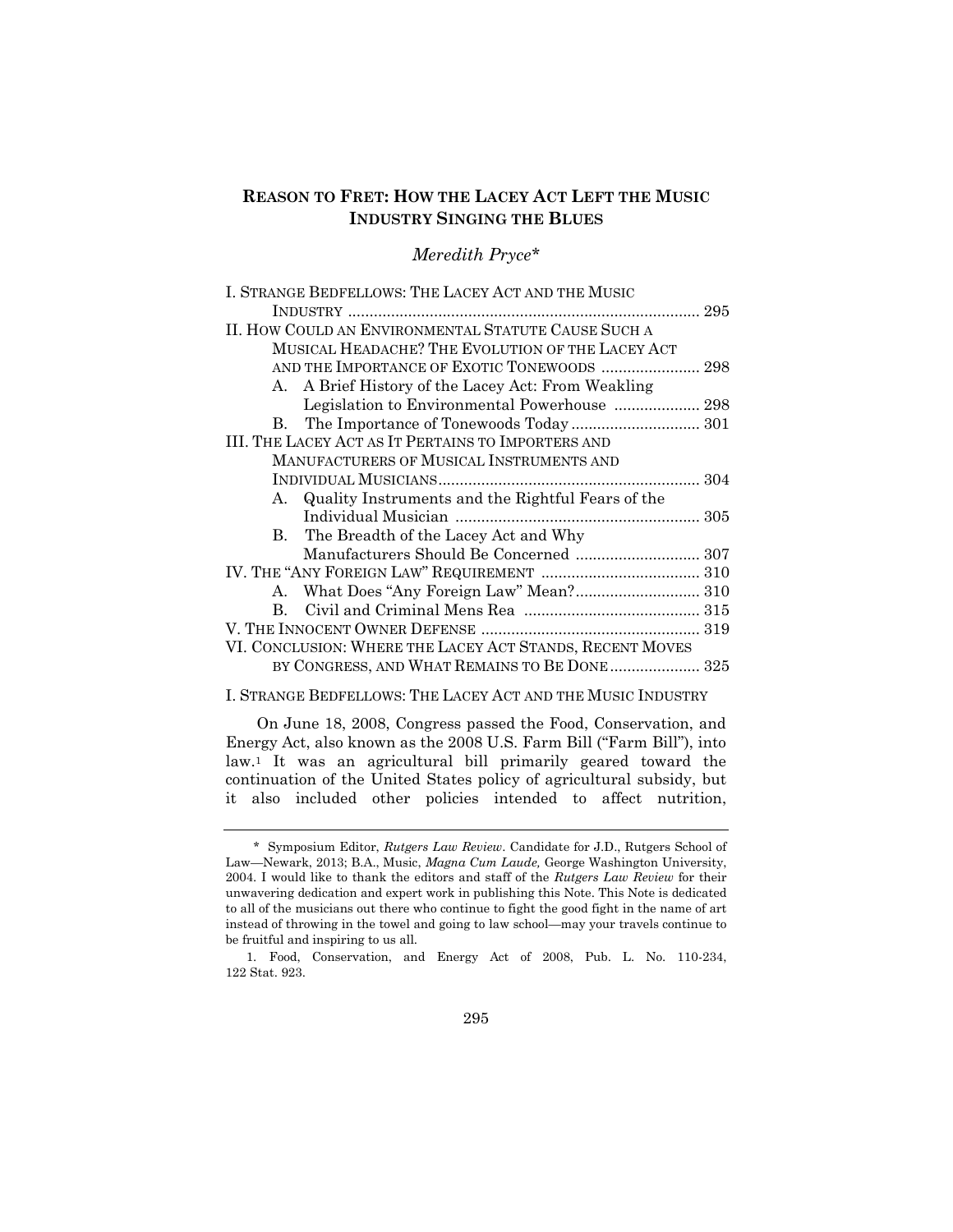conservation, and energy.<sup>2</sup> One of these policies included in the Farm Bill was an amendment to the Lacey Act of 1900 ("Lacey Act"),<sup>3</sup> a law aimed at protecting endangered animal species.<sup>4</sup> The amendment included in the Farm Bill expanded the Lacey Act's environmental protections, beyond its already established protection of animal species, to include biological plant species.<sup>5</sup>

As of April 1, 2010, the Department of Agriculture specifically extended enforcement of the Lacey Act to include musical instruments made from biological plant species.<sup>6</sup> Among those concerned about this inclusion are instrument manufacturers and professional musical artists, who stand to be greatly affected by the amendment's strict rules on the import of exotic hardwoods known in the music industry as tonewoods. While this amendment has gone into effect, the government's methods for enforcement are somewhat unclear and have resulted in confusion amongst members of the music community: individual musicians are afraid to carry their instruments overseas,<sup>7</sup> and the only enforcement of the new amendment against a manufacturer—two individual cases against the Gibson Guitar Corporation ("Gibson Guitar") concerning the import of ebony wood stocks from India and Madagascar—settled without fully addressing the issues posed by the current overbroad

<sup>2.</sup> The passage of the 2008 Farm Bill was not without its share of drama. It was panned for being overly inclusive or, popularly, full of "pork." *See* Robert Novak, Editorial, *Pork-laden Farm Bill Sums Up GOP Disarray,* CHI. SUN TIMES, May 19, 2008 at 27.

Originally passed on May 15, 2008, President Bush vetoed it on May 21. The following morning the Senate overrode the veto by more than a two-thirds majority, but Congress mistakenly sent the bill to the White House missing an entire section, rendering it invalid. Alan Bjerga, *Senate Overrides Bush Veto of \$289 Billion Farm Bill (Update 1)*, BLOOMBERG, May 22, 2008, http://www.bloomberg.com/apps/news? pid=newsarchive&sid=amLpoRc81U8Y&refer=home. Both houses overrode a second veto by President Bush on June 18, 2008, effectively passing the Act into law without the approval of the White House. 154 CONG. REC. 12797, 12800 (2008).

<sup>3.</sup> Lacey Act of 1900, 16 U.S.C. §§ 3371-3378 (2006 & Supp. V 2011).

<sup>4.</sup> Food, Conservation, and Energy Act of 2008, Pub. L. No. 110-234, § 8204, 122 Stat. 923, 1291.

<sup>5.</sup> The Act now specifically makes it illegal to "import, export, transport, sell, receive, acquire, or purchase in interstate or foreign commerce . . . any plant" taken in violation of a domestic or foreign law aimed at protection or regulation of export of certain plants.  $\S 3372(a)(2)(B)(1)$ .

<sup>6.</sup> Implementation of Revised Lacey Act Provisions, 74 Fed. Reg. 45,415, 45,516 (Sept. 2, 2009).

<sup>7.</sup> Tim Ghianni, *Gibson Guitars Wood Import Case Raises Concerns*, REUTERS (Sept. 30, 2011, 6:23 PM), http://www.reuters.com/article/2011/09/30/us-usa-tradeguitars-idUSTRE78T5MA20110930 ("Acclaimed bass guitar player Dave Pomeroy, who is president of the Nashville musicians union, said members remained unclear as to whether it was safe to travel with their instruments . . . . 'All musicians want to do is do what every other business person does and that is take their tools to work with them.'").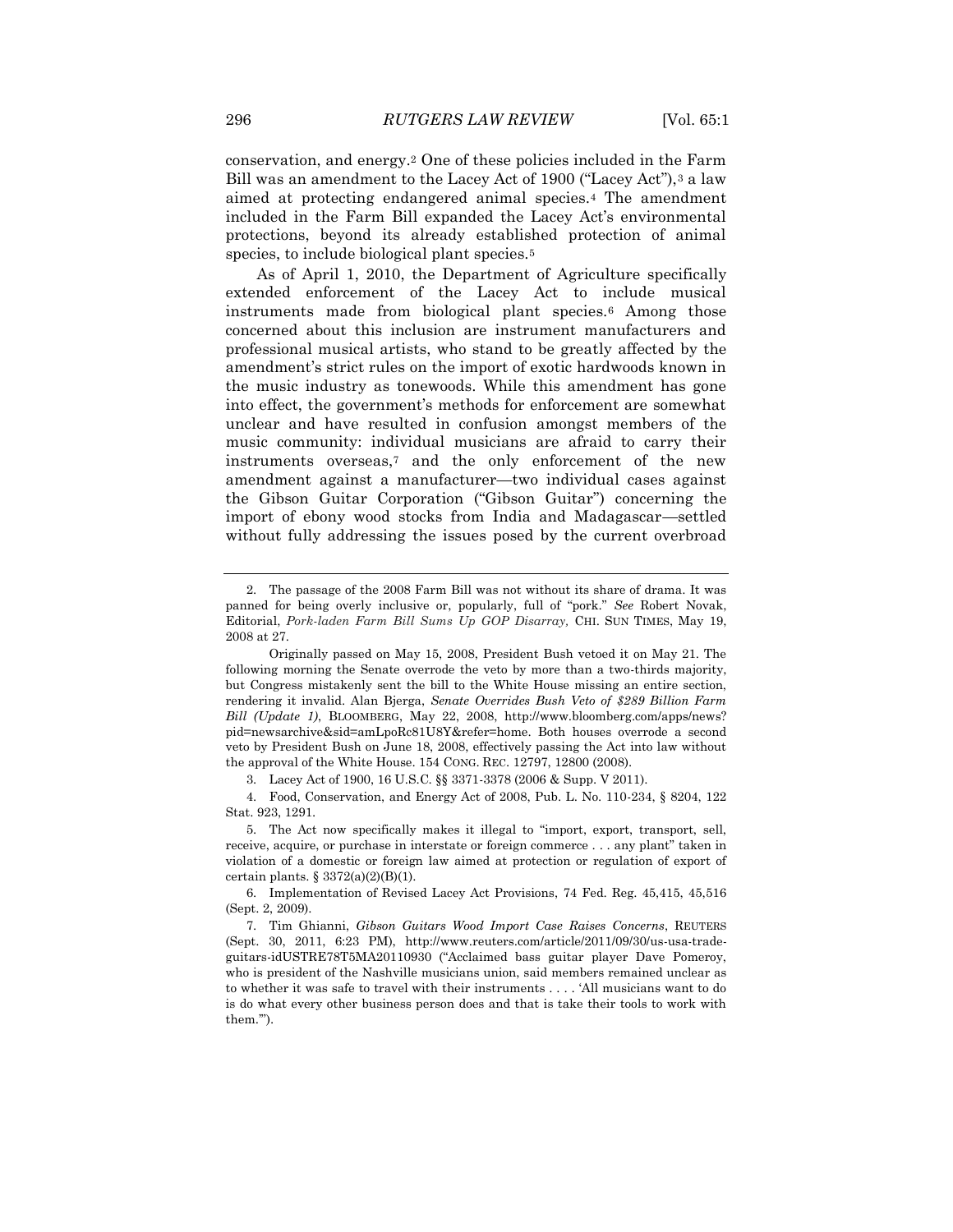interpretation of the Act.<sup>8</sup>

This Note will look at the 2008 amendment and the resulting issues affecting both individual musicians and manufacturers of musical instruments who rely on the import of unfinished stocks of exotic tonewoods and finished instruments made from those stocks in their businesses and careers.<sup>9</sup> In Part II, this Note will briefly cover the evolution of the Lacey Act and the importance of exotic tonewoods to the music industry by examining the features that make the use of these exotic species vital to the manufacture and trade of quality musical instruments. It will discuss this issue from both a scientific and esthetic point of view.<sup>10</sup>

In Part III, this Note will explore issues that are likely to arise pertaining to two separate groups as a result of the import declaration requirement, a requirement that is *only* applicable to plant species. Subpart A will address issues arising under the Lacey Act as they pertain to individual musicians, focusing on recent announcements concerning the enforcement of the Lacey Act by the Department of Justice and the U.S. Fish and Wildlife Service. Subpart B will discuss the concerns that have arisen with importers or manufacturers of musical instruments under the 2008 amendment

<sup>8.</sup> Verified Complaint *in rem*, United States v. 25 Bundles of Indian Ebony Wood, No. 11-cv-00913 (M.D. Tenn. Sept. 27, 2011); Verified Complaint *in rem*, United States v. Ebony Wood in Various Forms, No. 10-cv-00747 (M.D. Tenn. Aug. 9, 2010); *see* Aaron Smith, *Gibson Guitar in Settlement on Illegal Wood Imports*, CNNMONEY (Aug. 7, 2012, 7:04 AM), http://money.cnn.com/ 2012/08/06/news/companies/gibson-importswood/index.htm (explaining how, rather than fighting the case against it, Gibson Guitars agreed to "pay a \$300,000 penalty to avoid criminal charges for importing ebony and rosewood in violation of the Lacey Act").

<sup>9.</sup> It should be noted that the Lacey Act also can result in convictions for the trade and transport of animal products such as ivory and tortoise shell, materials which have also traditionally been used in musical instruments. 16 U.S.C. § 3372. As the Lacey Act's protection of animal species has had over a hundred years to be analyzed, this Note will focus only on the recent 2008 amendment and its effects on the importation and use of tonewoods.

<sup>10.</sup> This Note will primarily focus on the manufacture of stringed instruments: guitars, violins, and the like. Stringed instruments were chosen because they are easily transportable across state lines and international borders and have a long history of using exotic tonewoods in their construction. Further, as of this writing, the only Lacey Act enforcement of the new amendment involved Gibson Guitar over import shipments of exotic woods. *See* Verified Complaint *in rem*, United States v. 25 Bundles of Indian Ebony Wood, No. 11-cv-00913 (M.D. Tenn. Sept. 27, 2011); Verified Complaint *in rem*, United States v. Ebony Wood in Various Forms, No. 10-cv-00747 (M.D. Tenn. Aug. 9, 2010).

This focus on small stringed instruments should not be construed as meaning that the Lacey Act only affects such instruments. For example, the Department of Agriculture specifically includes pianos as a separate section under the heading of "musical instruments" in its announced implementation of the revised Lacey Act. Implementation of Revised Lacey Act Provisions, 74 Fed. Reg. 45,415, 45,416 (Sept. 2, 2009).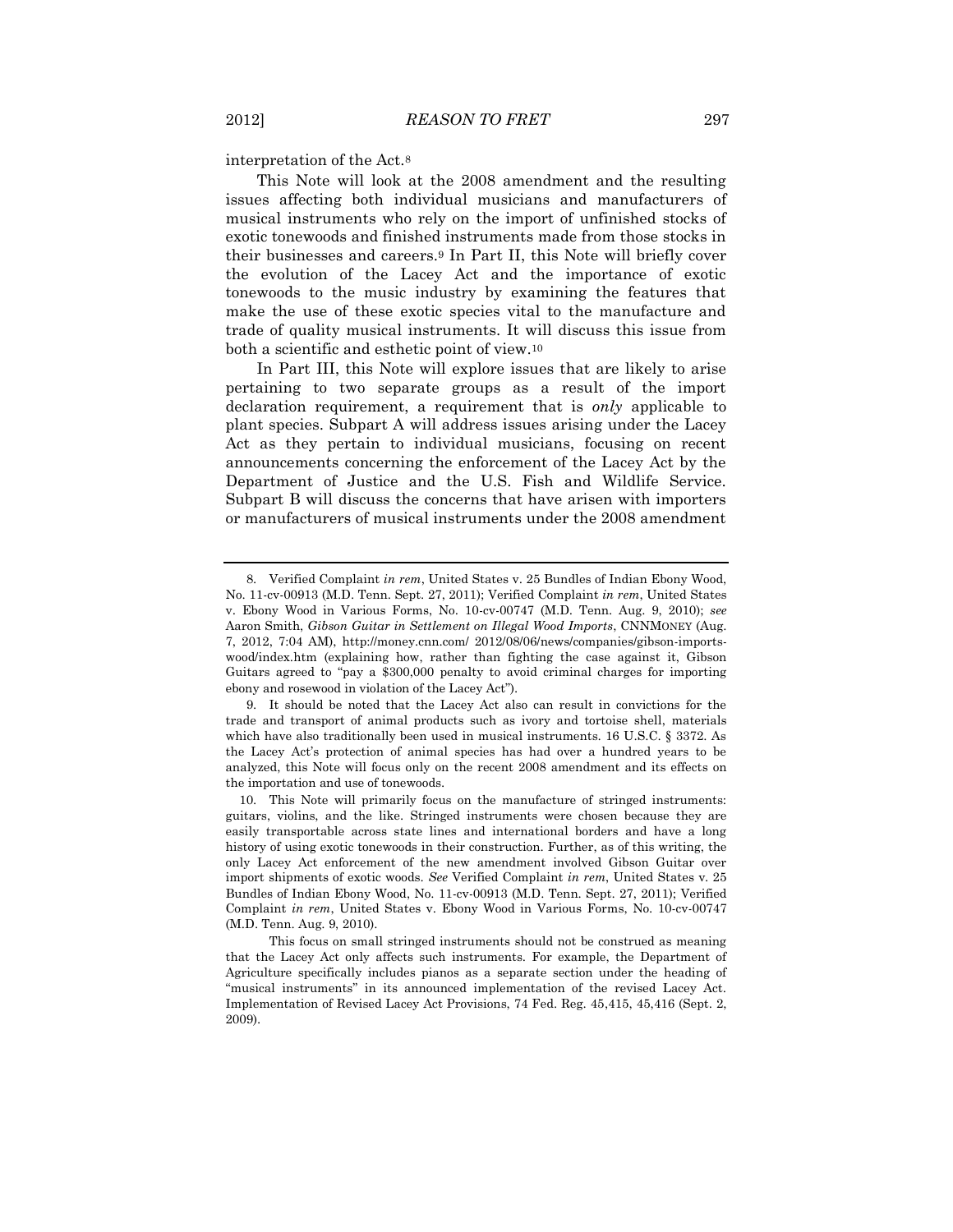of the Lacey Act, looking specifically at the import declaration requirement for plant species now imported into the United States as well as the two recent prosecutions that have arisen.

Part IV will discuss the issues concerning the "any foreign law" requirement and its effect on the mens rea required for a conviction under the Lacey Act. Subpart A will discuss the purpose of the requirement, focusing on what qualifies as "any foreign law." Subpart B will focus on the civil and criminal mens rea required for conviction of both individuals and corporate entities under the Lacey Act and briefly discuss how recent announcements by the Department of Justice have complicated this standard for individual musicians.

Part V will change focus and address one potential area of penalty under the Lacey Act, civil forfeiture, and the "innocent owner" defense as it now applies following the recent amendments. It will focus on a recent announcement of amnesty for those unable to discover the origins of their instruments with due care, and it will also discuss whether this new amendment will clash with the established precedent that an innocent owner defense does not exist under the Lacey Act.

Finally, Part VI will conclude by discussing where individual musicians and manufacturers of instruments currently stand under the Lacey Act. It will also discuss several recent moves by members of Congress to alleviate the problems currently faced by musicians and manufacturers as well as other ways that the government can help importers guarantee that tonewood stocks have been legally harvested overseas and help individual musicians guarantee the safety of their individual instruments and livelihoods by avoiding prosecution for violating the Lacey Act in the first place.

### II. HOW COULD AN ENVIRONMENTAL STATUTE CAUSE SUCH A MUSICAL HEADACHE? THE EVOLUTION OF THE LACEY ACT AND THE IMPORTANCE OF EXOTIC TONEWOODS

Over the years, the Lacey Act has grown from a weak environmental law to one of the federal government's most powerful tools for protecting endangered species. With the amendment of the Lacey Act in 2008, it has run into direct conflict with an industry that depends on the use of the exotic species that the Lacey Act seeks to protect.

### *A. A Brief History of the Lacey Act: From Weakling Legislation to Environmental Powerhouse*

The Lacey Act, the first conservation act passed by the United States, has deep roots in the preservation of exotic species. Proposed by Representative John Lacey of Iowa and signed into law in 1900 by President McKinley, the Lacey Act reflected the growing concern over trade in illegally taken game, as well as the visible extinction or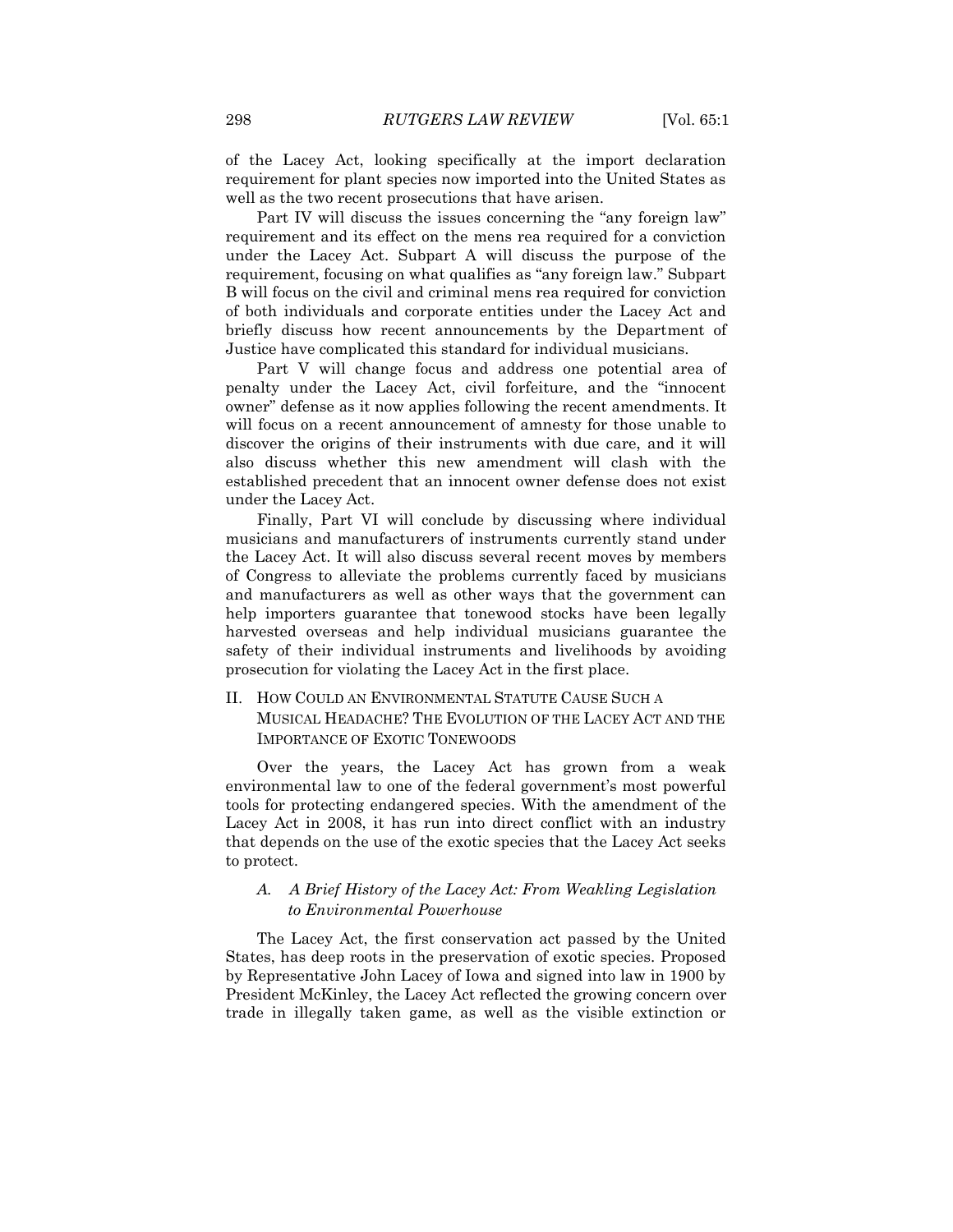impending extinction of several well-known and documented species.<sup>11</sup> The Lacey Act, in its original state, afforded the federal government, specifically the Department of Agriculture ("DOA"), very little power. In addition to giving the DOA the power to reintroduce endangered local populations of birds and banning the import of certain species considered to be "injurious to the interest of agriculture,"<sup>12</sup> the Act made it

unlawful for any person or persons to deliver to any common carrier, or for any common carrier to transport from one State or Territory to another State or Territory . . . any foreign animals or birds the importation of which is prohibited, or the dead bodies or parts thereof . . . where such animals or birds have been killed in violation of the laws of the State, Territory, or District in which the same were killed.13

This Act made no mention of foreign laws, only allowing for federal sanctions when animals were killed in violation of state lawpurely domestic prohibition.<sup>14</sup>

Throughout the twentieth century, Congress amended the Lacey Act multiple times, expanding its reach and the DOA's powers. For example, in 1935 Congress expanded the Act to make illegal the interstate trade of animals killed in violation of any federal *or foreign* law in addition to any state law.<sup>15</sup> In 1969, the Act expanded to

12. Act of May 25, 1900, ch. 553, 31 Stat. 187, § 1-2 (codified as amended at 16 U.S.C. §§ 3371-3378 (2006)) (expanding the DOA's powers and prohibiting interstate transportation of illegally killed game).

13*. Id.* at § 3.

14*. Id.*

15. Migratory Bird Hunting Stamp Act, ch. 261, 49 Stat. 378 (1935) (codified as amended at 16 U.S.C. 718-718j (2006)) (prohibiting animals killed in violation of federal or foreign laws to be traded in interstate commerce).

It should be noted that when the Lacey Act was first passed in 1900, the state ownership doctrine–i.e., that a state owned the wildlife found within its borders—had been explicitly spelled out just four years earlier by the Supreme Court in *Geer v.* 

<sup>11.</sup> Press Release, U.S. Fish & Wildlife Serv., Nation Marks Lacey Act Centennial, 100 Years of Federal Wildlife Law Enforcement (May 30, 2000), *available at* http://www.fws.gov/ pacific/news/2000/2000-98.htm; *see also* 33 Cong. Rec. 4871 (1900) (statement of Rep. John Lacey) (arguing that this is not a "purely sentimental measure and intended merely to strike at bird millinery" but a legitimate concern for the impending loss of a number of bird species).

While the public was aware that a number of species had been affected by human encroachment and hunting by the turn of the twentieth century, it was, arguably, the passenger pigeon that brought the issue of endangered species to the forefront of U.S. consciousness. Prized for its quality meat and abundance, the passenger pigeon's population declined rapidly in the nineteenth century. While the largest flock ever recorded was spotted in Wisconsin in 1871, roughly 136 million birds over eighty square miles, by 1899 the state recorded its last known pigeon shot. The last living passenger pigeon, a female named Martha, died in captivity in the Cincinnati Zoo in 1914. Jeff Reiter, *Historic Markers Lament the Extinction of the Passenger Pigeon,* CHI. DAILY HERALD, Sept. 28, 2010, at N1.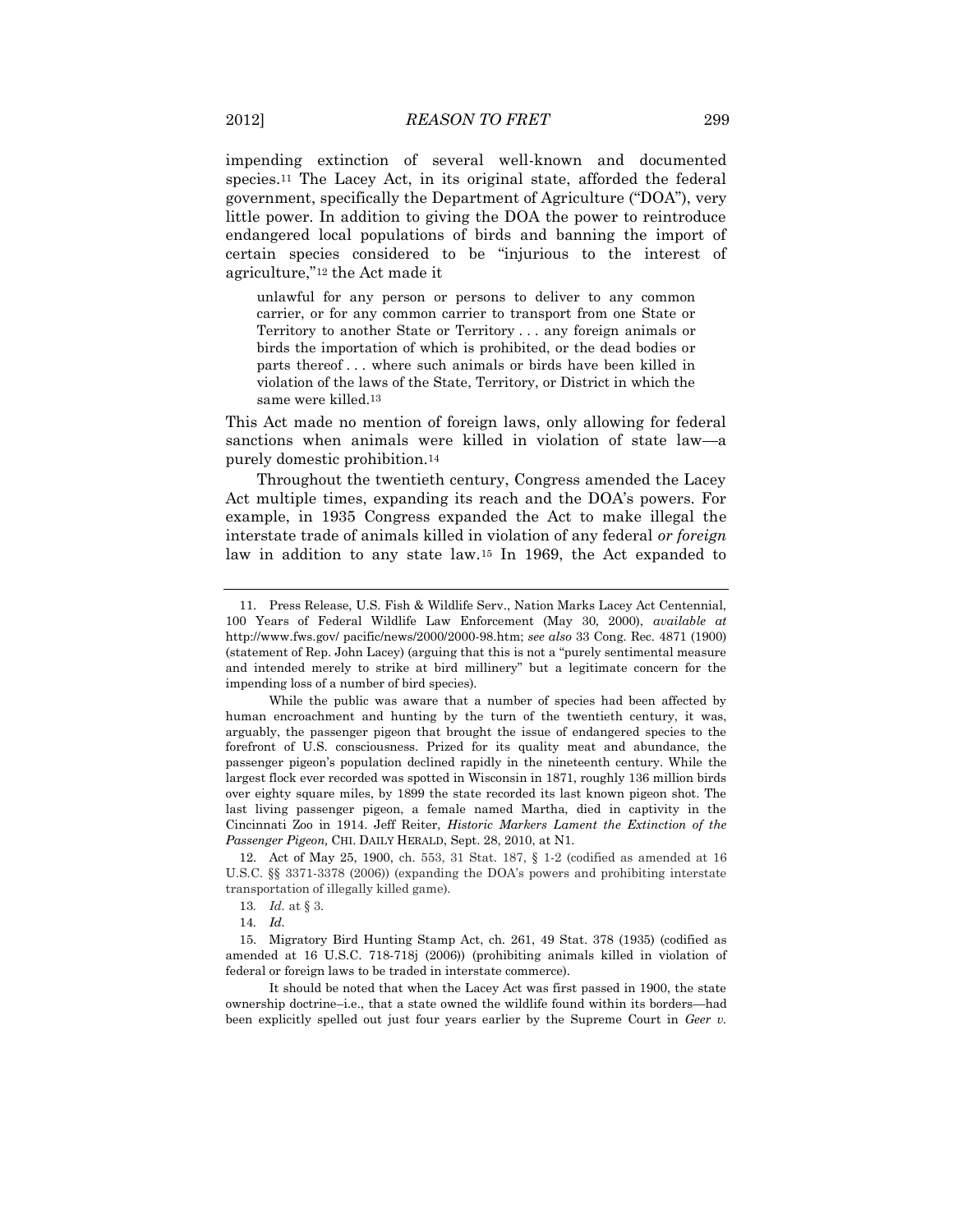include "any wild mammal, fish, wild bird, amphibian, reptile, mollusk, or crustacean" as well as the eggs or offspring of those species and increased the mens rea requirement for liability to "knowing] and willful]" violations of the Act.<sup>16</sup>

In 1981, Congress again modified the Lacey Act to further expand its protection of endangered species.<sup>17</sup> While this amendment first included the violation of Indian Tribal Law as one of the sources of liability,<sup>18</sup> as well as adding a felony punishment for those convicted under it,<sup>19</sup> the amendment is especially notable for the inclusion of protection of *native* plant species.<sup>20</sup> This protection, however, only extended to *indigenous* plants taken in violation of *state* law and did not provide the same international protections that the Lacey Act now afforded to animal life.<sup>21</sup> This inconsistency resulted in a severely limited application of the plant protections provided under the Lacey Act and prompted calls to broaden this particular provision of the Act.<sup>22</sup>

While state and federal governments have passed other protections over the years,<sup>23</sup> the Lacey Act continues to be an important part of the United States' conservation efforts.<sup>24</sup> Having

16. Endangered Species Conservation Act, Pub. L. No. 91-135, 83 Stat. 275 (codified as amended at 16 U.S.C. §§ 1531-1544 (2006)) (prohibiting importation of endangered wildlife and interstate transportation of illegally taken wildlife); *see also* Anderson, *supra* note 15, at 47-48 (discussing the 1969 amendment to the Lacey Act).

17. Lacey Act Amendments of 1981, Pub. L. No. 97-79, 95 Stat. 1073 (codified at 16 U.S.C. §§ 3371-78 (2006)) (regulating illegally taken fish and wildlife).

18*. Id.* at § 3; *see also* Press Release, U.S. Fish & Wildlife Serv., *supra* note 11 (highlighting the major changes to the Lacey Act made by the 1981 amendment).

19. Pub. L. No. 97-79, § 4, 95 Stat. 1074. The criminal penalties provided for in the 1981 amendment are in addition to the previously existing civil penalties.

20. Pub. L. No. 97-79, §§ 2(f), 3(a)(2)(B), 95 Stat. 1073-74.

21*. Id*.

22*. See* Anderson, *supra* note 15, at 54-55 (arguing that the restricted application of the Lacey Act to plant species is a major deficiency in the law).

23*. E.g.*, Endangered Species Act of 1973, 16 U.S.C. §§ 1531-1544 (2006 & Supp. V 2011).

24. Christine Fisher, Comment, *Conspiring to Violate the Lacey Act*, 32 ENVTL. L. 475, 476 (2002) ("Despite being this nation's oldest wildlife protection statute, the Lacey Act exists in relative anonymity to the general public. Yet this Act is a valuable federal weapon against illegal wildlife trafficking. Over twelve hundred Lacey Act cases were investigated in fiscal year 2000, more than most other wildlife laws.") (citations omitted); *see also* Anderson, *supra* note 15, at 36 ("The [Lacey Act o](http://www.animallaw.info/statutes/stusfd16usca3371.htm)ccupies a

*Connecticut*, 161 U.S. 519 (1896). This prevented the federal government from putting the DOA in control of the United States' wildlife. However, while this doctrine would not be reversed until eighty-one years later in *Hughes v. Oklahoma*, 441 U.S. 322 (1979), it was not particularly popular, and by the time it was reversed had been experiencing "steady erosion." Robert S. Anderson, *The Lacey Act: America's Premier Weapon in the Fight Against Unlawful Wildlife Trafficking*, 16 PUB. LAND L. REV. 27, 39 (1995). The passage of the 1935 amendment is an example of such erosion. *Id.* at 38- 40.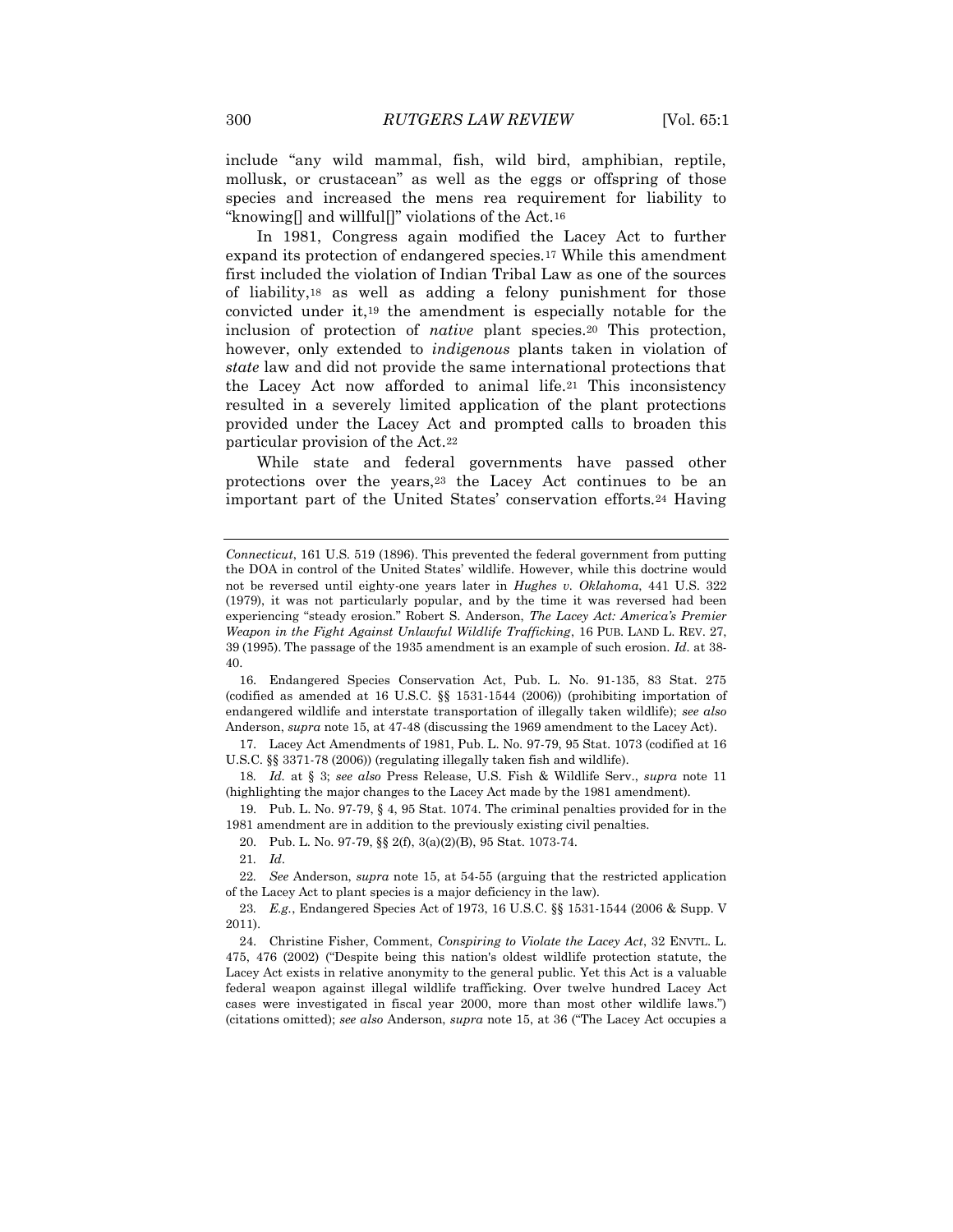started as a relatively weak environmental policy,<sup>25</sup> today it provides both civil and criminal sanctions for conduct including trafficking in endangered species, false labeling, and marking offenses.<sup>26</sup> However, with the enactment of the 2008 amendment, its restrictions on the import of exotic hardwood species, known in the music business as tonewoods, has caused much distress in the music industry, an industry that depends upon the use of tonewoods to create quality musical instruments.

#### *B. The Importance of Tonewoods Today*

While many instrument manufacturers have recently announced initiatives aimed at using sustainable materials in the manufacture of their products,<sup>27</sup> it is important to understand that exotic tonewoods still have a place in the manufacture of select, highquality musical instruments today. This is primarily due to the durability, strength, and resonance of the various tonewoods.

Stringed instruments have traditionally been made from various types of woods, chosen for acoustical qualities. It is particularly of note that, because no two woods are created equal, certain exotic tonewoods provide acoustical properties that cannot be recreated by using domestic or more readily available resources. Any number of factors can determine how a piece of wood will resonate but especially vital are the stiffness, internal friction, and mass of the wood.<sup>28</sup> Ultimately it is a combination of these factors that allows the vibrations from the instrument's strings to be transformed into an audible sound. "Only a small fraction of the strings' energy leaves the [instrument] as sound. The [instrument]'s structure *transforms* that

central position within this legal framework for three reasons. First, it applies to a wider array of wildlife, fish, and plants than does any other single wildlife protection law. Second, it provides for a longer potential term of incarceration than do most other wildlife laws containing felony provisions. Third, the scope of the acts it prohibits is broader than most other wildlife laws.").

<sup>25</sup>*. See* Anderson, *supra* note 15, at 49 (discussing how government was not able to effectively enforce the Lacey Act in its early years but that the powers impeding such enforcement eroded over the following eighty years).

<sup>26.</sup> 16 U.S.C. § 3372 (2006 & Supp. V 2011) (listing the prohibited acts under the Lacey Act). It should be noted that, unlike trafficking and false labeling, marking offenses—offenses stemming from the incorrect packaging and tagging of the species only carry civil penalties. Fisher, *supra* note 24, at 485.

<sup>27</sup>*. See* Kurt Blumenau, *Ah, the Sweet Sound of Metal and Laminate: C.F. Martin Tries Man-Made Materials in Its Guitars, with Some Commercial Success,* MORNING CALL, June 12, 2005, http://articles.mcall.com/2005-06-12/business/3601814\_1\_ acoustic-guitar-wood-guitar-bodies/2 (discussing the C.F. Martin Guitar Company's research into nontraditional materials as well as the success of other companies such as Ovation and Rain Song Guitars in the manufacture and marketing of instruments made from synthetic materials).

<sup>28.</sup> Erik Jansson, *Vibration Properties of the Wood and Tuning of Violin Plates*, *in*  ACOUSTICS FOR VIOLIN AND GUITAR MAKERS 5.1 (4th ed. 2002).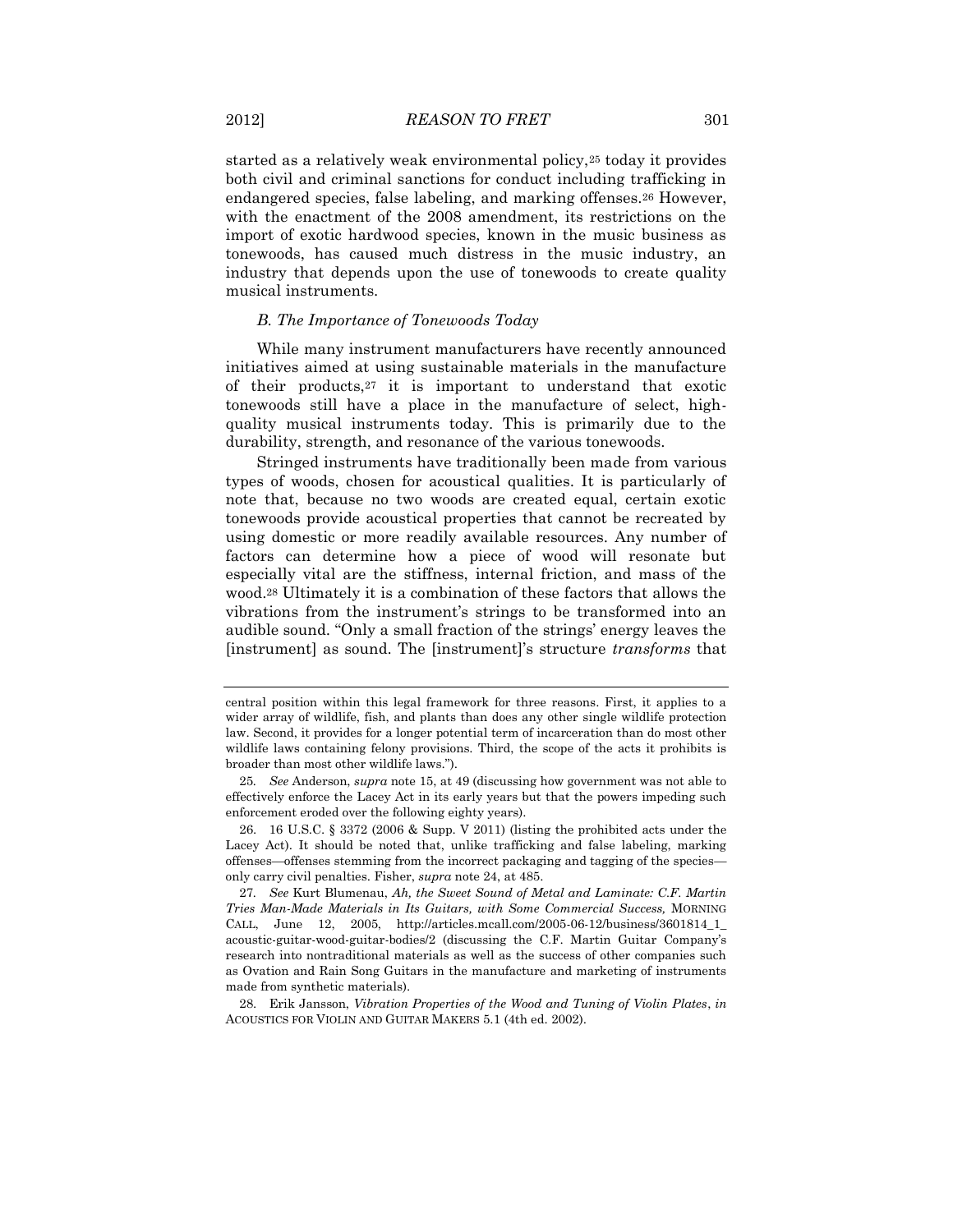fraction by the energy storing and discharging process called resonance."<sup>29</sup> Thus, the sound is created by the "complex acoustic energy field radiating from the exterior surfaces of the [instrument]."<sup>30</sup> Essentially, the wooden body of the instrument is the difference between a solo metal string being plucked and the sound that one hears in Carnegie Hall.

But no two woods are created alike. In fact, the density, stiffness, and internal friction of wood can vary greatly from species to species. For example, a common spruce species will have roughly a density of 460 kg/m3, shear stiffness of 0.84 GPa,<sup>31</sup> and longitudinal stiffness of 15 GPa, while that of Indian Rosewood, a desired wood in the construction of stringed instruments, will have a density of 730 kg/m3, shear stiffness of 2.2 GPa, and longitudinal stiffness of 13 GPa.<sup>32</sup>

However, these numbers alone do not fully explain the desirability of different woods. In a hollow-bodied instrument like a violin, the ultimate structure of the sound created by the instrument is a product of three separate frequencies put out by the back plate, which provides the lowest frequency, and the top plate and sides, which provide the higher frequencies: "Therefore, it makes sense that the back plate is made from the relatively denser [woods] and the top plate from the lighter [woods]."<sup>33</sup> While the common spruce with its lower density and high stiffness may be well suited for the top and sides of an instrument, rosewood, an exotic tonewood, is far more desirable for the back plate, as it will provide the rich lower frequencies that the musician—and audience—desires.<sup>34</sup>

In addition, the various materials provide different tone and sound qualities that cannot be measured by numbers but, more aesthetically, by ear. These qualities are exhibited throughout the

<sup>29.</sup> WILLIAM R. CUMPIANO & JONATHAN D. NATELSON, GUITARMAKING: TRADITION AND TECHNOLOGY 15 (1987).

<sup>30</sup>*. Id.*

<sup>31.</sup> GPa is an abbreviation for gigapascals, a unit of elasticity. David Kyoi et al., *Novel Magnesium-Manganese Hydrides Prepared by the Gigapascal High Pressure Technique*, 43 MATERIALS TRANSACTIONS 1124, 1124 (2002).

<sup>32.</sup> Jansson, *supra* note 28, at 5.3, Tables 5.1-5.2. Particularly interesting are the numbers for Brazilian rosewood, which is currently listed as an endangered species and no longer available for use in instrument manufacture—it is more dense and elastic than its Indian cousin.

However, these numbers should not be taken to imply that softer or less dense woods are not desirable. To the contrary, spruce is arguably the most popular wood for use in making soundboards for guitars while the various rosewood species, as well as Cocobolo, Kingwood, and American Mahogany, are preferred for the back and side materials of the instrument. CUMPIANO, *supra* note 29, at 93-97.

<sup>33.</sup> KAMESHWAR C. WALI, CREMONA VIOLINS: A PHYSICIST'S QUEST FOR THE SECRETS OF STRADIVARI 33 (2010).

<sup>34</sup>*. Id.*; CUMPIANO, supra note 29, at 96.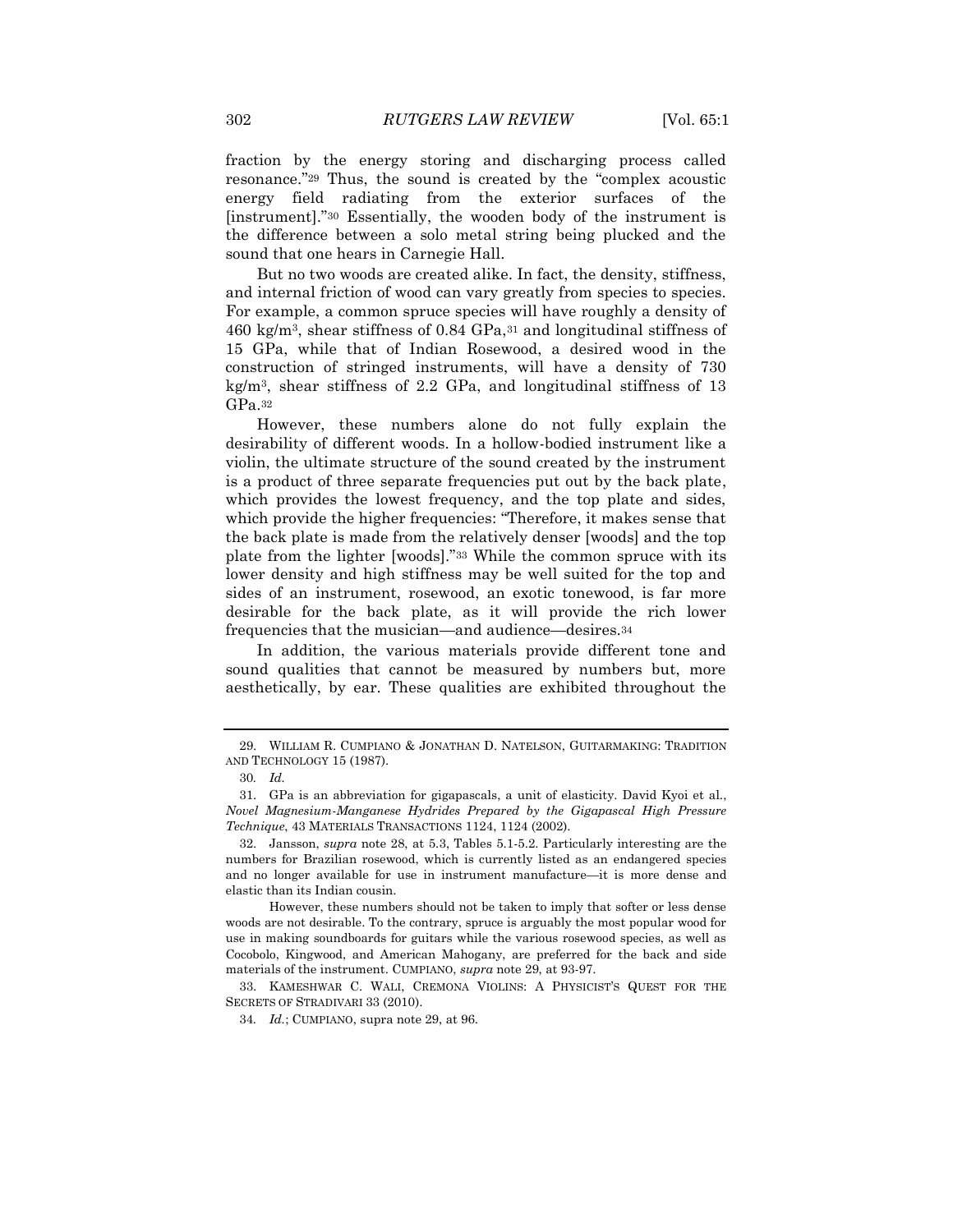instrument, not only in the body. For example, the neck and fretboards<sup>35</sup> of a solid body guitar can also play a vital role in the final, tonal output of the instrument:

Maple necks can impart a bright, poppy tone that can do much to reinforce the top end of a large-bodied guitar, while mahogany necks help push the overall palette into a warmer, more woody tonal range.

. . . Brazilian rosewood fretboards and their denser rainforrest counterparts add sparkle and ring, and Indian rosewood fretboards can help fatten up the midrange.36

While certainly not the only defining factor in what makes a quality musical instrument,<sup>37</sup> a particular species can be "a determining factor in the creation of a very special guitar or a guitar designed for a specific purpose."<sup>38</sup> The ultimate decision to use certain combinations of woods lies with the luthier,<sup>39</sup> or manufacturer who creates the instrument, and exotic tonewoods such as rosewood, ebony, and koa<sup>40</sup> are materials that have come to be accepted among those in the music community as desirable not only because of their exotic and historical origins, but also because they contribute certain unique acoustical qualities to the instrument that cannot be matched by other species of wood or synthetic materials.

<sup>35.</sup> Fretboards are the small wood pieces that sit across the fingerboards of a stringed instrument. It is these small pieces of wood that are the center of the controversy in the two recently settled Gibson Guitar cases. *See* Verified Complaint *in rem*, United States v. 25 Bundles of Indian Ebony Wood, No. 11-cv-00913 (M.D. Tenn. Sept. 27, 2011); Verified Complaint *in rem*, United States v. Ebony Wood in Various Forms, No. 10-cv-00747 (M.D. Tenn. Aug. 9, 2010).

<sup>36.</sup> Dana Bourgeois, *Tapping Tonewoods: How the Selection of Species Helps Define the Sound of Your Guitar*, ACOUSTIC GUITAR MAG., Mar./Apr. 1994, at 42.

<sup>37.</sup> Any number of factors can create (or ruin) an instrument ranging from the design of the instrument, to the luthier who created it, to the varnish that has been applied to it. *Id.* at 42; WALI, *supra* note 33, at 45. In fact, one of the great mysteries to this day is what precisely is the secret combination of factors that contribute to the greatness of the instruments made in seventeenth and eighteenth century Cremona. *See generally* WALI, *supra* note 33 (exploring the mysteries of Cremona violins).

<sup>38.</sup> Bourgeois, *supra* note 36, at 42.

<sup>39.</sup> "Luthier: one who makes stringed musical instruments (as violins or guitars)." MERRIAM-WEBSTER DICTIONARY 409 (2012).

<sup>40.</sup> Koa is a hardwood native to Hawaii. Its natural marbled appearance (known as the "curl" or "flame") and tonal characteristics make it particularly popular in the manufacture of guitars and ukuleles. "A guitar made of koa can range from a warm sounding Mahogany to a brighter sounding Rosewood." Norman L. Beberman, *Koa: Beautiful Looking, Beautiful Sounding Tonewood*, GUITAR NATION, http://www.guitar nation.com/articles/koa.htm (last visited Jan. 20, 2013). Even though koa is from Hawaii and, thus, is technically a domestic product, it is still subject to the Lacey Act importation requirements. *See* 16 U.S.C. § 3372(a)(1) (2006).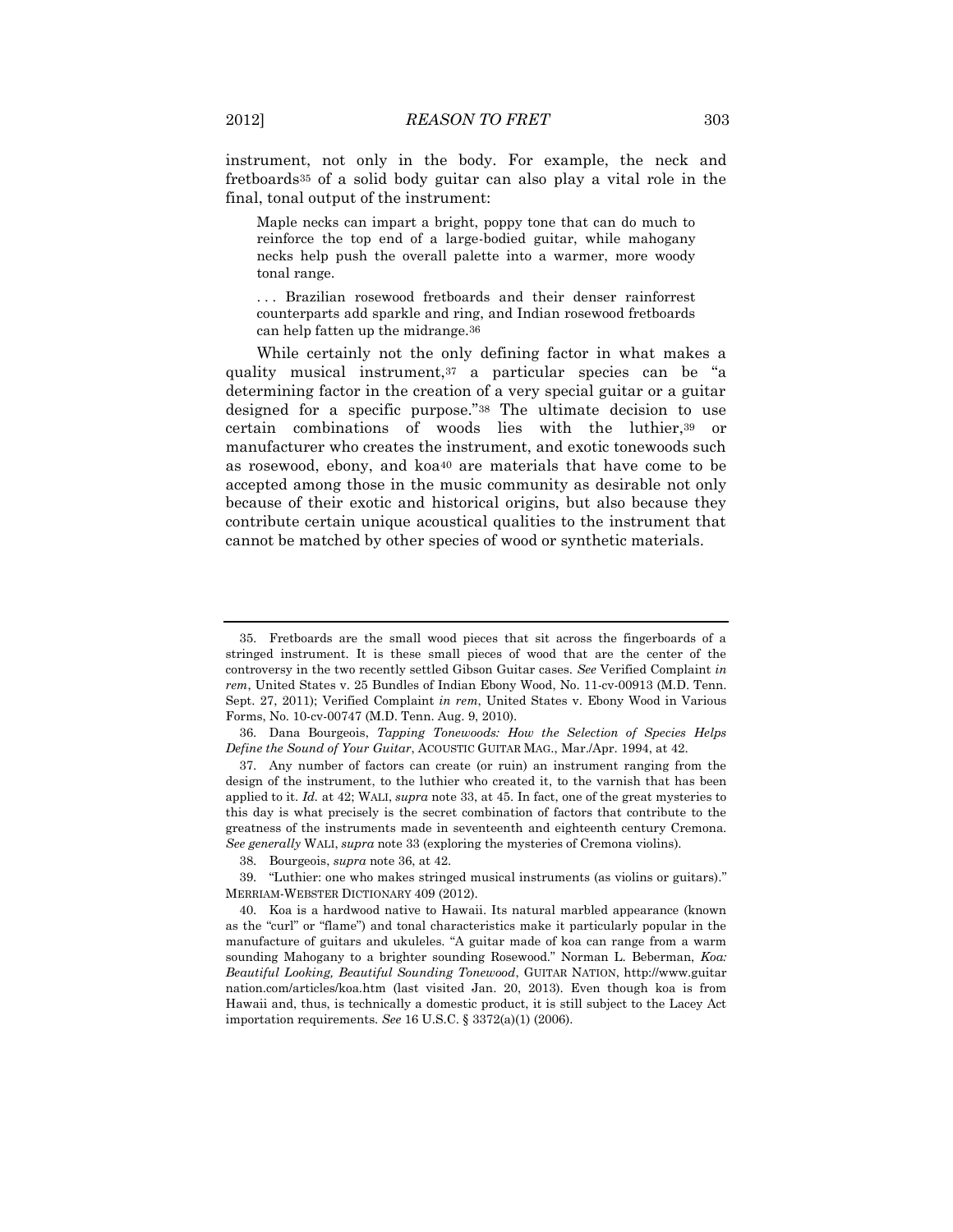## III. THE LACEY ACT AS IT PERTAINS TO IMPORTERS AND MANUFACTURERS OF MUSICAL INSTRUMENTS AND INDIVIDUAL **MUSICIANS**

One of the main methods that the international community has employed to combat environmental issues is civil forfeiture.<sup>41</sup> Civil forfeiture allows government agents "full discretion to confiscate any and all cash and property based upon mere police or informant suspicion of wrongdoing."<sup>42</sup> The Supreme Court has explained that the deterrent nature of civil forfeiture, preventing further illegal use of a product, outweighs the property rights in the product.<sup>43</sup> For example, in *Bennis v. Michigan,* the Court upheld the confiscation of a car used in the solicitation of prostitution against the ownership rights of the defendant's wife, even though she owned an equal share in the car.<sup>44</sup> The Court stated that this is akin to a car owner being liable for the actions of a negligent person driving the car and that, in denying the innocent owner defense, it "precludes evasions by dispensing with the necessity of judicial inquiry as to collusion between the wrongdoer and the alleged innocent owner."<sup>45</sup>

The Lacey Act provides that any animal or plant that has been transported or traded in violation of the Act is "subject to forfeiture to the United States notwithstanding any culpability requirements for civil penalty assessment or criminal prosecution."<sup>46</sup> This implies that a civil forfeiture can occur as early as the investigative stage of a case, regardless of whether or not criminal charges are ever filed against the alleged violator. For example, in *United States v. One Afghan Urial Ovis Orientalis Blanfordi Fully Mounted Sheep*,<sup>47</sup> the government confiscated a mounted sheep from a shop in Texas on the suspicion that it was illegally exported from Pakistan. Even though the United States Fish and Wildlife Service ("USFWS") declined to bring criminal charges against the alleged poacher, it ordered that the sheep be arrested and initiated forfeiture proceedings against it.<sup>48</sup> On appeal, the Fifth Circuit found that probable cause was sufficient to support forfeiture under the Lacey Act and upheld the confiscation of the sheep.<sup>49</sup>

45*. Id.* at 452 (quoting Van Oster v. Kansas, 272 U.S. 465, 467-68 (1926)).

<sup>41.</sup> Amanda Doty, Note, *Reshaping Environmental Criminal Law: How Forfeiture Statutes Can Deter Crime*, 18 GEO. INT'L ENVTL. L. REV. 521, 521-22 (2006).

<sup>42.</sup> Nkechi Taifa, *Civil Forfeiture vs. Civil Liberties,* 39 N.Y.L. SCH. L. REV. 95, 95 (1994).

<sup>43.</sup> Bennis v. Michigan, 516 U.S. 442, 452 (1996).

<sup>44</sup>*. Id.* at 442.

<sup>46.</sup> 16 U.S.C. § 3374(a)(1) (2006).

<sup>47.</sup> 964 F.2d 474 (5th Cir. 1992).

<sup>48</sup>*. Id.* at 475-76.

<sup>49</sup>*. Id.* at 477-78.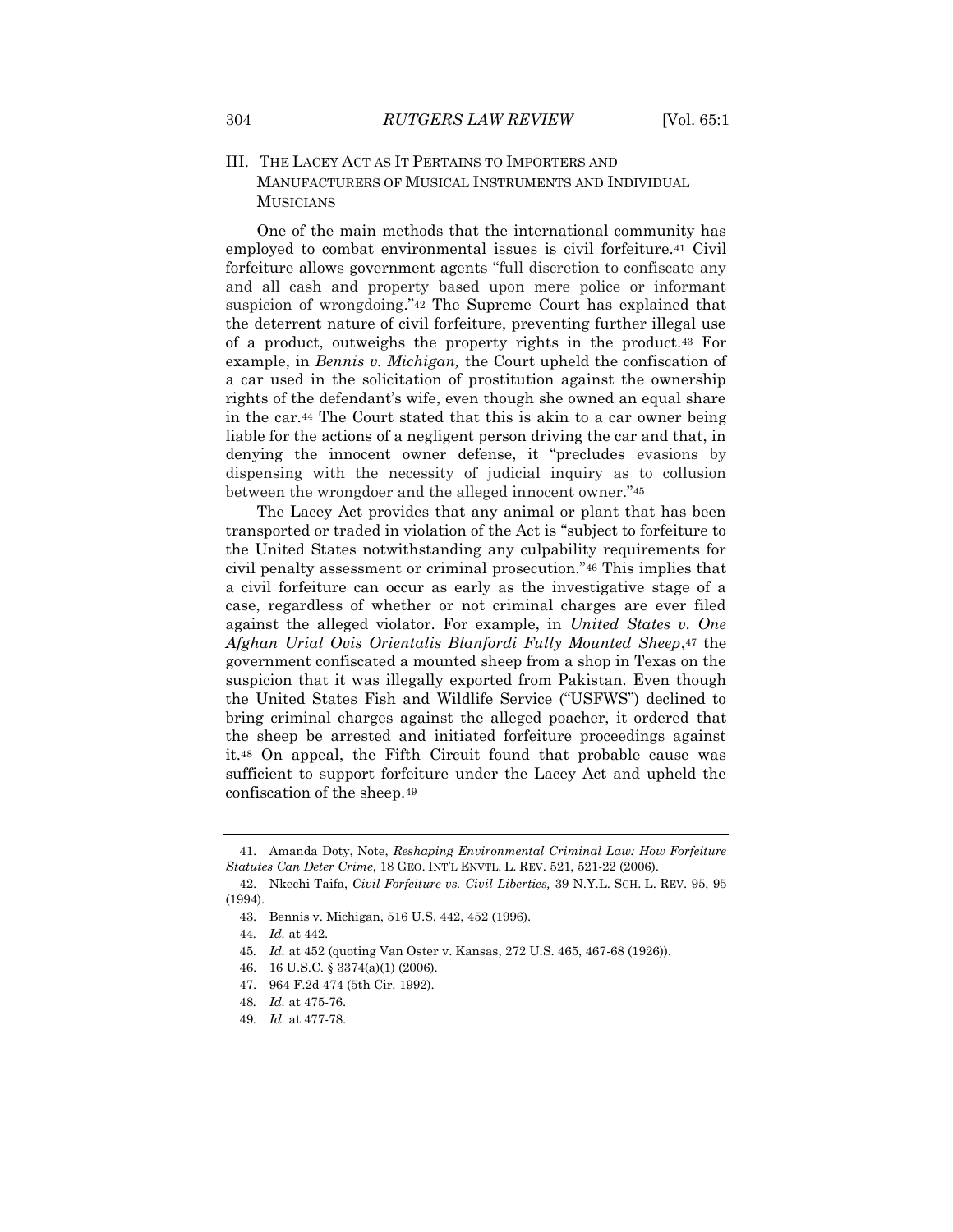Civil forfeiture is an effective method of "both preventing crime and funding law enforcement."<sup>50</sup> However, because under the Lacey Act it can be used by the government regardless of proof of culpability or criminal sanctions, it has resulted in fear across the music industry on an individual and corporate level.

In addition to the threat of civil forfeiture, as a result of the 1981 amendment, the Lacey Act includes criminal and civil penalties ranging up to five years in prison and fines up to \$20,000 for knowingly importing a product in violation of a foreign law.<sup>51</sup> It also can result in prison time of up to one year for violations pertaining to the import declaration requirement for plants.<sup>52</sup> In conjunction with the civil forfeiture penalties, these criminal penalties stand to cripple a party found in violation of the Lacey Act.

## *A. Quality Instruments and the Rightful Fears of the Individual Musician*

While it seems that individual musicians are the least likely to be affected by an enforcement of the Lacey Act, in fact, they stand to lose the most by its enforcement. American musicians frequently travel outside of the United States to practice their craft, and many are terrified of the consequences of not knowing the origins of the wood materials in their instrument.<sup>53</sup> Recent announcements from the United States Department of Justice ("DOJ") and the USFWS have indicated that it is safe to travel overseas with individual instruments.<sup>54</sup> However, this declaration has not been widely tested and could lead to questions concerning a clash between the established case law, which says the Lacey Act does not have an innocent owners defense attached, and the recently added provision

<sup>50.</sup> Doty, *supra* note 41, at 522.

<sup>51.</sup> 16 U.S.C. § 3373(d)(1)(A) (Supp. V 2011). In addition to adding criminal sanctions to the Lacey Act's bag of tricks, the 1981 amendment also expanded the civil penalties available. *See* Anderson, *supra* note 15, at 49 ("The new law discarded this 'double intent' requirement, prescribing a criminal penalty for those who knowingly committed an act prohibited by the law and knew, or in the exercise of due care should have known, of the illegal nature of the wildlife at issue.") (footnote omitted); H.R. REP. NO. 97-276, at 5-6 (1981) (repealing the Black Bass Act, 16 U.S.C. §§ 851-856 (1926), and portions of the Lacey Act and combining the two laws into title 16 of the United States Code).

<sup>52.</sup> 16 U.S.C. § 3373(d)(3)(B) (2006).

<sup>53</sup>*. See supra* note 7 and accompanying text (noting the fears of musicians following the 2008 amendment to the Lacey Act).

<sup>54</sup>*. See* Michael Davidson, *Where We Stand: The Lacey Act and Our Law Enforcement Work*, U.S. FISH & WILD SERVICES (Sept. 22, 2011, 3:41 PM), http://www.fws.gov/news/blog/index.cfm/2011/9/22/Where-We-Stand-The-Lacey-Actand-our-Law-Enforcement-Work; George Gruhn, *Lacey Act Unfairly Burdens Music* 

*Instrument Industry*, ASBURY PARK PRESS (Aug. 4, 2012, 1:52 AM), http://www.app. com/article/DN/20120804/OPINION/308040008.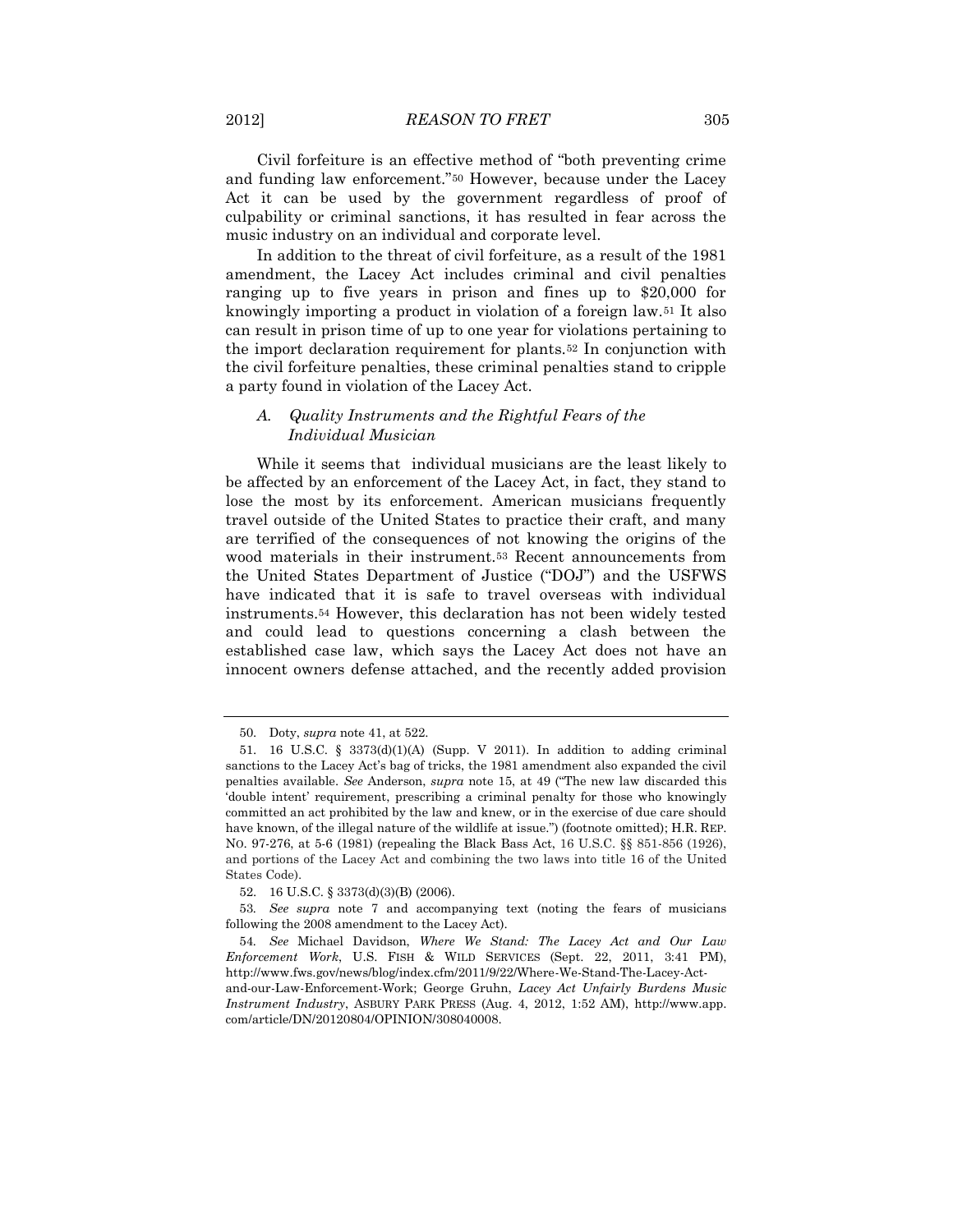that suggests the defense is now available.<sup>55</sup>

The primary issue facing many musicians is that professional musicians—classical and contemporary—tend to prize older stringed instruments.<sup>56</sup> Classical musicians are especially likely to seek out antique instruments because "[u]nlike many old keyboards and winds, old stringed instruments, especially violins, remain playable . . . . [O]ld instruments are regarded as better than new ones because of the way that changes in the wood over time affect their tone."<sup>57</sup>

In addition, certain antique instruments have grown in notoriety. Instruments created by several families during the seventeenth and eighteenth centuries in Cremona, Italy, are prized today for their "distinct voices, carrying power, and responsiveness."<sup>58</sup> These instruments<sup>59</sup> are exceptionally prized and can sell for millions of dollars, on the rare occasion they are available for purchase.<sup>60</sup> However, while the likes of Stradavari are out of reach for many of the world's greatest musicians,  $61$  countless other quality antique instruments regularly become available at more affordable—albeit not exactly bargain basement—prices.<sup>62</sup>

The unclear nature of the 2008 Lacey Act amendment has left many musicians feeling uneasy about taking an instrument overseas.<sup>63</sup> This uneasiness is compounded by the wording of the

57. JAYSON KERR DOBNEY, GUITAR HEROES: LEGENDARY CRAFTSMEN FROM ITALY TO NEW YORK 40 (Mark Polizzotti et al. eds., 2011).

59. The most famous seventeenth century instruments were made by the likes of the Guarneri, Amati, and, most famously, Stradivari families. *See generally id.*

60*. E.g.*, Yoree Koh, *Stradivarius Nets \$16M for Japan Quake Relief*, WALL ST. J. (Jun. 21, 2011, 2:20 PM), http://blogs.wsj.com/scene/2011/06/21/stradivarius-nets-16mfor-japan-quake-relief. The article reports on the sale of the "Lady Blunt," a violin built in 1721 by Antonio Stradivari and named after Lady Ann Blunt, granddaughter of Lord Byron and owner of the violin for thirty years. Considered to be one of the most pristine Cremona violins in existence, it has twice set the world record for the auction price of a violin. *Id.*

61. In fact, today most Cremona violins are out of the hands of individual musicians, instead owned by foundations or banks and loaned out to world-class musicians. *E.g.*, *id.* (explaining that "[t]he [Nippon Music Foundation] owns over a dozen Stradivarius instruments," loaning them, free of charge, to various musicians who cannot afford such an instrument on their own).

62. The author is hesitant to provide exact numbers due to the ever-changing nature of the auction business; however, one need only look at the website of some of the world's greatest auction houses to find instruments valued at more modest, though, still expensive prices.

63*. See supra* note 7 and accompanying text.

<sup>55</sup>*.* For a discussion of the innocent owner defense, see *infra* Part V.

<sup>56.</sup> For example, B.B. King's Signature ES-355, also known (some would argue immortalized) as "Lucille," has been his primary guitar for decades. *See* THE 100 GREATEST GUITARISTS OF ALL TIME! 35 (Jeff Kitts & Brad Tolinski, eds., 2002).

<sup>58.</sup> WALI, *supra* note 33, at 113.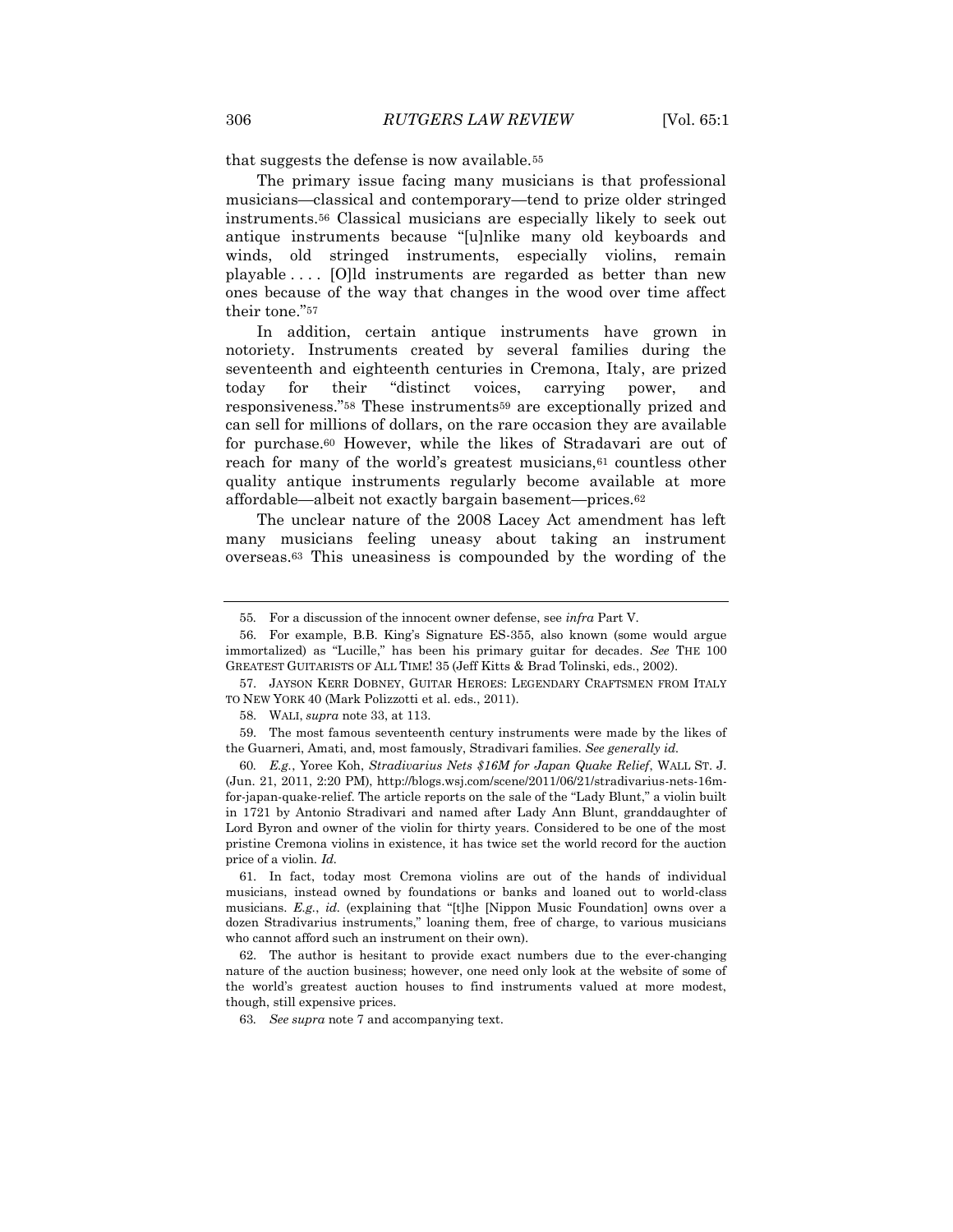Lacey Act that requires "*any* person" to declare the scientific name, quantity, and country of origin of all biological species in an instrument they wish to import into the United States<sup>64</sup> and provides for immediate civil forfeiture of contraband property with strict liability.<sup>65</sup> When considered in light of the fact that many antique instruments are of unknown origin and materials<sup>66</sup> and the average income of a musician in the United States is particularly low,<sup>67</sup> it is unclear whether the average musician traveling overseas to perform their craft would be able to satisfy the declaration requirements of the Lacey Act or survive the immediate civil forfeiture of a prized instrument upon failure to meet such requirements.

In an attempt to quell the fears of individual musicians, the DOJ and the USFWS announced that the government is only interested in pursuing cases against "those who knowingly transact in larger volumes of illegal products."<sup>68</sup> Significantly, the DOJ and USFWS have indicated that those who *unknowingly* possess an instrument containing illegal material will not be prosecuted if they could not have discovered the origin of the material with due care.<sup>69</sup>

However, this raises two related legal questions: first, how does this affect the mens rea of an individual musician facing a civil forfeiture and criminal liability—specifically, what constitutes "due care"; and second, has the 2008 amendment created an opportunity for an innocent owner defense, in contradiction to established Lacey Act precedent, that could be used in the event of a forfeiture?

### *B. The Breadth of the Lacey Act and Why Manufacturers Should Be Concerned*

While the individual musician stands to suffer catastrophic

<sup>64.</sup> 16 U.S.C. § 3372(f)(1) (Supp. V 2011) (emphasis added); *see also* Implementation of Revised Lacey Act Provisions, 74 Fed. Reg. 45,415, 45,416 (Sept. 2, 2009) (naming musical instruments as one of the categories of products against which the Lacey Act will be enforced).

<sup>65.</sup> 16 U.S.C. § 3374(a)(1) (2006).

<sup>66</sup>*. See, e.g.*, DOBNEY *supra* note 57, at 15 (giving an illustration of a guitar circa 1800, owned by the Yale University Collection of Musical Instruments and displayed by the Metropolitan Museum of Art, with origins listed as "[p]robably Naples").

<sup>67.</sup> The median hourly income for a musician in the United States was \$22.39 in May 2010, with the lowest 10% earning less than \$8.50. *Bureau of Labor Statistics Occupational Outlook Handbook, Musicians and Singers*, U.S. DEP'T OF LABOR (Mar. 29, 2012), http://www.bls.gov/ooh/entertainment-and-sports/musicians-and-singers. htm.

<sup>68.</sup> Davidson, *supra* note 54 (emphasis omitted) (providing an outline of the USFWS's stance on the 2008 amendment to the Lacey Act).

<sup>69.</sup> Letter from Christopher J. Mansour, Dir. of the Office of Cong. and Legislative Affairs, and Ronald Weich, Assistant Att'y Gen., Office of Legislative Affairs, to Fred Upton, Chairman, Comm. on Energy and Commerce (Sept. 19, 2011) [hereinafter Letter to Comm. on Energy and Commerce].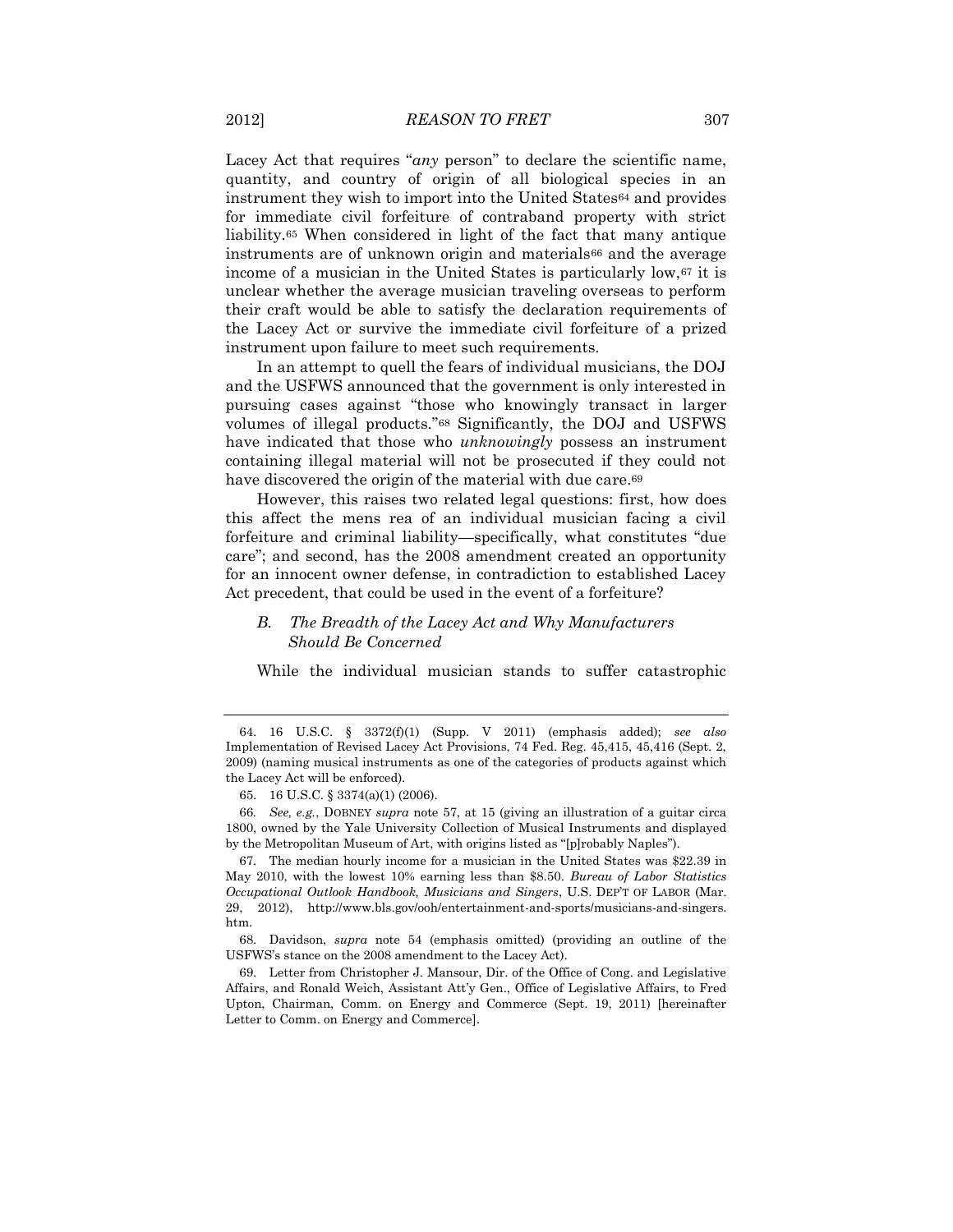consequences from the loss of an instrument, it is far more likely that manufacturers of quality musical instruments will be affected by the 2008 amendment to the Lacey Act, and the effects on manufacturers should not be seen as any less calamitous. In fact, the only two prosecutions since the 2008 amendment resulted in civil forfeitures of ebony wood imported by Gibson Guitar from India and Madagascar.<sup>70</sup>

The Lacey Act not only provides for the civil forfeiture of the materials in question, which the importer must then sue for return,<sup>71</sup> but it also provides for criminal sanctions, including prison sentences and crippling fines.<sup>72</sup> While Gibson Guitars is a large company that one may view as able to defend itself against a prosecution, individual luthiers and manufacturers, either solo artisans or boutique businesses, build many of the quality instruments on the market<sup>73</sup> and import a great deal of valuable tonewoods.<sup>74</sup>

Instrument manufacturers depend on the use of exotic hardwoods to ply their trade.<sup>75</sup> Currently, many luthiers and manufacturers are living with a very real problem: they will ultimately be held responsible for the legality of the harvest and import of any wood products that they import into the United States.<sup>76</sup> Though the Gibson Guitar cases settled in August 2012, they have served one major purpose—to "attract[] attention far beyond the noisy agitations of the right—not because the actions of

75*. See supra* Part II.B (discussing the importance of exotic tonewoods in the manufacture of musical instruments).

76*. See* 16 U.S.C. § 3372 (2006 & Supp. V 2011).

<sup>70.</sup> Verified Complaint *in rem*, United States v. 25 Bundles of Indian Ebony Wood, No. 11-cv-00913 (M.D. Tenn. Sept. 27, 2011); Verified Complaint *in rem*, United States v. Ebony Wood in Various Forms, No. 10-cv-00747 (M.D. Tenn. Aug. 9, 2010).

<sup>71</sup>*. See infra* Part V (discussing the innocent owner defense against civil forfeiture).

<sup>72.</sup> 16 U.S.C. § 3373(d)(1) (Supp. V 2011) (providing for criminal penalties of up to \$20,000 and five years in prison for knowingly importing plant life in violation of a foreign or domestic law); 16 U.S.C.  $\S 3373(d)(3)$  (2006 & Supp. V 2011) (providing for criminal penalties of up to one year in prison and fines as defined in title 18 of the United States Code for violating sections of the Lacey Act that pertain to the import declaration requirement).

<sup>73.</sup> For example, "[t]he maker who best represents the continuing tradition of Italian American lutherie," John Monteleone, creates guitars from his shop in Islip, New York. DOBNEY, *supra* note 57, at 333. Among other things, Monteleone is famous for creating the "Teardrop" for guitarist Peter Girardi, one of the most famous guitars in the world. *Id*. at 38-39. Like many of his respected predecessors in the lutherie world, he "works primarily on a commission basis and has a long list of customers waiting for guitars." *Id.* at 38.

<sup>74</sup>*. See* Chris Oliver, *Lacey Act, Luthiers and the Relief Act,* INFINITY LUTHIERS SHOP BLOG (Oct. 27, 2011), http://www.infinityluthiers.com/blog/archives/836 (discussing that many luthiers own "tens of thousands of dollars worth of wood . . . [equating to] retirement accounts . . . in the form of lumber").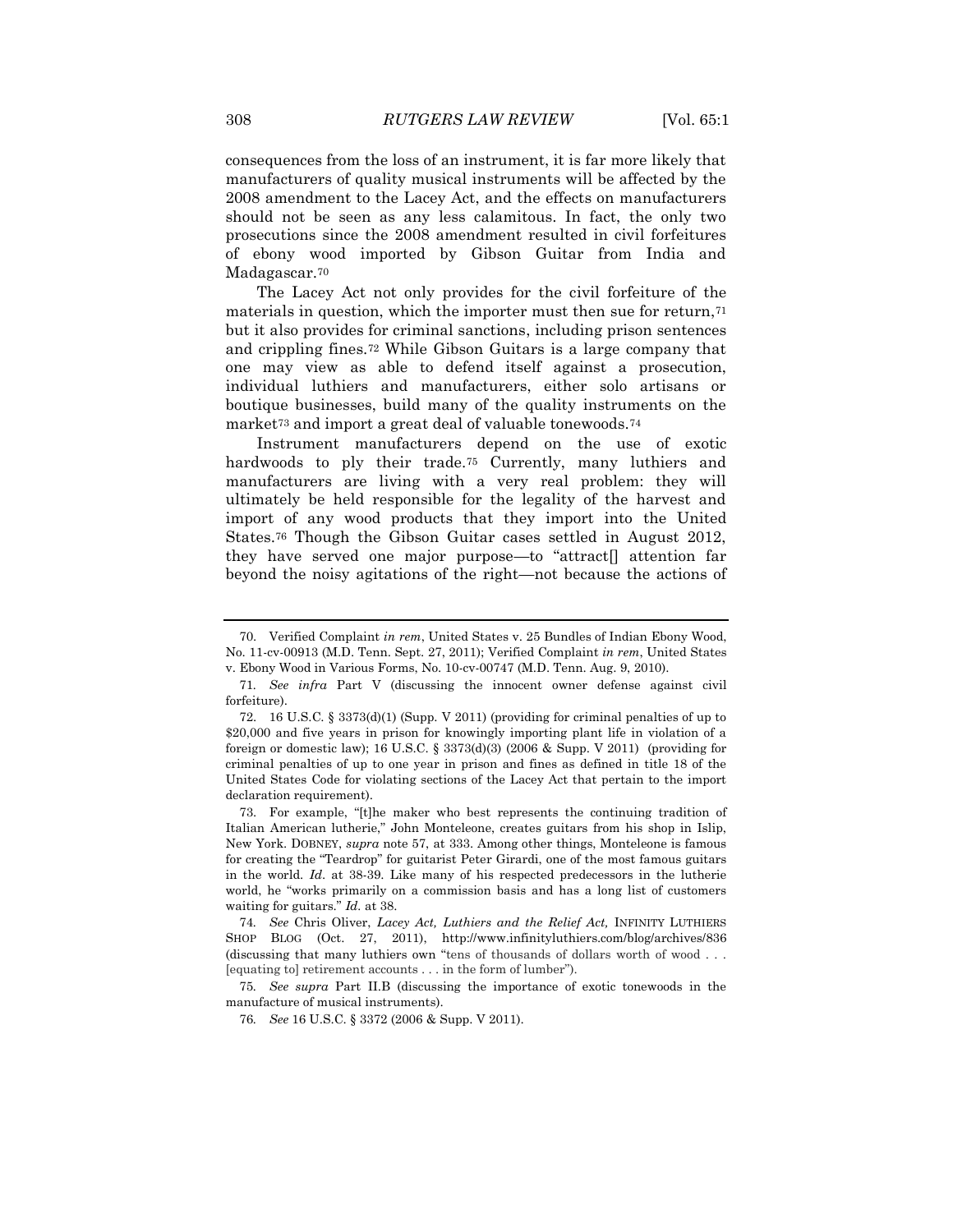the federal government were wrong, but because the future of North American guitar making will be in peril if problematic aspects of environmental law are not resolved."<sup>77</sup>

With the 2008 amendment, the Lacey Act now includes a declaration requirement specifically geared to plants and plant products.<sup>78</sup> Those who do import are now required to declare, in detail, the scientific name, country of harvest, and quantity of the plant material upon importation.<sup>79</sup> While the United States Drug Administration's Animal and Plant Health Inspection Service ("APHIS") has indicated that importers are not required to account for the "chain of custody" of the product, 80 recent actions would suggest otherwise. For example, in the first case brought against Gibson Guitars, the ebony in question was obtained from a supplier who purchased the inventory from another supplier, effectively putting at least two links in the chain between the harvest of the wood and the import by Gibson. The crux of the case against Gibson relied on the illegal import, not by the most direct supplier, but from the first person to export the wood from Madagascar.<sup>81</sup> This shows that, while there is no requirement to account for the chain of custody on the import declaration requirement, the manufacturer-

<sup>77.</sup> Kathryn Marie Dudley, Op-Ed., *Luthiers: The Latest Endangered Species*, N.Y. TIMES (Oct. 25, 2011), http://www.nytimes.com/2011/10/26/opinion/are-guitar-makersan-endangered-species.html. Notably, the Gibson cases have become somewhat of a *cause celebre* for certain members of Congress who not only see the cases as enforcing foreign laws that keep jobs from hard-working Americans, but also have implied that the Obama Administration targeted Gibson Guitar because its CEO is a well-known Republican donor. *See id.* While these arguments certainly make for an interesting discussion, they are outside the scope of this Note.

<sup>78.</sup> 16 U.S.C. at § 3372(f) (Supp. V 2011) (describing the import declaration requirement to go into effect 180 days following the enactment of the 2008 amendment).

<sup>79</sup>*. Id.*; *see also* ANIMAL AND PLANT HEALTH INSPECTION SERV., U.S. DEP'T OF AGRIC., OMB NO. 0579-0349, PLANT AND PLANT PRODUCT DECLARATION FORM, PPQ FORM 505 (2011) [hereinafter PLANT PRODUCT DECLARATION FORM], *available at* http://www.aphis.usda.gov/plant\_health/lacey\_act/downloads/declarationform.pdf (requiring the importer to declare certain information in detail).

<sup>80.</sup> ANIMAL AND PLANT HEALTH INSPECTION SERV., U.S. DEP'T OF AGRIC., LACEY ACT AMENDMENT: COMPLETE LIST OF QUESTIONS AND ANSWERS 4 (Feb. 16, 2012) [hereinafter APHIS LACEY Q&A], *available at* http://www.aphis.usda.gov/plant\_ health/lacey\_act/downloads/faq.pdf.

<sup>81</sup>*. See* Affidavit of Kevin L. Seiler at 4-6, United States v. Ebony Wood in Various Forms, No. 10-cv-00747 (M.D. Tenn. Aug. 9, 2010) (detailing the investigation that led to the confiscation of Gibson's shipment of Madagascan ebony). For more information on this importer, Roger Thunam, see Robert Draper, *The Pierced Heart of Madagascar: The Island's Geographic Isolation Created a Wonderland of Biological Richness*, NAT'L GEOGRAPHIC, Sept. 2010, at 80 ("'Thunam isn't a businessman—he's a trafficker,' says one local official. 'He cuts what isn't his. He's taken from the people's park. And now others think it's acceptable to take what's forbidden.' Unsurprisingly, Thunam asserts otherwise. Born into the vanilla business, he expanded into timber 30 years ago. Since that time, he says, the government has issued him various permits.").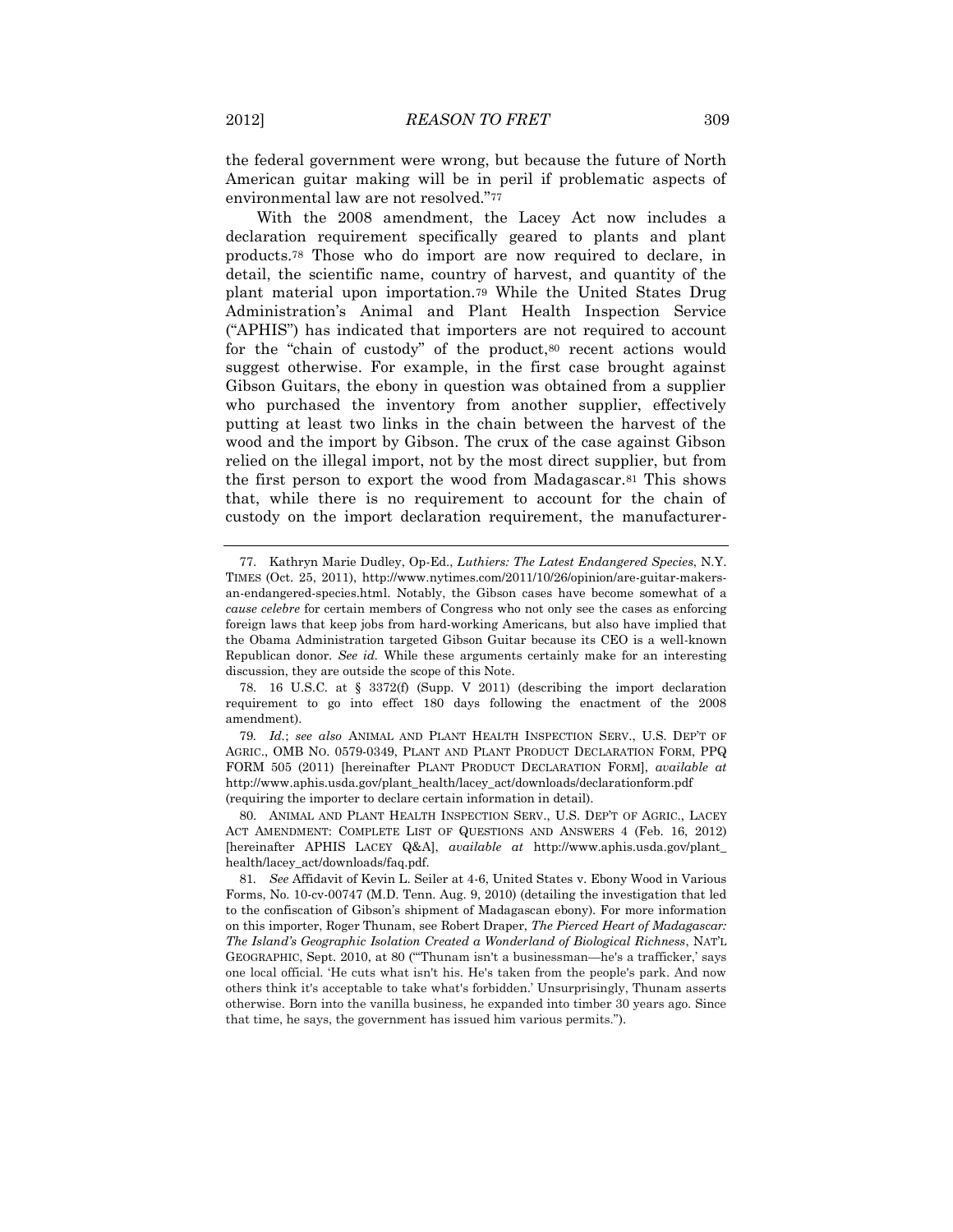importer is still ultimately liable for bad links in that chain.<sup>82</sup>

The bottom line is that the Lacey Act will hold the manufacturer importer responsible for any materials illegally harvested or exported from the country of origin. While it may sound admirable in its intention and sensible in its purpose, the Lacey Act is, in its current state of being, "damned near impossible to enforce, and impossible to comply with."<sup>83</sup> As a result, any manufacturer of quality instruments is currently at a disadvantage as it is they who will be held responsible for the actions of every link in the importation chain.

#### IV. THE "ANY FOREIGN LAW" REQUIREMENT

The Lacey Act, in addition to banning any flora or fauna sold or transported in violation of any United States or Indian Tribal Law, also specifically makes it illegal "to import, export, transport, sell, receive, acquire, or purchase in interstate or foreign commerce . . . any fish or wildlife taken, possessed, transported, or sold in violation of any law or regulation of any State or in violation of any foreign law."<sup>84</sup> Arising out of this provision are two questions: what does "any foreign law" mean; and how does this affect the mens rea of those affected by this provision?

The Lacey Act provides for both civil and criminal sanctions.<sup>85</sup> Civil sanctions, for example civil forfeiture, can be brought regardless of whether or not criminal prosecution is sought by the government<sup>86</sup> and have a somewhat dubious "due care" standard of mens rea attached.<sup>87</sup> However, the Lacey Act sets a high standard for criminal prosecutors. Generally, it is required that the party "knowingly" engaged in the violation.<sup>88</sup>

#### *A. What Does "Any Foreign Law" Mean?*

What exactly does "any foreign law" mean is perhaps one of the most confusing questions of the "any foreign law" requirement.<sup>89</sup> The Lacey Act was intended to protect wildlife. But what happens when a

<sup>82</sup>*. See infra* Part IV.B-C (discussing in more detail the import declaration requirement and corporate mens rea).

<sup>83.</sup> *Gibson, the Lacey Act, and Tropical Hardwoods: Some Facts*, DAILY KOS (Sept. 24, 2011, 2:45 PM), http://www.dailykos.com/story/2011/09/24/1019901/-Gibson-the-Lacey-Act-and-tropical-hardwoods-some-facts.

<sup>84.</sup> 16 U.S.C. § 3372 (a)(2)(A) (2006).

<sup>85</sup>*.* 16 U.S.C. §§ 3373-3374 (2006 & Supp. V 2011). Section 3373 provides for both civil and criminal penalties while section 3374 deals specifically with forfeiture.

<sup>86</sup>*.* See *supra* Part III, for a discussion of civil forfeiture and its effects on individual and corporate parties subject to it.

<sup>87.</sup> 16 U.S.C. § 3373(a)(1) (Supp. V 2011).

<sup>88</sup>*. Id.* § 3373(d)(1)(A).

<sup>89</sup>*. Id.* § 3372(a)(2)(A).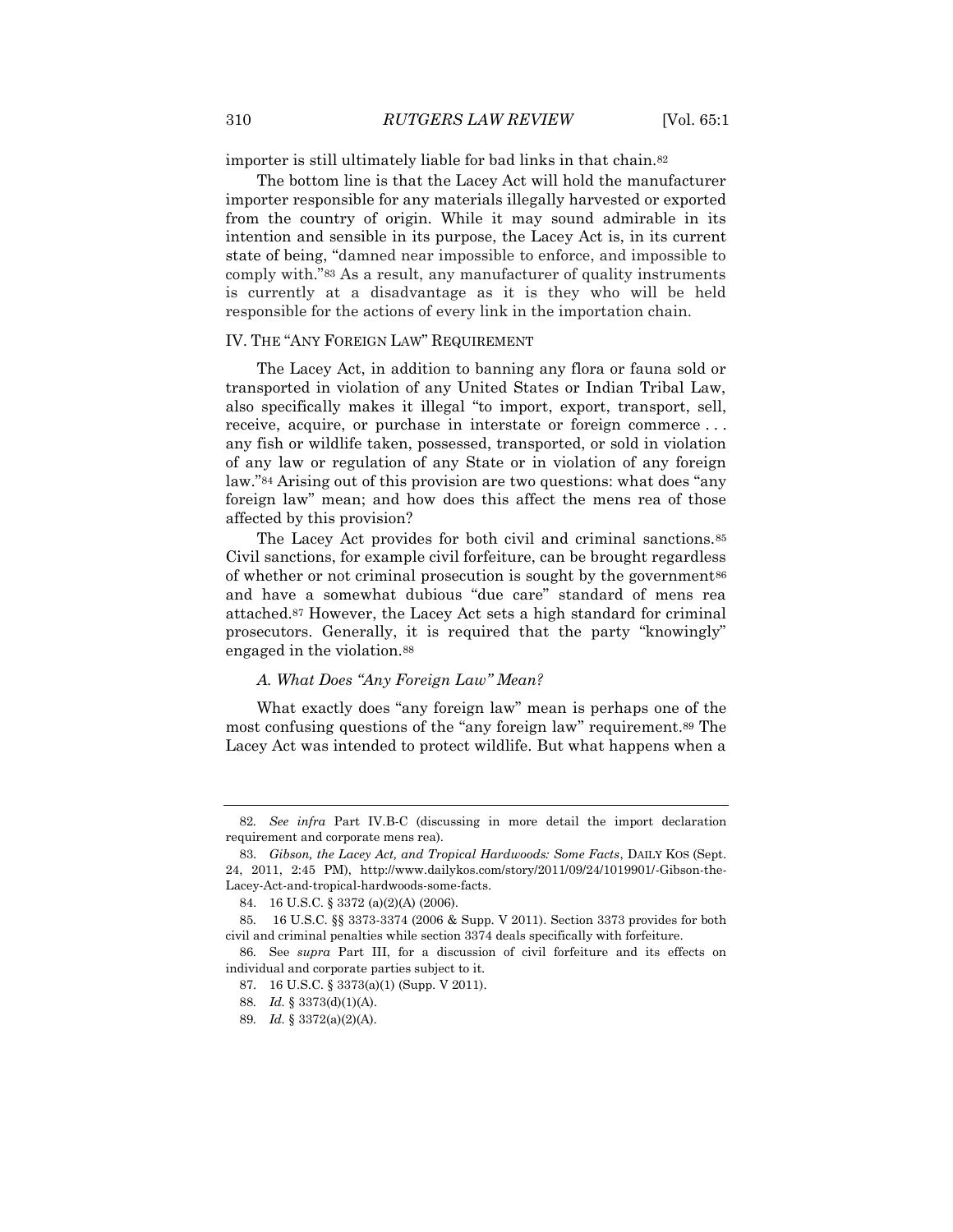party is prosecuted for violating a law<sup>90</sup> that was not initially intended to protect flora or fauna, but rather existed for an entirely different purpose?

The intent of Congress in passing the Lacey Act and its subsequent amendments was the concern over the illegal trade of endangered species, and it was further amended in 1935 to include illegal species taken in violation of foreign laws because of concern over the illegal trade of species not native to the United States.<sup>91</sup> As late as the 1981 amendment,<sup>92</sup> members of Congress implied that the Lacey Act was intended to provide sanctions for foreign laws that protected *wildlife*.<sup>93</sup> For example, in *United States v. Molt*, the appellants were charged under the Lacey Act for conspiring to smuggle reptiles into the United States from various South Pacific nations.<sup>94</sup> Upon review, the Third Circuit upheld the charge stemming from the violation of a Papua New Guinea law aimed at protecting wildlife but disallowed the charge stemming from the violation of a Fiji revenue law.<sup>95</sup> The court reasoned that "the foreign laws and regulations referred to in the [Lacey Act] are laws and regulations designed and intended for the protection of wildlife in those countries."<sup>96</sup>

However, the precedent set by the Third Circuit in *Molt* did not stand for long. With the passage of the 1981 amendment, Congress

<sup>90.</sup> While it seems that the word "law" is a limiting word, it has been well established that "any foreign law" extends beyond legitimate statutes passed by foreign governments to include rules and regulations enacted by foreign government agencies. For example, in *United States v. 594,464 Pounds of Salmon*, the Ninth Circuit upheld a lower court ruling that the term "any foreign law" included regulations on exporting fish that had been enacted not by the national government but by a lower Taiwanese government agency. 871 F.2d 824, 828 (9th Cir. 1989); *see also* United States v. 594,464 Pounds of Salmon, 687 F. Supp. 525, 527-28 (W.D. Wash. 1987) (explaining that, given the broad description of the word "law," it makes sense that Congress' intent to protect wildlife could not be carried out without the inclusion of foreign rules and regulations).

<sup>91</sup>*. See* United States v. McNab, No. 01-15148, 2003 U.S. App. LEXIS 5561, at \*22- 23 (11th Cir. Mar. 21, 2003) (explaining that the intent of Congress was to protect wildlife from illegal trade in the United States).

<sup>92.</sup> Lacey Act Amendments of 1981, Pub. L. No. 97-79, 95 Stat. 1073 (codified at 16 U.S.C. §§ 3371-78 (2006)).

<sup>93</sup>*. E.g.*, S. REP. NO. 97-123, at 4 (1981), *reprinted in* 1981 U.S.C.C.A.N. 1748, 1751 (stating that the amendment would "allow the federal government to provide more adequate support for the full range of state, foreign and federal laws that protect wildlife").

<sup>94.</sup> 599 F.2d 1217, 1218 (3d Cir. 1979).

<sup>95</sup>*. Id.* at 1220.

<sup>96</sup>*. Id.* at 1218-19 (supporting this stance with a direct quote from the congressional record that "[b]y prohibiting the sale in the United States of wildlife protected by a foreign government, the demand for poached wildlife from that country will be sharply reduced" (citing S. REP. NO. 91-526, at 3, 12 (1969), *reprinted in* 1969 U.S.C.C.A.N. 1413, 1415)).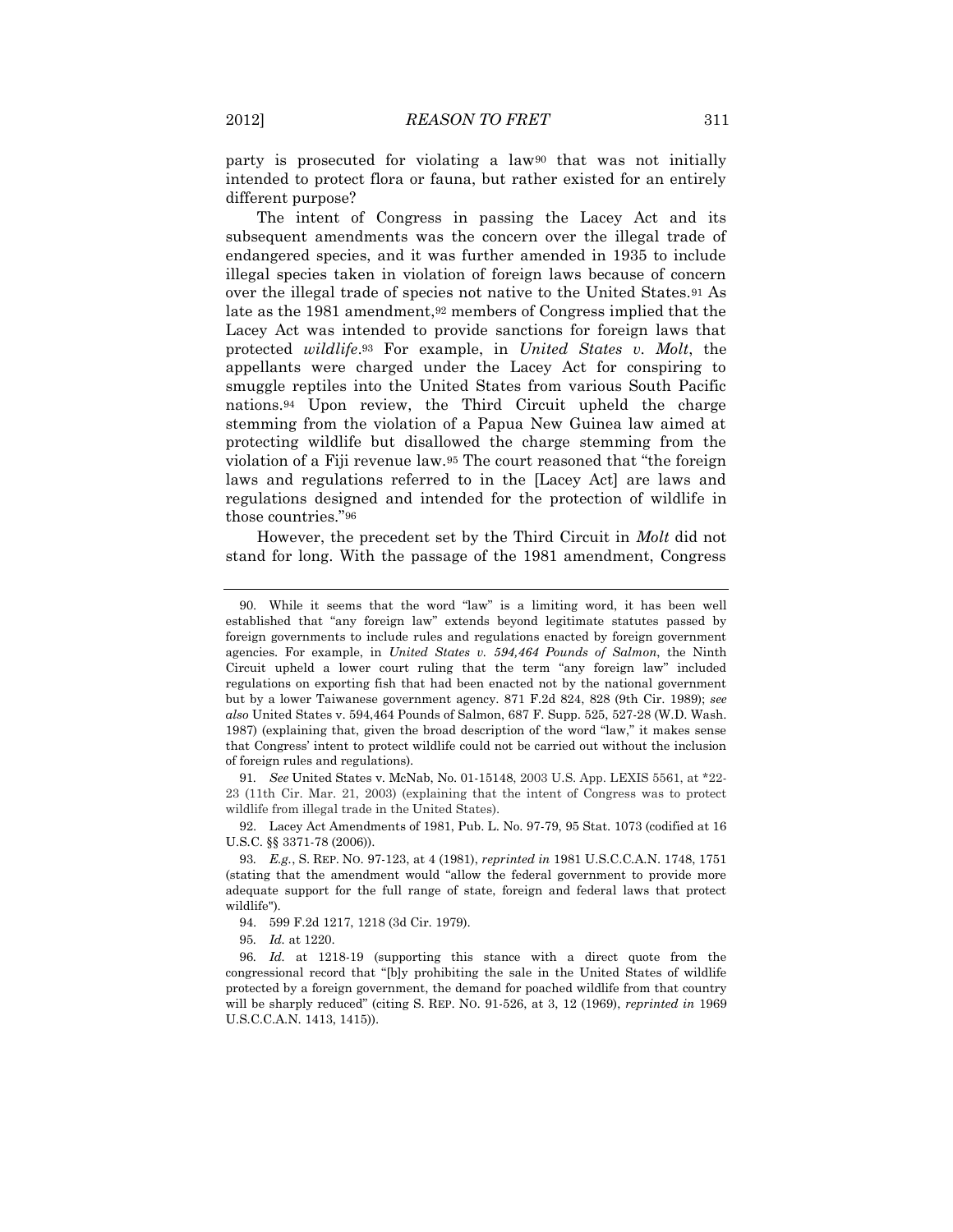shifted its stance on the subject of what laws should apply. Specifically citing the *Molt* case, the Senate made clear that it was more concerned that the law be aimed at wildlife in general than with actual conservation of wildlife when it stated that "under a narrow reading of the *Molt* decision it might be argued that a state's hunting license law which is revenue-producing is not covered by the Lacey Act. However, such a law clearly does relate to wildlife and it is the committee's intent that it be covered by the Act."<sup>97</sup>

Since the 1981 amendment passed, the courts have tended to expansively interpret this wording to mean that a law, regardless of its intent, will qualify under the Lacey Act so long as it relates to wildlife. For example, in *United States v. Lewis*, the Tenth Circuit upheld a single conviction under the Lacey Act for violating an Oklahoma hunting law.<sup>98</sup> The appellant argued that because the law only meant to regulate hunting and not wildlife conservation, the Lacey Act should not apply.<sup>99</sup> However, the court disagreed and held that a state hunting law, because it deals with the regulation of wildlife in some way, was an adequate law under the Lacey Act, and, as such, the conviction was proper.<sup>100</sup>

The 2008 amendment continues this standard. Currently, the Lacey Act makes it clear that it is unlawful to import, export, or transport in interstate commerce *any* plant that has been

taken, possessed, transported, or sold in violation of *any law* or regulation of any State, or *any* foreign law, that protects plants or that regulates . . . the theft of plants; . . . the taking of plants from a park, forest reserve, or other officially protected area; . . . the taking of plants from an officially designated area; or . . . the taking of plants without, or contrary to, required authorization; . . . taken, possessed, transported, or sold without the payment of appropriate royalties, taxes, or stumpage fees required for the plant by any law or regulation of any State or any foreign law; or . . . taken, possessed, transported, or sold in violation of *any limitation under any law or regulation of any State, or under any foreign law, governing the export or transshipment of plants*.101

While it may be argued that the initial intent of Congress was that "any foreign law" would only enforce those laws aimed at wildlife preservation, today the standard has been raised much higher. Presently, the wording of the Lacey Act, the congressional record, and the established case law imply that, so long as a law seeks to regulate the export of a plant species in *any way*, it will be sufficient

<sup>97.</sup> S. REP. NO. 97-123, at 6 (1981), *reprinted in* 1981 U.S.C.C.A.N. 1748, 1753.

<sup>98.</sup> 240 F.3d 866, 871 (10th Cir. 2001).

<sup>99</sup>*. Id.* at 869.

<sup>100</sup>*. Id.*

<sup>101.</sup> Food, Conservation, and Energy Act of 2008, Pub. L. No. 110-234, § 8204(b)(1)(B)(i-iii), 122 Stat. 923, 1291 (emphasis added).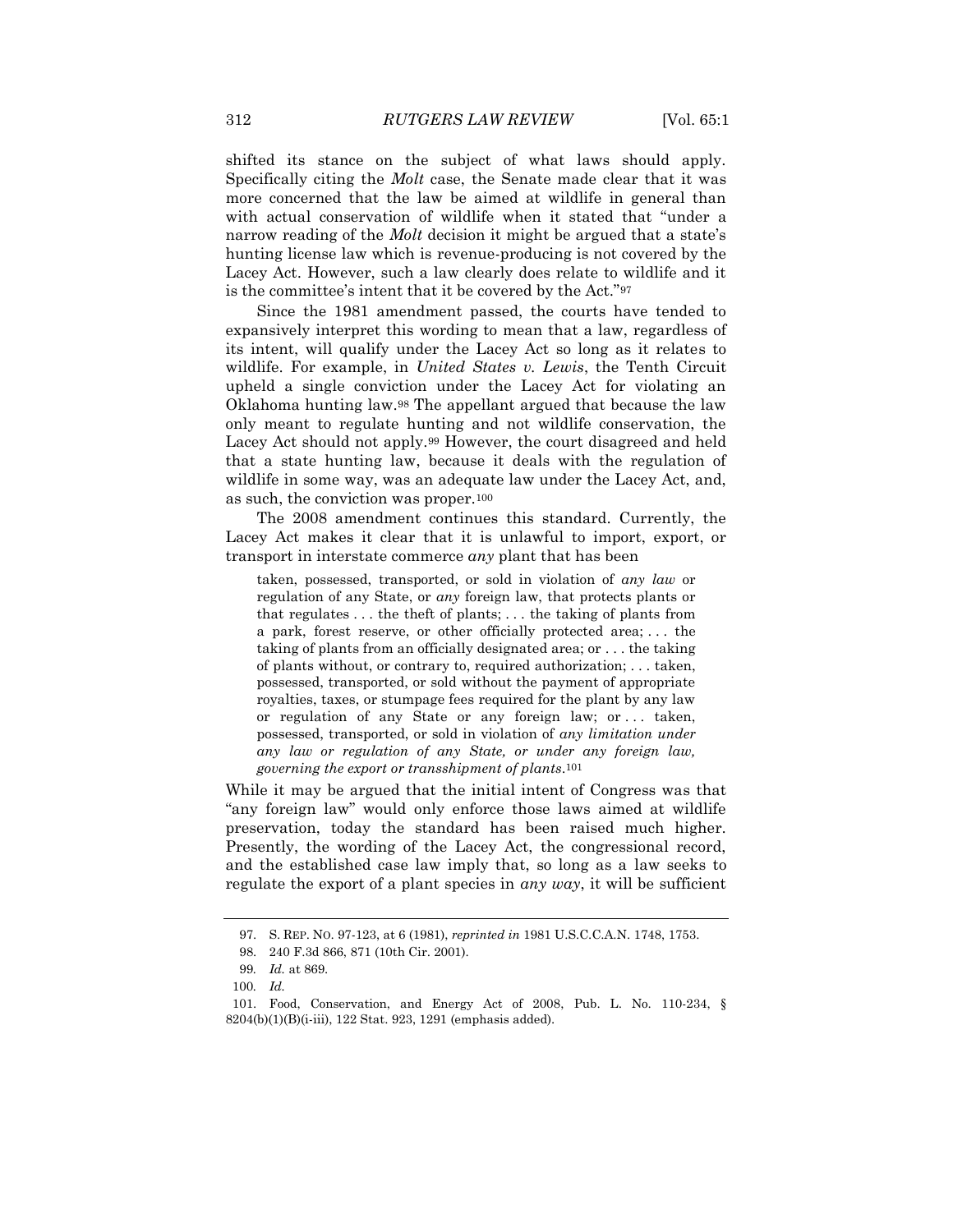to bring charges under the Act.

Perhaps the most widely known example of how the Lacey Act has been interpreted to include any foreign law in general, as opposed to any foreign law pertaining to wildlife preservation, can be found in *United States v. McNab*.<sup>102</sup> In *McNab* the government used a Honduran regulation<sup>103</sup> that required lobster tails exported from the country to be packaged in a specific manner as a foundation to bring a Lacey Act prosecution.<sup>104</sup> The regulation did not aim to protect wildlife, but rather regulated the packing material in which any legally exported lobster tail must be packed. The resulting convictions have since served as a battle cry for politicians and members of the press who see this expansive reading of the Lacey Act as being overly broad and hurtful to the average American.<sup>105</sup>

This broad application of the term "any foreign law" continues to have far-reaching consequences today. For example, in the recently settled Gibson Guitar cases, the government applied a broad range of foreign laws resulting in the civil forfeiture of two shipments of ebony fingerboards. In the first case, *United States v. Ebony Wood in Various Forms*,<sup>106</sup> the law in question deals with a legitimate environmental concern: the Madagascan government passed it in 2006 to combat the illegal harvesting of ebony and rosewood.<sup>107</sup>

<sup>102.</sup> 331 F.3d 1228 (11th Cir. 2003).

<sup>103.</sup> Acuerdo No. 0008-93, 13 Jan. 1993, Recursos Naturales [Natural Resources], LA GACETA, DIARIO OFICIAL DE LA REPÚBLICA DE HONDORAS [L.G.], 7 Apr. 1993 (Hond.).

<sup>104.</sup> The regulation in question states that "[p]rocessing lobster tails involves several steps: thawing, sorting, and grading the lobsters by quality and size; placing the tails in individual plastic sleeves; and packing them in boxes." *McNab*, 331 F.3d at 1233 n.4.It should also be noted that this was not the only foreign law in question. The defendants were also convicted of Lacey Act charges stemming from the violation of Honduran regulations against exporting undersized lobster tails and female lobsters with the eggs sacs removed. *Id.* at 1232, 1246. While these violations do aim at protecting an animal species and arguably fall well within the initial intent of the Lacey Act, the fact that they were included does not change the fact that Regulation 0008-93 does not protect wildlife and was used as a basis for a Lacey Act conviction. *See infra* note 216 and accompanying text.

<sup>105</sup>*. See, e.g.*, Interview by Lou Dobbs with Rand Paul, U.S. Senator, in N.Y.C., N.Y. (Feb. 8, 2012), *available at* http://www.youtube.com/watch?v=Eb9z0Ch0PV4 ("I was horrified to think that we are enforcing criminal sentences on U.S. citizens for foreign laws, and, in fact, a couple of U.S. citizens . . . were put in jail . . . for violating a Honduran regulation that said your fish needed to be in cardboard boxes and not in plastic wrappers."); Hank Campbell, *Gibson Guitars and the Lacey Act Misused*, SCI. 2.0 (Sept. 3, 2011, 11:47 AM), http://www.science20.com/science\_20/gibson\_guitars\_ and\_lacey\_act\_misused-82210 (discussing *McNab* and the raids of the Gibson Guitar factory as a prime example of how overbroad the current Lacey Act interpretations are).

<sup>106.</sup> Verified Complaint *in rem*, United States v. Ebony Wood in Various Forms, No. 10-cv-00747 (M.D. Tenn. Aug. 9, 2010.

<sup>107.</sup> Madagascar Inter-Ministerial Order No. 16.030/2006 (banning the harvesting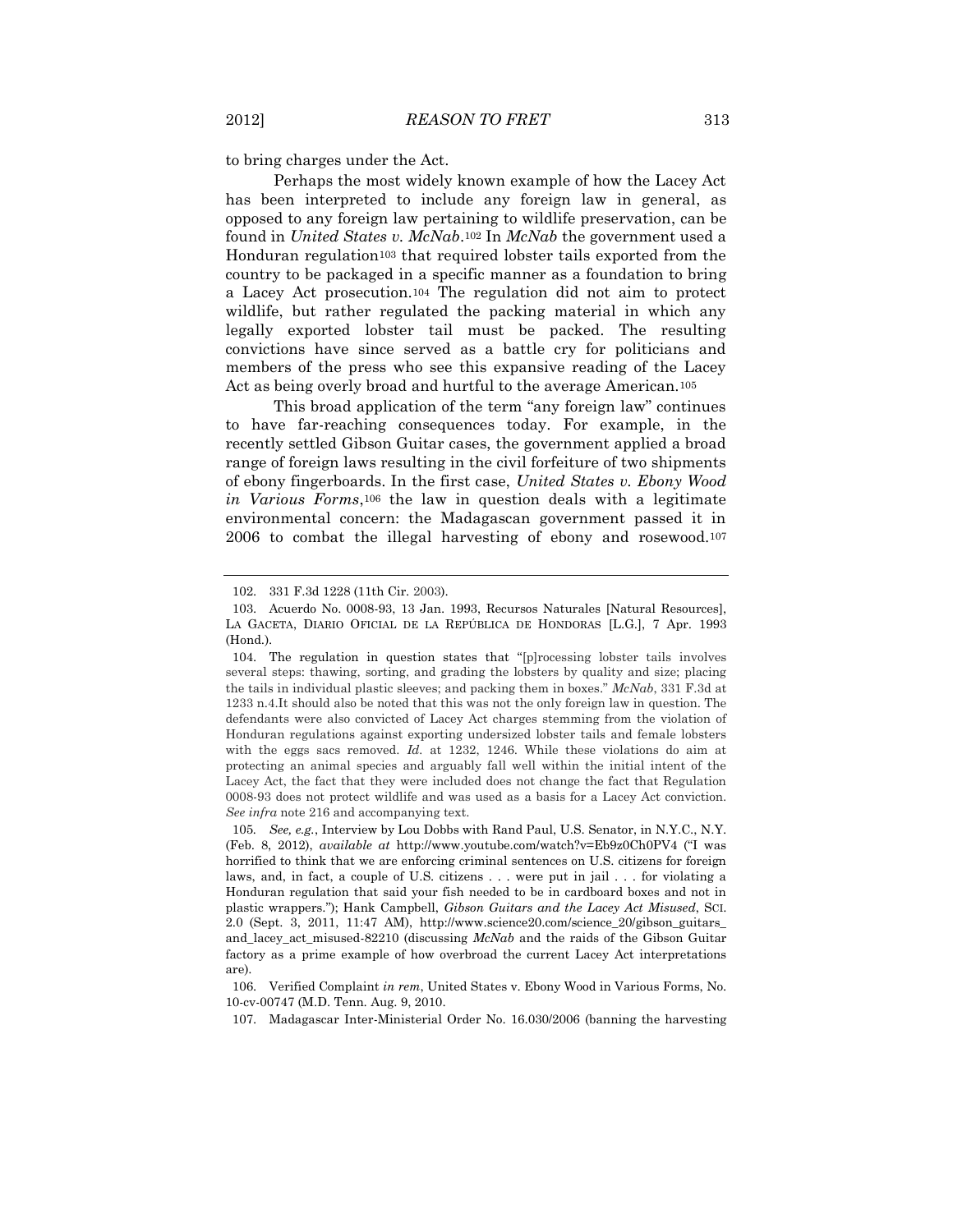However, in the second case, *United States v. 25 Bundles of Indian Ebony Wood*,<sup>108</sup> the government seized a bundle of ebony fingerboards because they were imported in violation of the Indian Foreign Trade Development and Regulation Act of 1992, which prohibits the export of *unfinished* wood from India but permits it to be exported, provided the finished work is completed prior to export.<sup>109</sup> This act has virtually nothing to do with the preservation of Indian hardwoods but is intended to affect the preservation of Indian jobs.<sup>110</sup> While the second application has served as a battle cry for those who see the Lacey Act as being overly broad,<sup>111</sup> it is a perfect example of how broad the "any foreign law" requirement reaches into international law and how daunting it can be for an importer to comply with it. Presently, the language and judicial interpretation of the Act implies that the term "any foreign law" means not just environmental laws but any law that pertains to the regulation of the species.<sup>112</sup>

of all rosewood and ebony wood species in Madagascar). *See generally* Draper, *supra*  note 81 (detailing how population growth and political turmoil have played a key role in the increased harvesting of Madagascar's natural resources).

<sup>108.</sup> Verified Complaint *in rem*, United States v. 25 Bundles of Indian Ebony Wood, No. 11-cv-00913 (M.D. Tenn. Sept. 27, 2011)

<sup>109</sup>*. See* Affidavit in Support of Application for Civil Forfeiture at 5-7, United States v. 25 Bundles of Indian Ebony Wood, No. 11-cv-00913 (M.D. Tenn. Sept. 27, 2011); Foreign Trade (Development and Regulation) Act, 1992, No. 22, Acts of Parliament, 1992 (India); Foreign Trade Policy, 2010, Gazette of India, section II(3)(ii) (Aug. 23, 2010).

<sup>110</sup>*. See Trade*, BUS. KNOWLEDGE RESOURCE ONLINE, http://business.gov.in/trade/ index.php (last visited Jan. 24, 2013) (explaining that the Indian foreign trade policy, enacted under the Indian Foreign Trade Development and Regulation Act of 1992, has "employment generation" as one of its major objectives).

<sup>111</sup>*. See, e.g.*, Affidavit in Support of Application for Civil Forfeiture at 5-7, United States v. 25 Bundles of Indian Ebony Wood, No. 11-cv-00913 (M.D. Tenn. Sept. 27, 2011) (detailing Gibson CEO Henry Juszkewicz's numerous statements to the press about the Indian law in question and equating it to the United States government enforcing laws that take jobs away from Americans); *Gibson, the Lacey Act, and Tropical Hardwoods: Some Facts, supra* note 83 ("In this first case in 2009, it seems like Gibson just got caught in blatant violation of the act, with the wood equivalent of banned ivory. In this new case, it's a different story. . . . [T]he Lacey Act is being used to enforce India's industrial protectionism, rather than environmental laws.").

<sup>112.</sup> In addition to labeling this interpretation as overbroad, some have argued that it is unconstitutional because it enforces foreign laws. *See* United States v. 594,464 Pounds of Salmon, 871 F.2d 824, 829-30 (9th Cir. 1989). However, the courts have long established that this is not the case. *See id.* at 830 ("[T]he Act does not call for the assimilation of foreign law into federal law. Rather, the Act merely provides that once a violation of a foreign law has occurred, that fact will be taken into account by the government official entrusted with enforcement. That is, the government is not applying the foreign law *per se*, but rather it is looking to the foreign law to determine if the Act's provisions are triggered; if so, then it will apply the Act, and not the foreign law."). In addition to any foreign law that seeks to regulate plant species, those seeking to transport biological products must also be sure that they are not doing so in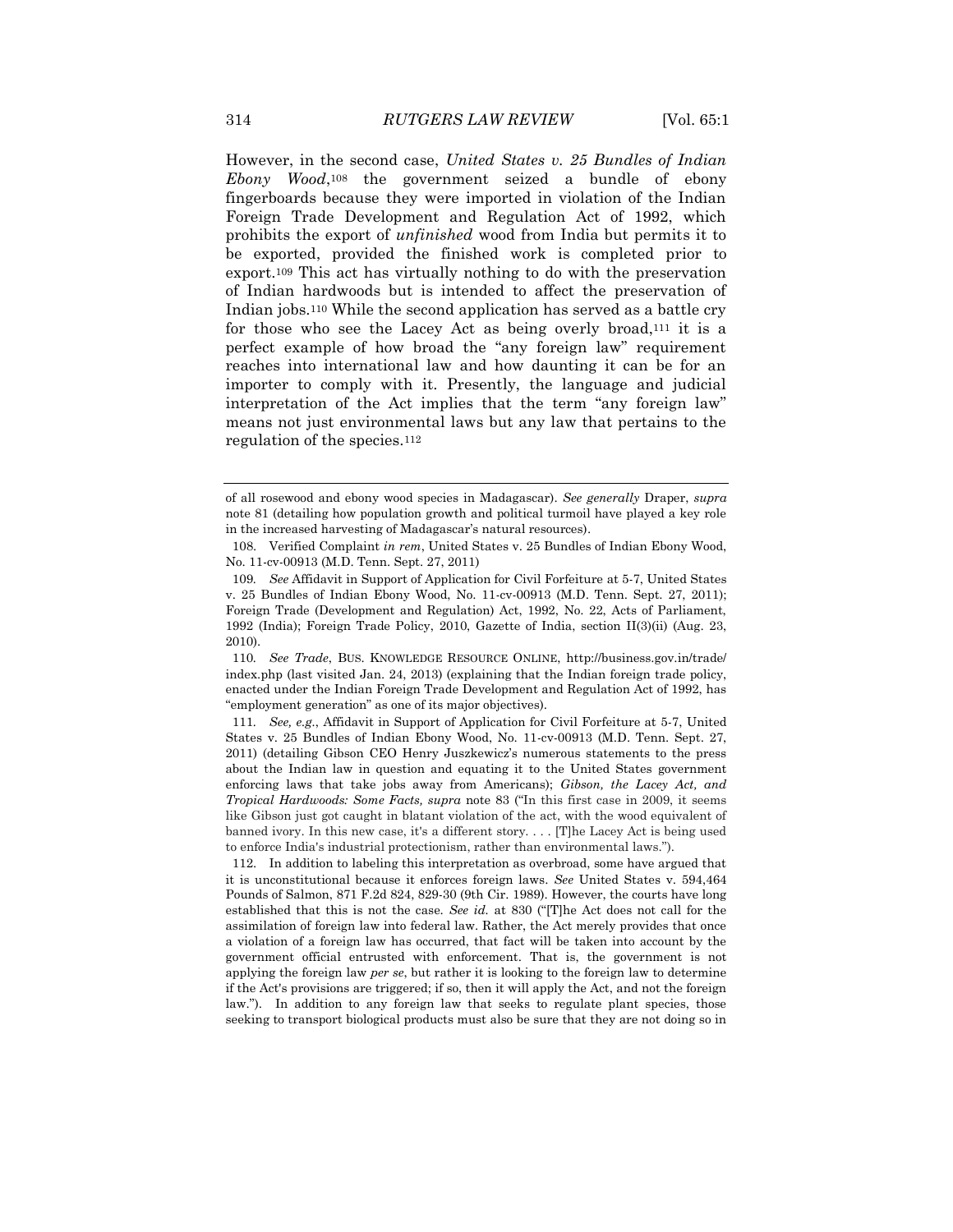#### *B. Civil and Criminal Mens Rea*

The current language of Lacey Act implies two things concerning mens rea: first, that a party will be subject to civil penalties if they engage in any of the forbidden activities that, had they exercised due care, they would have known to be illegal under any foreign law;<sup>113</sup> and second, a party will be subject to criminal penalties if they knowingly act in violation of the Act.<sup>114</sup>

Manufacturers who seek to import materials for use in musical instruments are, perhaps, at the greatest disadvantage under the any foreign law requirement. As discussed above, a Lacey Act violation can stem not only from the violation of a foreign law aimed at environmental protection, but can also stem from any foreign law generally affecting the plant species, regardless of its intent.<sup>115</sup> Criminal mens rea under the Lacey Act requires the government to prove that the defendants had "actual knowledge that the wildlife was unlawfully taken or possessed."<sup>116</sup>

However, while this does put a high burden on the government to prove knowledge, the requirement is not quite as cut-and-dry as it may seem. The purpose of requiring knowledge is to "separate wrongful conduct from 'otherwise innocent conduct."<sup>117</sup> As this applies to the Lacey Act, the government need only prove that a defendant knew of the illegality associated with the import, not necessarily the details of the law itself. For example, in *United States v. Santillan*, the defendant appealed a conviction for illegally importing parrots into the United States from Tijuana, Mexico.<sup>118</sup> The defendant argued that, while he knew that he could not bring the birds into the country without declaring them, he thought that he would only be required to forfeit them if he was caught; he could not have known about the law he was violating by importing the birds because he had purchased them several hours earlier in a bar while having a few drinks.<sup>119</sup> The Ninth Circuit upheld the conviction finding that, even though he did not know about the specific (and rather aggressive) importation restrictions on the birds, the fact that he knew that it was illegal to bring them in was enough to uphold his

violation of any state, federal, or Indian tribal law. 16 U.S.C. § 3372(a)(1) (2006).

<sup>113.</sup> 16 U.S.C. § 3373(a)(1) (Supp. V 2011).

<sup>114</sup>*. Id.* § 3373(d) (2006 & Supp. V 2011).

<sup>115</sup>*. See supra* note 104 (discussing a Lacey Act conviction under a law that is not aimed at protecting wildlife).

<sup>116.</sup> United States v. Parker, 991 F.2d 1493, 1496 (9th Cir. 1993).

<sup>117.</sup> Carter v. United States, 530 U.S. 255, 269 (2000) (quoting United States v. X-Citement Video, 513 U.S. 64, 72 (1994)).

<sup>118.</sup> 243 F.3d 1125, 1126 (9th Cir. 2001).

<sup>119</sup>*. Id.* at 1126-27.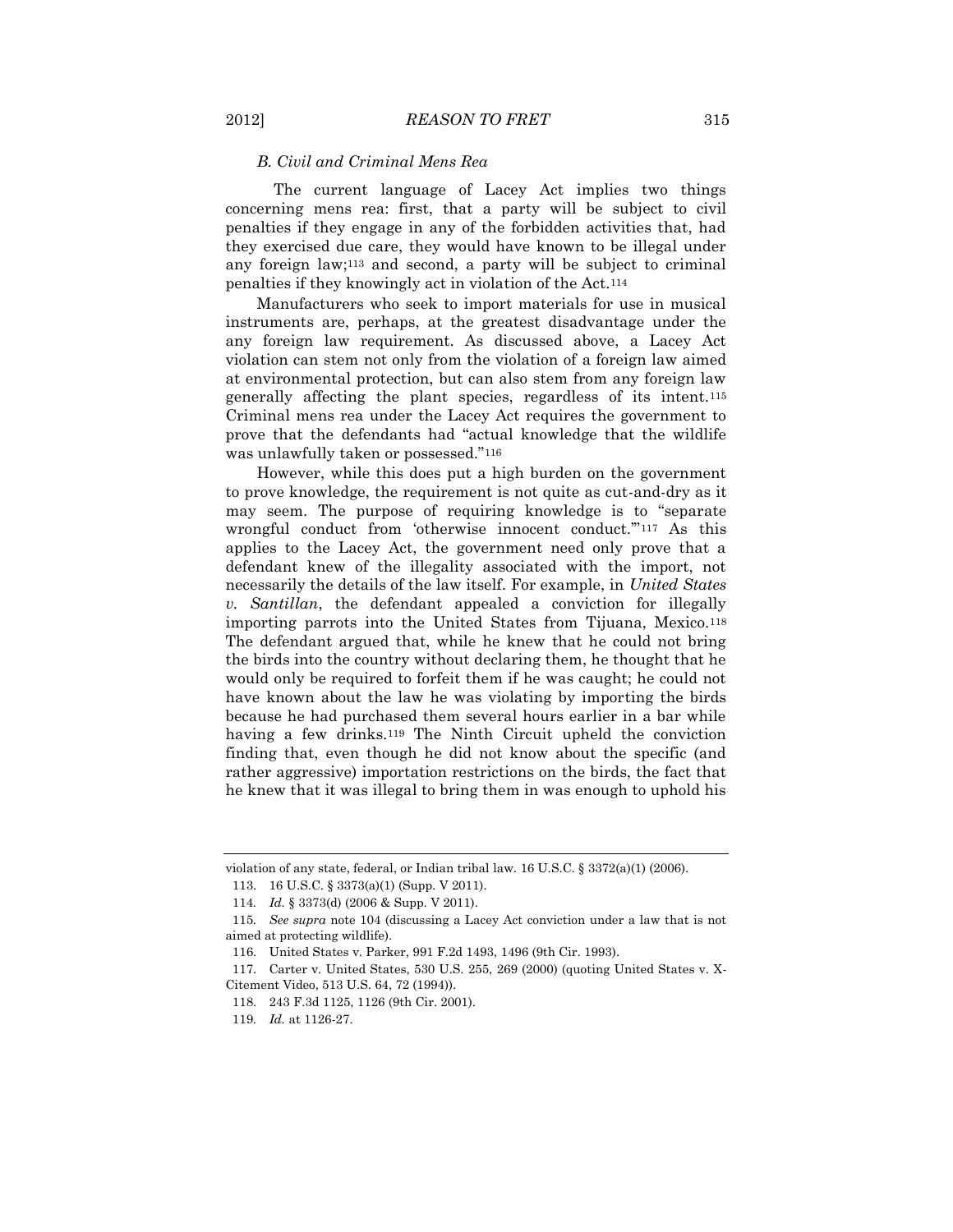conviction.<sup>120</sup> Essentially, a party will be in violation of the Lacey Act if he imports a species and knows that the import is in violation of *some* law—the party need not know specifically why the action is illegal to have knowledge within the meaning of the Act.

Further, the government may use any number of ways to prove that a party had knowledge of the illegality. For example, evidence of a party's past crimes may be admissible to prove knowledge in a Lacey Act prosecution.<sup>121</sup> An example of such a situation occurred in *United States v. Miranda*, a Lacey Act prosecution for the importation of undersized lobster tails.<sup>122</sup> In *Miranda*, the Eleventh Circuit allowed the admission of a citation previously issued to the defendant for the possession of undersized lobster tails to show knowledge of illegality.<sup>123</sup> The government may use any number of additional methods to prove knowledge, including "[p]atterns of mislabeling, the hiding of business records, any evidence of previous game violations, and the use of false names."<sup>124</sup>

The requirement that an individual have knowledge of some illegality should comfort musicians and instrument manufacturers because it sets a high standard of proof for the government to convict under the Lacey Act. While the standard does not require the government to prove actual knowledge of the specific law violated, it does require that the government prove more than mere negligence on the part of the instrument owner or manufacturer.<sup>125</sup> However, because the Lacey Act has been codified for some time, courts likely will find that notice has been given and will expect compliance.

Nevertheless, criminal sanctions are only half of the Lacey Act equation and, arguably for some, the lesser of two evils. Per the Lacey Act, a party will be subject to civil penalties if he engages in any of the forbidden activities that, had he exercised due care, he would have known to be illegal under any foreign law.<sup>126</sup> A due care provision essentially "requir[es] the government to show, based on an objective test, that, regardless of knowledge, the defendant failed to

<sup>120</sup>*. Id*. at 1127, 1129.

<sup>121</sup>*. See* FED. R. EVID. 404(b)(2) ("[E]vidence [of a past crime] may be admissible for another purpose such as proving . . . knowledge[.]").

<sup>122.</sup> 835 F.2d 830 (11th Cir. 1988).

<sup>123</sup>*. Id.* at 832. This case should not be confused with *United States v. McNab*, 331 F.3d 1228 (11th Cir. 2003), another case involving the import of lobster tails. While *Miranda* deals primarily with the lobster tails being undersized, *McNab* is arguably the prime example of how the Lacey Act has been stretched. *See supra* note 104 and accompanying text; *infra* note 216 and accompanying text.

<sup>124.</sup> John Shepard Wiley Jr., *Not Guilty by Reason of Blamelessness: Culpability in Federal Criminal Interpretation*, 85 VA. L. REV. 1021, 1150 (1999).

<sup>125</sup>*. See* 16 U.S.C. § 3373(d) (2006 & Supp. V 2011).

<sup>126.</sup> 16 U.S.C. § 3373(a)(1) (2006).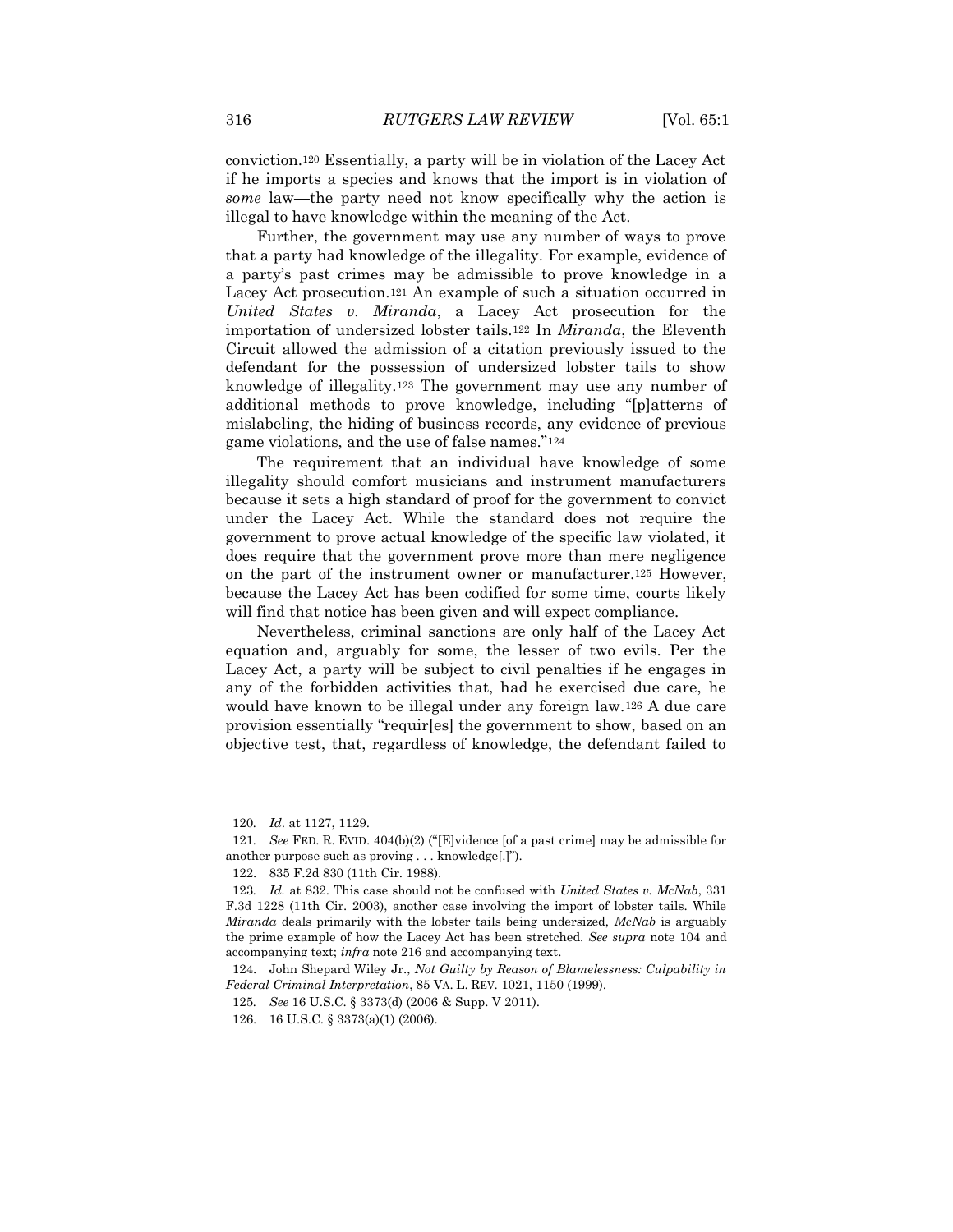take proper precautions to avoid violating the Act."<sup>127</sup> This is a lower threshold than criminal mens rea: it does not require proof of scienter but does require compliance with "any foreign law."<sup>128</sup>

For example, in *United States v. 594,464 Pounds of Salmon*, the Ninth Circuit upheld a civil penalty against a California corporation for illegally importing salmon from Taiwan without a permit, a violation of a Taiwanese regulation.<sup>129</sup> The court reasoned that the statute's requirement of compliance with "any foreign law" was sufficient notice "as to have provided [the corporation] with 'fair warning.'"<sup>130</sup> Because the Lacey Act requires compliance with any foreign law and because the contesting corporation frequently engaged in large-scale international commerce, the corporation had been given fair warning; due care required it to comply with any foreign law pertaining to the import.<sup>131</sup> This holding is especially significant for manufacturers that import tonewoods as due care implies that importers must be within the bounds of all possible laws pertaining to the Lacey Act's "any foreign law" requirement.<sup>132</sup>

Recently, with the 2008 amendment and its subsequent enforcement, the government has thrown a new wrench into the mens rea equation. When the DOJ and USFWS announced that they would not seek to punish those individual musicians who exercise due care in attempting to ascertain the origins of their instruments,<sup>133</sup> the government essentially added a new question: in such a situation, what "due care" must be exercised by an *individual*  instrument owner to avoid *criminal* prosecution? This is unique because it appears to apply the civil mens rea requirement under the Lacey Act to instrument owners facing criminal sanctions.<sup>134</sup> The DOJ and USFWS did not give any further instruction as to what constitutes due care in such a situation and, as of this time, the

<sup>127.</sup> David P. Gold, Note, *Wildlife Protection and Public Welfare Doctrine*, 27 COLUM. J. ENVTL. L. 633, 666 (2002) (using  $\S 3373(d)(2)$  of the Lacey Act to illustrate how the government should include a due care requirement in all environmental statutes).

<sup>128.</sup> § 3373(a)(1).

<sup>129.</sup> 871 F.2d 824, 825, 830 (9th Cir. 1989).

<sup>130</sup>*. Id.* at 829 (quoting Grayned v. City of Rockford, 408 U.S. 104, 108-09 (1972)).

<sup>131</sup>*. Id.*

<sup>132.</sup> § 3373(a)(1).

<sup>133</sup>*. See* Letter to Comm. on Energy and Commerce*, supra* note 69 ("[P]eople who *unknowingly* possess a musical instrument or other object containing wood that was illegally taken . . . and who, in the exercise of due care, would not have known that it was illegal, do not have criminal exposure.").

<sup>134</sup>*. Compare* § 3373(a)(1) (naming due care as the standard to measure liability for civil sanctions under the Lacey Act), *with* Letter to Comm. on Energy and Commerce*, supra* note 69 (informing Congress that individual instrument owners who exercise due care in ascertaining the origins of their instruments will not be subject to criminal sanctions).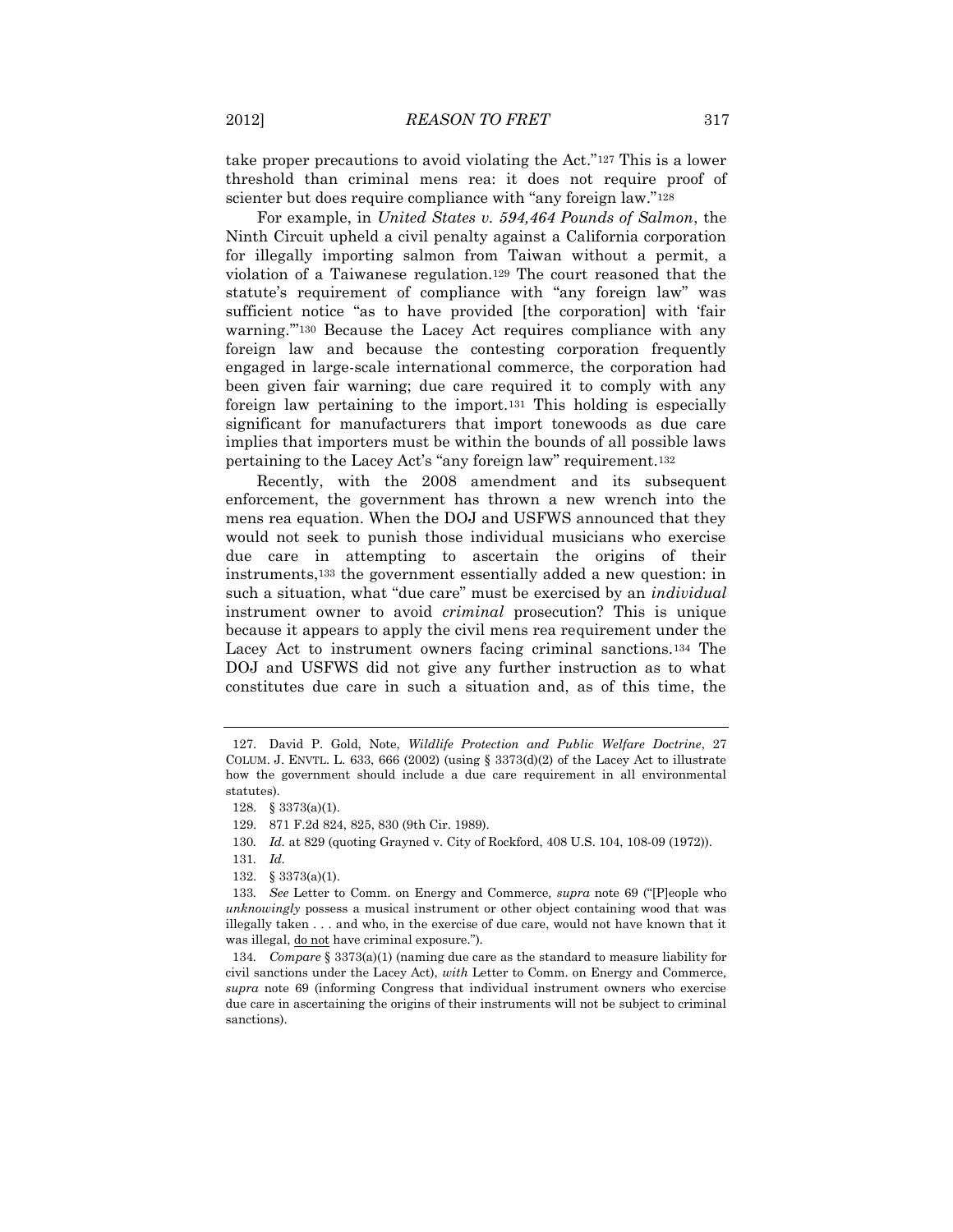answer is ultimately unclear.

However, some guidance may be inferred by looking at the resources available today. Most quality instruments can be traced to a manufacturer and date of creation.<sup>135</sup> Further, most tonewoods exhibit particular aesthetic qualities beyond tone that can be easily identified by sight.<sup>136</sup> Additional resources may be used; for example, in the case of a particularly prized instrument, DNA tracking may be available.<sup>137</sup> With such accessible resources, it can be inferred that a musician can ascertain, to some degree, whether or not an instrument contains illegal materials. What is known is that this provision is clearly aimed only at individual musicians and instrument owners, not at corporate manufacturers.<sup>138</sup>

The "any foreign law" requirement is a heavy burden on the individual musician or manufacturer. Presently, there is no database or readily available resource for the average person to consult concerning foreign laws that may affect the import of musical instruments or materials, and the APHIS has indicated that the government has no intention of creating such a database in the near future.<sup>139</sup> While the DOJ, USFWS, and APHIS have indicated that it

<sup>135.</sup> Most U.S. guitar manufacturers will provide a serial number for each guitar, which allows the instrument to be traced. *See, e.g.*, BLUE BOOK OF ELECTRIC GUITARS, GIBSON SERIALIZATION (S.P. Fjestad ed., 6th ed. 1999), *available at* http:// www.gibson.com/Files/downloads/bluebook/GibsonSERIALNUMBERS.pdf (explaining the method of serialization of Gibson Guitars from 1902 to the present); *Serial Numbers*, C.F. MARTIN & CO., http://www.martinguitar.com/about-martin/the-martinstory/serial-numbers.html (last visited Jan. 24, 2013) (providing serial number information for guitars manufactured by C.F. Martin).

There are, of course, some exceptions to this rule. For example, some older instruments can only be attributed to a general time and place of origin. *See, e.g.*, DOBNEY *supra* note 57, at 44 fig.80 (attributing a mandolin from the collections of the Metropolitan Museum of Art to "[p]robably northern Italy, ca. 1710"). This dilemma is even more applicable to instruments of "lesser" quality. For example, the author of this Note owns a blue ukulele that she picked up at a roadside souvenir shop in Florida several years ago. Upon closer inspection, she has absolutely no idea where it originally came from.

<sup>136.</sup> For example, ebony is prized for its deep black color in addition to its hardness and tone quality when used as fingerboards; pernambuco wood is sought after for use in violin bows, not only for its suppleness, but also because it has a natural red hue; and koa is known for its instantly recognizable curly grain. WILLIAM R. CUMPIANO & JONATHAN D. NATELSON, GUITARMAKING: TRADITION AND TECHNOLOGY 270 (1987) (ebony); U.S. FISH AND WILDLIFE SERVICE, INTERNATIONAL TRADE IN PLANTS AND WILDLIFE (2010), *available at* http://www.fws.gov/international/DMA\_DSA/CITES/pdf/ musical\_instruments.pdf (pernambuco); Beberman, *supra* note 40 (koa).

<sup>137</sup>*. See generally* DOUBLE HELIX, APPLIED GENETICS FOR FOREST CONSERVATION AND SUSTAINABLE TRADE (2011), *available at* http://www.illegal-logging.info/uploads/ DoubleHelixAppliedGeneticsForForestsReport072011.pdf (outlining the current ability of DNA technology to trace the origin of wood species).

<sup>138</sup>*.* Letter to Comm. on Energy and Commerce*, supra* note 69.

<sup>139.</sup> APHIS LACEY Q&A, *supra* note 80, at 2.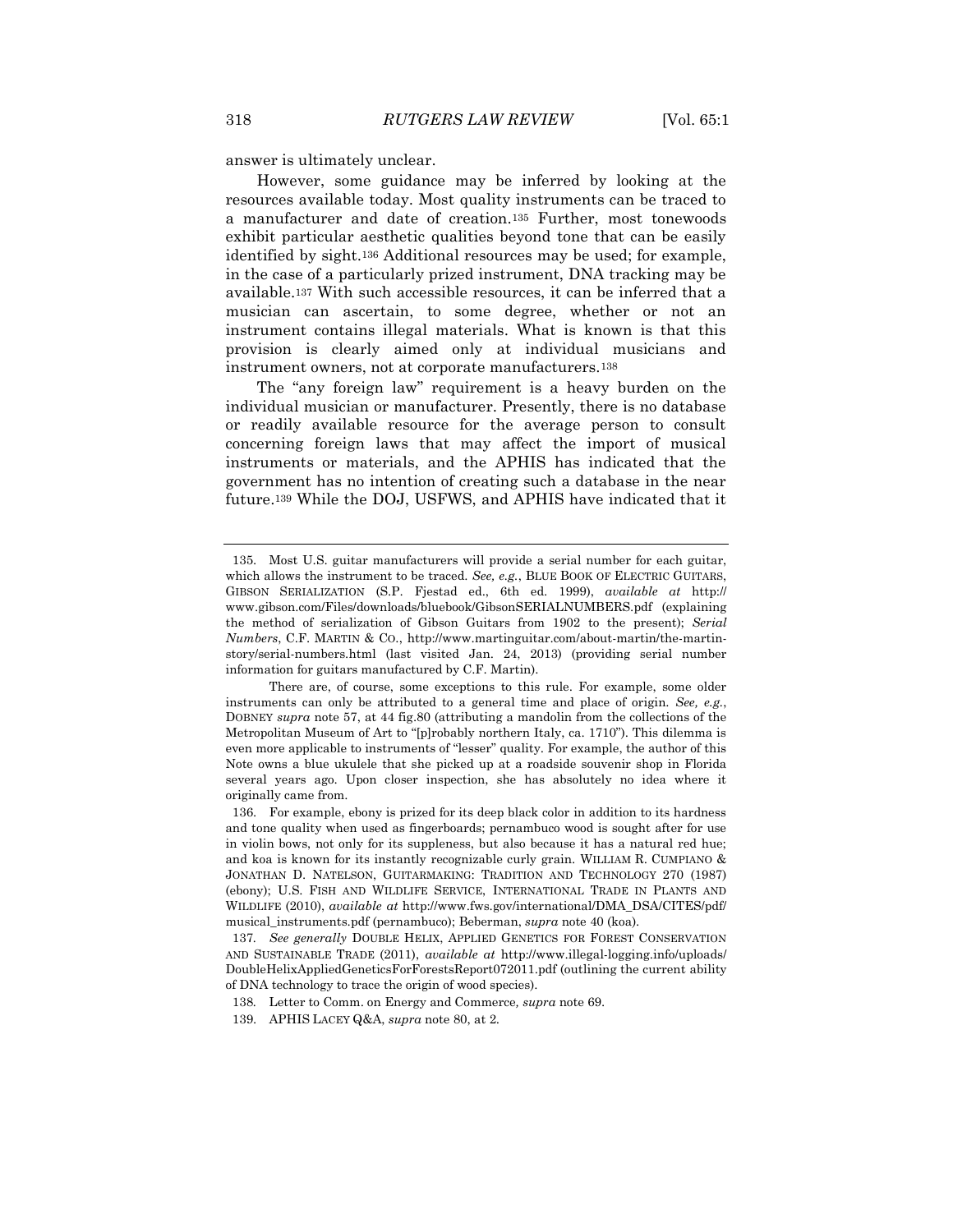is not their intent to prosecute individual and personal imports at this time, it has also been implied that individual musicians should exercise "due care" in determining the origins of their instruments. Further, manufacturers are required to research, at potentially great cost, any law pertaining to the regulation of the species of tonewood that they wish to import. While a manufacturer may not find itself subject to a criminal sanction because it did not knowingly import a tonewood species in violation of any foreign law, it may still find itself subject to the civil forfeiture that accompanies any violation because it did not, subjectively, exercise due care in researching all applicable foreign statutes.

#### V. THE INNOCENT OWNER DEFENSE

In addition to criminal and civil sanctions brought under § 3373(a) and § 3373(d), the Lacey Act carries a third type of penalty: civil forfeiture.<sup>140</sup> The innocent owner defense is a defense against civil forfeiture that is codified in various statutes.<sup>141</sup> It allows a party to avoid the confiscation of property in a civil forfeiture if they can prove, by a preponderance of the evidence, that they did not know that their conduct would give rise to forfeiture, or if they did know, that they did all that they could, within reason, to give up use of the property in question.<sup>142</sup>

The innocent owner defense has been invoked on multiple occasions in Lacey Act prosecutions where the defendant wished to fight the confiscation of property.<sup>143</sup> However, the innocent owner defense is the exception, not the rule, and only exists where specific statutes provide for it.<sup>144</sup> When looking at decisions made prior to the 2008 amendment, the underlying premise remains the same: across all jurisdictions, the general consensus is that the Lacey Act *does not* include an innocent owner defense.<sup>145</sup> This proposition is backed up

<sup>140.</sup> 16 U.S.C. § 3374 (2006 & Supp. V 2011); *see also supra* Part III (discussing civil forfeiture); United States v. Lee, 937 F.2d 1388, 1391 (9th Cir. 1991) ("The Act provides for civil penalties, criminal penalties, and forfeiture of illegally taken fish and wildlife. . . . All of these penalties are meant to apply to those who engage in conduct in violation of section 3372.").

<sup>141</sup>*. E.g.*, 18 U.S.C. § 983(d) (Supp. V 2011) (outlining the innocent owner defense as a portion of the general rules for civil forfeiture proceedings).

<sup>142</sup>*. Id.*

<sup>143</sup>*. See, e.g.*, United States v. Proceeds from the Sale of Approximately 15,538 Panulirus Argus Lobster Tails, 834 F. Supp. 385, 391-92 (S.D. Fla. 1993) (invoking the innocent owner defense against the proceeds of the sale of contraband lobster tails); United States v. One Handbag of Crocodilus Species, 856 F. Supp. 128, 134 (E.D.N.Y. 1994) (invoking the innocent owner defense against the confiscation of a crocodile purse).

<sup>144.</sup> David Pimentel, *Forfeiture Procedure in Federal Court: An Overview*, 183 F.R.D. 1, 15 (1999).

<sup>145</sup>*. E.g.*, United States v. 2,507 Live Canary Winged Parakeets, 689 F. Supp. 1106,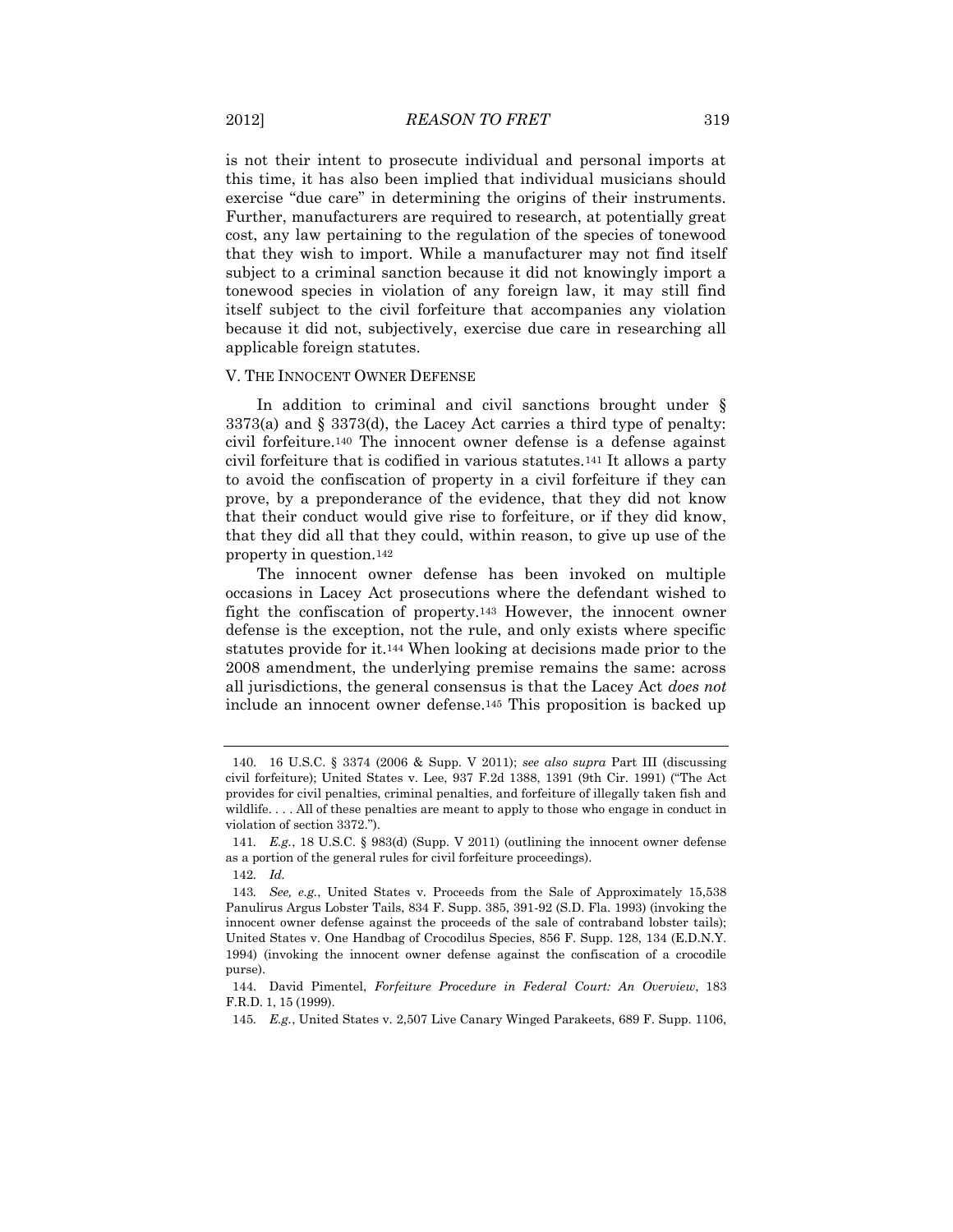by the clear legislative intent of Congress in allowing for civil forfeitures: "The [Lacey] Act provides for forfeiture of the . . . plants on a *strict liability basis* because the merchandise is, in effect, contraband."<sup>146</sup>

For example, in *United States v. 2,507 Live Canary Winged Parakeets*, the defendant argued that, even though he knew that the *brotogeris veriscolorus* species of parakeets could not be legally exported from Peru, he was under the impression that the export could be authorized by the director of the Peruvian Department of Forests and Fauna.<sup>147</sup> Because he had an authorization, he argued that he was entitled to an innocent owner defense.<sup>148</sup> The court rejected this argument because the Lacey Act "unambiguously renders the initial forfeiture of wildlife unlawfully imported under this title a matter of strict liability."<sup>149</sup>

While the innocent owner defense has not yet been attempted under the 2008 amendment to the Lacey Act, courts likely will find it now applies to prosecutions brought under the Act. Section 3374, which governs forfeitures, has not changed with the new amendment.<sup>150</sup> However, the 2008 amendment added a new provision<sup>151</sup> indicating that "[c]ivil forfeitures under this section shall be governed by the provisions of chapter 46 of title 18 [of the United States Code]."<sup>152</sup> This is significant because this portion of the United States Code includes the innocent owner defense.<sup>153</sup>

However, the innocent owner defense is just that—a defense. It is a defense to in rem forfeiture proceedings brought against the product itself.<sup>154</sup> This means that the product must already be confiscated by the government in order to qualify as a party for this defense.<sup>155</sup> If, in fact, this defense now applies to the Lacey Act, it is

151. Food, Conservation, and Energy Act of 2008, Pub. L. No. 110-234, § 8204(d), 122 Stat. 923, 1291.

<sup>1117 (</sup>S.D. Fla. 1988) ("The Court is of the opinion that the defense of 'innocent owner' is not available in actions under the Lacey Act." (citation omitted)).

<sup>146.</sup> S. REP. NO. 97-123, at 13 (1981), *reprinted in* 1981 U.S.C.C.A.N. 1748, 1760 (emphasis added).

<sup>147.</sup> 689 F. Supp. at 1114.

<sup>148</sup>*. Id.* at 1117.

<sup>149</sup>*. Id.* at 1118.

<sup>150.</sup> 16 U.S.C. § 3374(a)(1) (2006) ("All fish or wildlife or plants imported . . . contrary to the provisions of section 3372 . . . shall be subject to forfeiture to the United States notwithstanding any culpability requirements . . . .").

<sup>152.</sup> § 3374(d).

<sup>153.</sup> 18 U.S.C. § 983(d) (Supp. V 2011).

<sup>154.</sup> United States v. 328 Pounds More or Less, of Wild Ginseng, 347 F. Supp. 2d 241, 245 (W.D.N.C. 2004) (citing United States v. Real Prop. Described in Deeds Recorded at Book/Page 639/846, 639/840, 639/834, 639/827, and 610/727*,* 962 F. Supp. 734, 736-37 (W.D.N.C. 1997)).

<sup>155.</sup> For example, *2,507 Live Canary Winged Parakeets* was an in rem forfeiture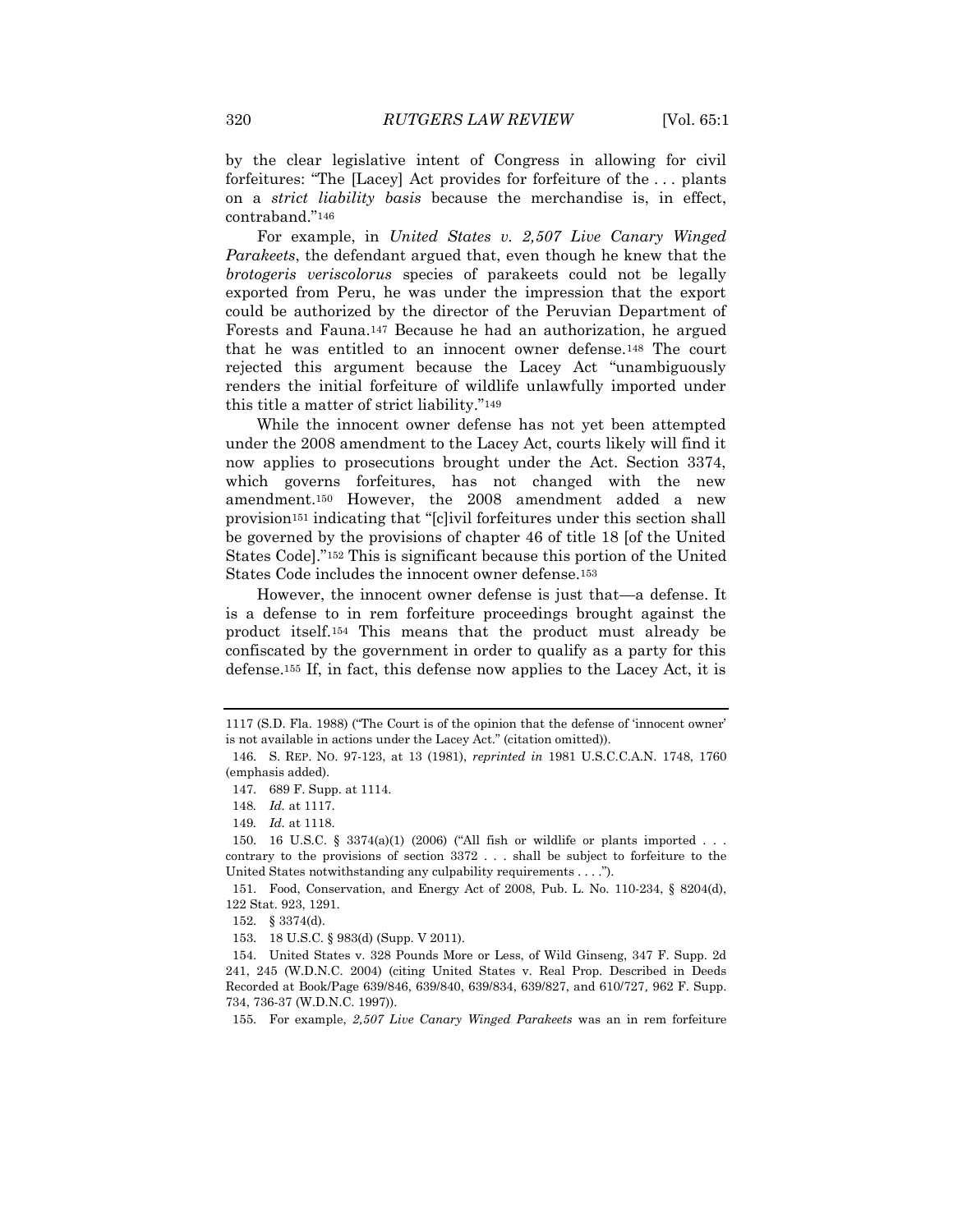vital that musicians and manufacturers understand the parameters of the defense and that, despite its name, it is not a "get out of jail free" card. Because the innocent owner defense is a defense and not an argument against confiscation in the first place, it is far more applicable to corporate parties seeking a return of their products than it is to the individual musician who has lost one instrument.<sup>156</sup>

Per 18 U.S.C. § 983(d), "[a]n innocent owner's interest in property shall not be forfeited under any civil forfeiture statute."<sup>157</sup> The government can confiscate an instrument once it has met the burden of proof that the property is subject to forfeiture.<sup>158</sup> Should a party seeking to challenge the confiscation under this provision wish to pursue an innocent owner defense, it must establish two things: first, it must prove that it has standing to make such a defense; and second, it must prove, by a preponderance of the evidence, that it is, in fact, an innocent owner.<sup>159</sup>

"Standing is [the] threshold issue before considering [the] innocent owner defense."<sup>160</sup> Before a party may even argue the innocent owner defense in a civil forfeiture situation, it must prove that it is the correct party to bring that defense. The statute defines an owner as being a party

with an ownership interest in the specific property sought to be

While *2,507 Live Canary Winged Parakeets* denied that an innocent owner defense existed, the process for in rem forfeiture has not changed with the 2008 amendment. *See* Verified Complaint *in rem*, United States v. 25 Bundles of Indian Ebony Wood, No. 11-cv-00913 (M.D. Tenn. Sept. 27, 2011); Verified Complaint *in rem*, United States v. Ebony Wood in Various Forms, No. 10-cv-00747 (M.D. Tenn. Aug. 9, 2010. Both cases are prosecutions of shipments of ebony wood confiscated from the Gibson Guitar factory in Tennessee. *See* Craig Havighurst, *Why Gibson Guitars Was Raided by the Justice Department,* NAT'L PUB. RADIO (Aug. 31, 2011, 4:00 PM), http://www.npr.org/blogs/therecord/2011/08/31/140090116/why-gibson-guitar-was-

raided-by-the-justice-department (quoting the CEO of Gibson Guitars as saying, "We're in this really incredible situation. We have been implicated in wrongdoing and we haven't been charged with anything").

156*. See supra* Part III (discussing the potential consequences that stem from the confiscation of an individual musician's instrument versus that of a shipment of plant products imported by a manufacturer).

157. 18 U.S.C. § 983(d) (Supp. V. 2011).

158*. Id.* § 983(c) (discussing the burden of proof for the government to confiscate property in a civil forfeiture situation).

159*. See,* 29 JOHN K. RABIEJ, MOORE'S FEDERAL PRACTICE § 711.33 (3d ed. 2011) (discussing 18 U.S.C. § 983 motions for summary judgment based on an innocent owner defense).

160*. Id*. at § 711.33 n.2.

action. The defendant in the case was not the party accused of importing the parakeets, but the actual parakeets that had already been forfeited to the United States government. United States v. 2,507 Live Canary Winged Parakeets, 689 F. Supp. 1106, 1110 (S.D. Fla. 1988) ("[A]fter having confirmed that the parakeets imported were in fact *brotogeris versicolorus*, Agent Medina and other agents from the Fish and Wildlife Service seized the Defendant parakeets.").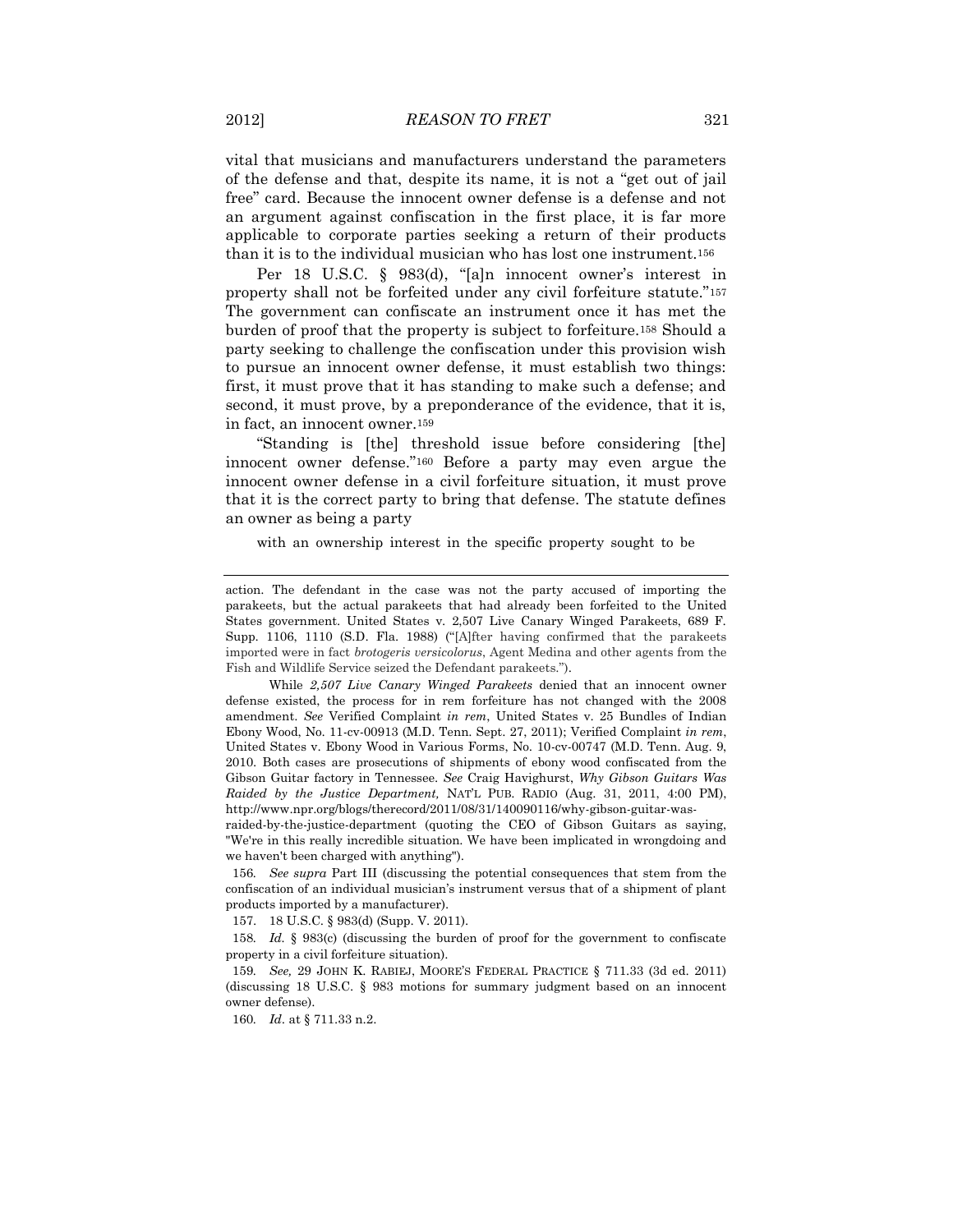forfeited ... and ... does not include ... a person with only a general unsecured interest in, or claim against, the property or estate of another; . . . a bailee unless the bailor is identified and the bailee shows a colorable legitimate interest in the property seized; or . . . a nominee who exercises no dominion or control over the property.161

Essentially, the party seeking to make the claim must first prove that it is actually an owner with a real interest in the property confiscated and not a holder of some other, lesser interest in the property.<sup>162</sup>

For example, in *United States v. \$500,000.00 in U.S. Currency*, the appellant challenged a ruling that he lacked standing to bring an innocent owner defense concerning a sum of cash that the government had confiscated from a company with which the appellant had dealings.<sup>163</sup> The government argued that the appellant only had standing as a general creditor and not as the actual owner of the property.<sup>164</sup> The Fifth Circuit reversed the ruling and held that the appellant did, in fact, have standing because he was seeking a bailment interest in the money in question and that interest was within the scope of 18 U.S.C.  $\S 983(d)(6)(B)(ii)$ . 165

In contrast, in *United States v. 74.05 Acres of Land*, the claimant argued that he should be afforded an innocent owner defense concerning the civil confiscation of land that he was in contract to purchase.<sup>166</sup> The court rejected the claimant's argument that, as an "equitable owner" of the property, he had standing to bring the defense.<sup>167</sup> Specifically, the court argued that in light of Civil Asset Forfeiture Reform Act,<sup>168</sup> it was clear that Congress had narrowed the term "innocent owner" to exclude those with an equitable interest and only extended the protection to those with an actual interest.<sup>169</sup>

In order for a party to argue the innocent owner defense against

- 165*. Id*. at 405-06.
- 166. 428 F. Supp. 2d 57, 60 (D. Conn. 2006).
- 167*. Id*. at 66.

<sup>161.</sup> 18 U.S.C. § 983(d)(6).

<sup>162.</sup> In order to determine if a person has standing to bring the innocent owner defense, the court "must identify what interest the litigant seeks to assert and then decide if that interest is arguably within the zone of interests to be protected or regulated by the statute." United States v. \$500,000.00 in U.S. Currency, 591 F.3d 402, 404 (5th Cir. 2009) (quoting Bonds v. Tandy, 457 F.3d 409, 413-14 (5th Cir. 2006)).

<sup>163</sup>*. Id*. at 403-05.

<sup>164</sup>*. Id*. at 405.

<sup>168.</sup> The Civil Asset Forfeiture Reform Act ("CAFRA") is a law passed by Congress in 2000 that amended and consolidated the procedures for federal civil forfeiture and resulted in the current form of 18 U.S.C. § 983. Civil Asset Forfeiture Reform Act, Pub. L. No. 106-185, 114 Stat. 202 (2000).

<sup>169</sup>*. 74.05 Acres*, 428 F. Supp 2d at 65.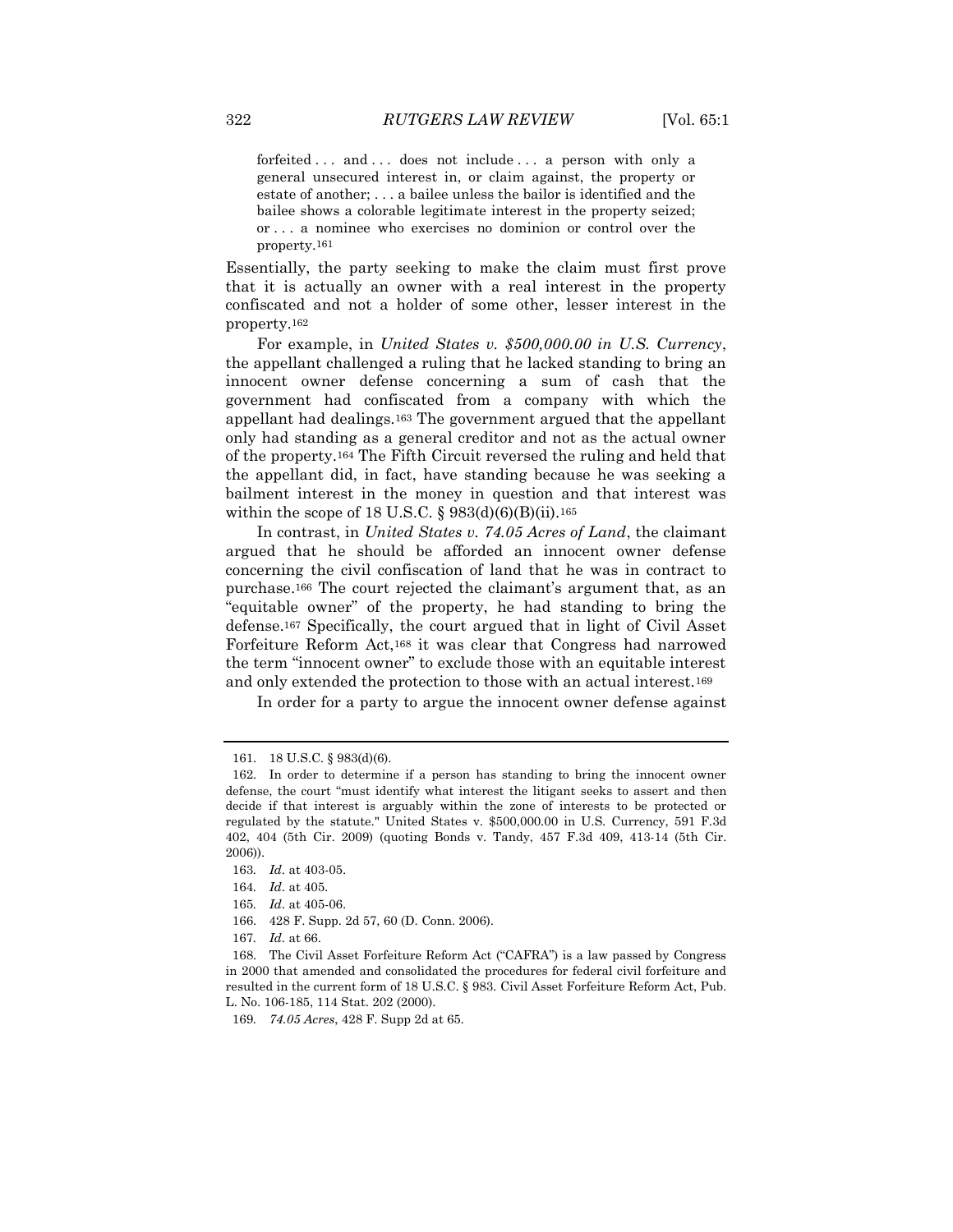a civil forfeiture, it must first prove that it has standing to do so. Per 18 U.S.C. § 983(d)(6), it must prove that it has a real interest in the property—for example, a "leasehold, lien, mortgage, recorded security interest, or valid assignment of an ownership interest."<sup>170</sup>

This provision should not be a problem for most musicians and manufacturers affected by such a civil forfeiture. For example, in the recently settled cases brought against Gibson Guitar, the wood products in question were purchased and imported by Gibson for use in the manufacture of instruments at its factory in Tennessee.<sup>171</sup> In such a situation, the product is, in fact, owned and there is no question as to it being anything other than an actual interest in the property. With individual musicians, similarly, should they outright own the instrument, there would be little to no question as to their actual interest in the instrument. Further, in situations where the instrument is on loan to the musician, they likely would qualify as a leaseholder, as specifically enumerated in the statute.<sup>172</sup> Because the standing requirement implies an actual interest in the confiscated property, musicians and manufacturers whose instruments and products have been confiscated likely will be able to meet the standing requirement.

However, once the party has established standing under 18 U.S.C. § 983(d)(6), it must then prove, by a preponderance of the evidence, that it is an *innocent* owner. Section 983(d)(2) defines an innocent owner as "an owner who . . . did not know of the conduct giving rise to forfeiture; or . . . upon learning of the conduct giving rise to the forfeiture, did all that reasonably could be expected under the circumstances to terminate such use of the property."<sup>173</sup> This implies that a party must either prove ignorance of the status of the forfeited item or that once he did learn of its contested status, he tried to stop its use.

This burden is especially hard to meet when one has already been convicted of the underlying crime that gave rise to the civil forfeiture.<sup>174</sup> For example, in *United States v. \$21,510 in United States Currency*, the claimant attempted an innocent owner defense in seeking the return of a sum of money and a Rolex watch that was seized as narcotics proceeds.<sup>175</sup> Because the claimant had already

<sup>170.</sup> 18 U.S.C. § 983(d)(6)(A) (Supp. V 2011).

<sup>171</sup>*. See* Verified Complaint *in rem* at 3, United States v. 25 Bundles of Indian Ebony Wood, No. 11-cv-00913 (M.D. Tenn. Sept. 27, 2011).

<sup>172.</sup> 18 U.S.C. § 983(d)(6)(A).

<sup>173</sup>*. Id*. § 983(d)(2)(A).

<sup>174</sup>*. See* United States v. \$21,510 in U.S. Currency, 292 F. Supp. 2d 318, 323 (D.P.R. 2003), *aff'd*, 144 F. App'x 888 (1st Cir. 2005) ("To be sure, this defense is a difficult one for a claimant whom has been convicted of the very crime that gave rise to the forfeiture action.").

<sup>175</sup>*. Id.* at 319-20.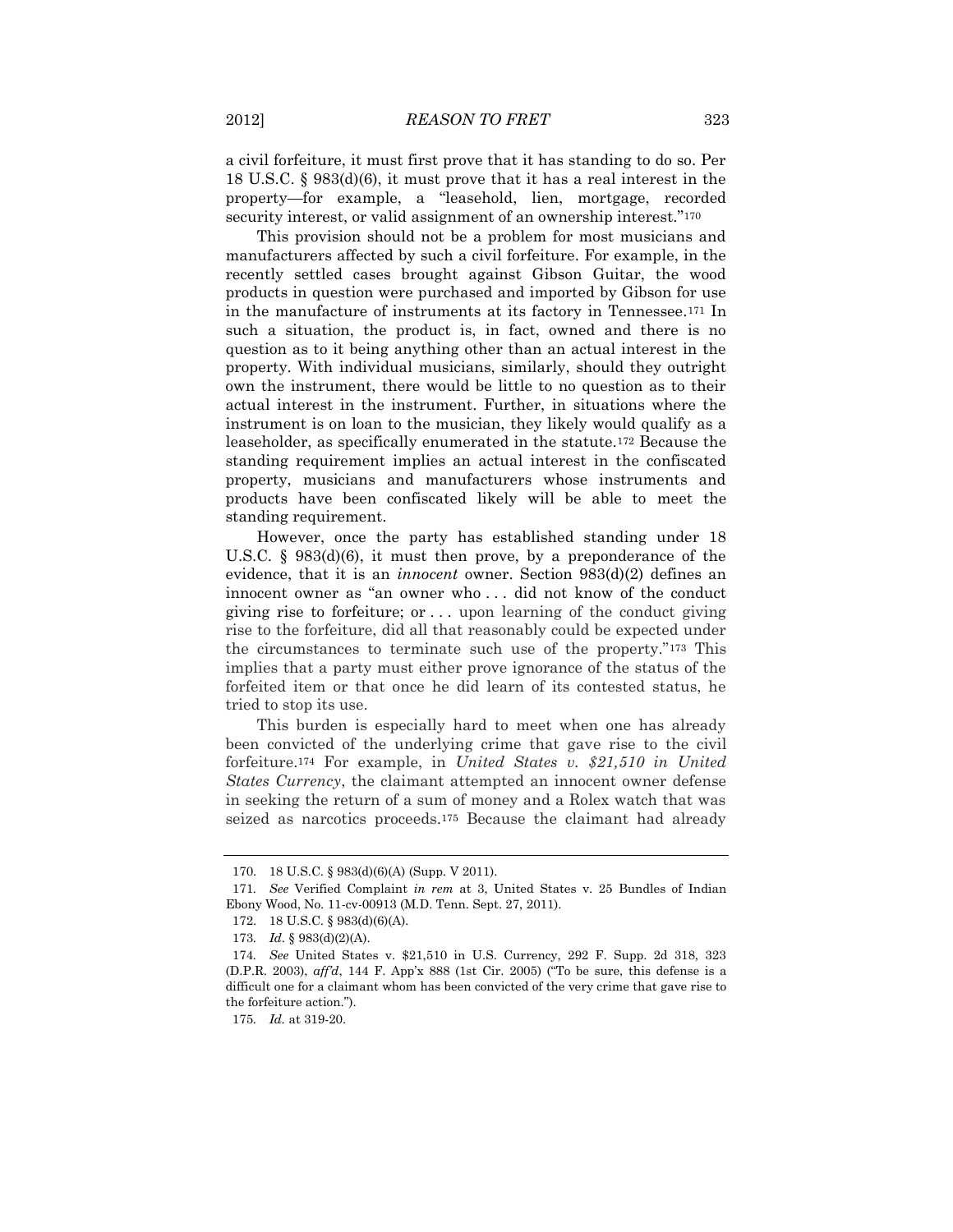pled guilty to the underlying charge of conspiracy to distribute narcotics, the court reasoned that he could not have been an innocent owner.<sup>176</sup> Thus, it can be implied that a party convicted of violating the Lacey Act pursuant to  $\S 3373(a)$  or  $\S 3373(d)$  will have a difficult time proving by a preponderance of the evidence that he is an innocent owner of the confiscated property in question.

However, when a claimant has not been convicted of the underlying crime, the claimant must produce proof beyond that which the government offers to show either it was truly innocent as to knowledge of the underlying offense or, once it discovered the underlying offense, it attempted with good faith to end the criminal use.<sup>177</sup> For example, in *United States v. 2001 Honda Accord EX*, the government met its burden for confiscation because the owner had a real interest in and dominion over a car that was used to sell ecstasy tablets.<sup>178</sup> However, the government was not able to prove that the claimant had any knowledge that her friend, who was eventually convicted of selling the drugs while using the car, was going to do anything with the car beyond drive a friend to Pennsylvania from Tennessee when she loaned the car to him.<sup>179</sup> Because the government could not prove that she knew of the plot to sell the drugs, the claimant was able to show by a preponderance of the evidence that she was an innocent owner.<sup>180</sup>

Unfortunately, Lacey Act claimants may find this standard much harder to meet than the claimant in *2001 Honda Accord EX*. Despite the wording of the Act, which sets the civil mens rea at "due care," the current mens rea requirement for civil penalties under the Lacey Act is quite high.<sup>181</sup> If due care implies that a manufacturer has been given notice of "any foreign law" that applies to the tonewoods it imports, then it will be a very high threshold to meet to show that the importer is truly innocent of knowledge of a foreign law affecting the import. For example, in *594,464 Pounds of Salmon*, the court rejected the notion that the importer was innocent of knowing about the Taiwanese export restriction at the heart of the Lacey Act violation because the Lacey Act had effectively put the importer on notice of any restrictions that could apply.<sup>182</sup> If notice

<sup>176</sup>*. Id.* at 323.

<sup>177.</sup> § 983(d)(2)(A).

<sup>178.</sup> 245 F. Supp. 2d 602, 607-11 (M.D. Pa. 2003).

<sup>179</sup>*. Id*. at 611-12.

<sup>180</sup>*. Id.*

<sup>181.</sup> See *supra* Part IV.B (discussing civil mens rea and the due care threshold).

<sup>182.</sup> United States v. 594,464 Pounds of Salmon, 871 F.2d 824, 829 (9th Cir. 1989) Notably, this case did not argue an innocent owner defense because prior to the 2008 amendment, the defense was not available in Lacey Act cases. However, as the innocent owner defense applies to civil forfeitures, the civil mens rea requirement can be applied as an illustration.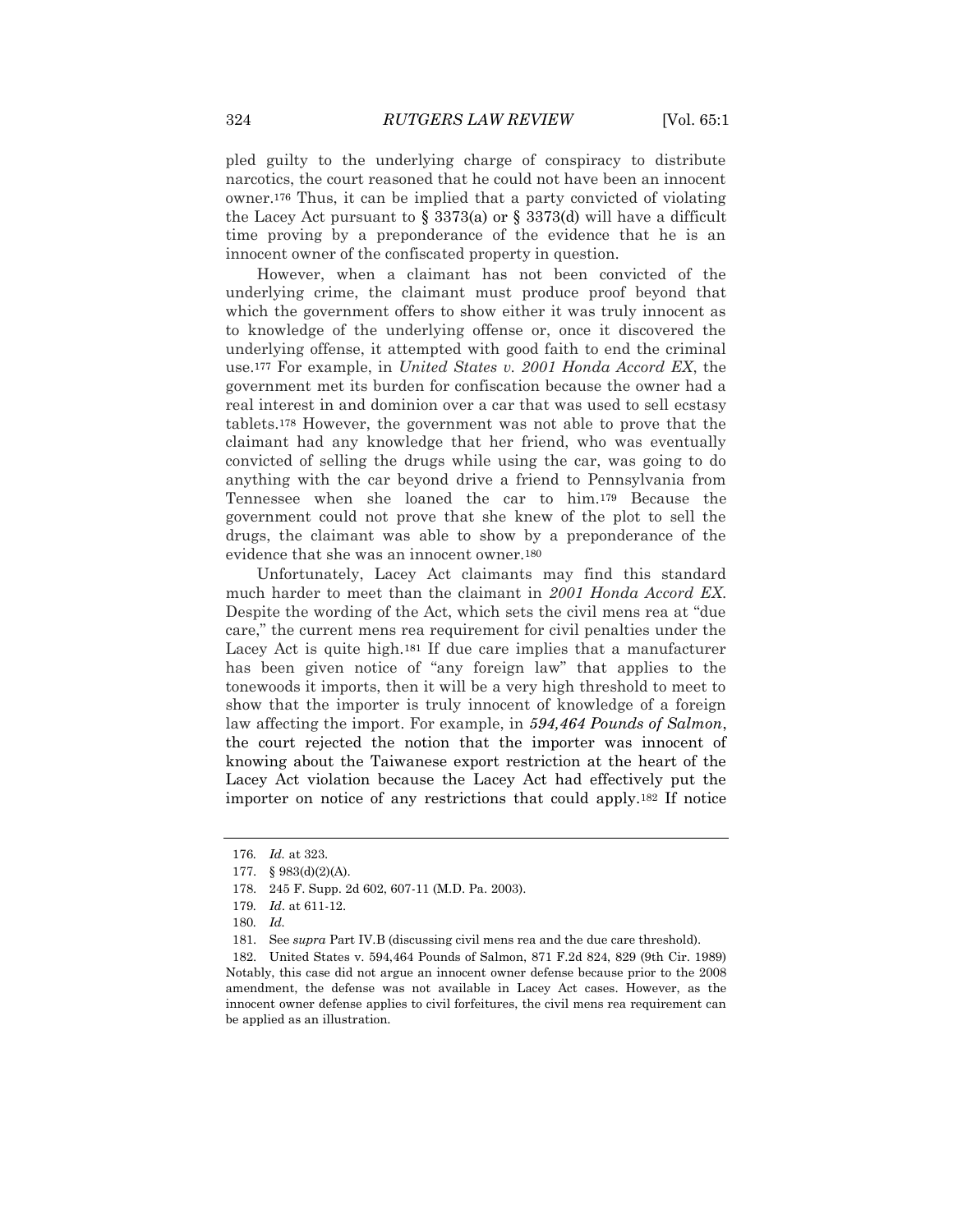has been give that any foreign law will apply to an import under the Lacey Act, an instrument manufacturer in a civil forfeiture case will need to prove much more than innocence as to knowledge of the law in question. The manufacturer will have to prove that it attempted, in good faith, to ascertain all restrictions on the imported tonewood and that, if it did find out about any illegality, it attempted to stop the use of it.

Despite precedent that the Lacey Act has no innocent owner defense, Congress included this defense in the 2008 amendment to the Act.<sup>183</sup> However, this is a defense to a civil forfeiture that has already occurred and comes with a high burden of proof for the moving party to meet.<sup>184</sup> Individual musicians and instrument manufacturers should take note of what is required as it may serve as a defense in the case of a civil forfeiture. Especially important is the fact that one must prove either ignorance or an attempt to stop the use of the product.<sup>185</sup> But, because it is a difficult burden to meet, musicians and manufacturers should not depend upon it as a sure defense in a Lacey Act proceeding.

### VI. CONCLUSION: WHERE THE LACEY ACT STANDS, RECENT MOVES BY CONGRESS, AND WHAT REMAINS TO BE DONE

The 2008 amendment to the Lacey Act has resulted in a maelstrom of confusion in the music industry. Since it was amended in 1981,<sup>186</sup> the general tendency of the judiciary has been to interpret the Lacey Act expansively.<sup>187</sup> However, this expansive interpretation of the "any foreign law" requirement had stretched the Lacey Act beyond the original intention of its sponsor: to protect wildlife from the harmful effects of poaching and industrialization.<sup>188</sup> Today, the arms of the Lacey Act reach far beyond protecting endangered plant and animal species and place such a heavy burden on importers and average Americans that it is virtually impossible to bear. While this expansive interpretation is not exactly a new issue, Congress has repeatedly refused to address the problem it has created.<sup>189</sup>

The only two Lacey Act confiscations that, as of this point in time, have resulted from the 2008 amendment are perhaps the best examples of how the Lacey Act can be both properly used and abused.

<sup>183</sup>*. See supra* notes 151-53 and accompanying text.

<sup>184</sup>*. See supra* notes 151-55 and accompanying text.

<sup>185</sup>*. See supra* notes 171-73 and accompanying text.

<sup>186.</sup> Lacey Act Amendments of 1981, Pub. L. No. 97-79, 95 Stat. 1073 (codified at 16 U.S.C. §§ 3371-78).

<sup>187</sup>*. See supra* Part IV.

<sup>188</sup>*. See* 33 CONG. REC. 4871 (1900) (statement of Rep. John Lacey) (outlining the intent of the act as aimed at environmental protection).

<sup>189</sup>*. See* Food, Conservation, and Energy Act of 2008, Pub. L. No. 110-234, 122 Stat. 923 (amending the Lacey Act but continuing to include the term "any foreign law").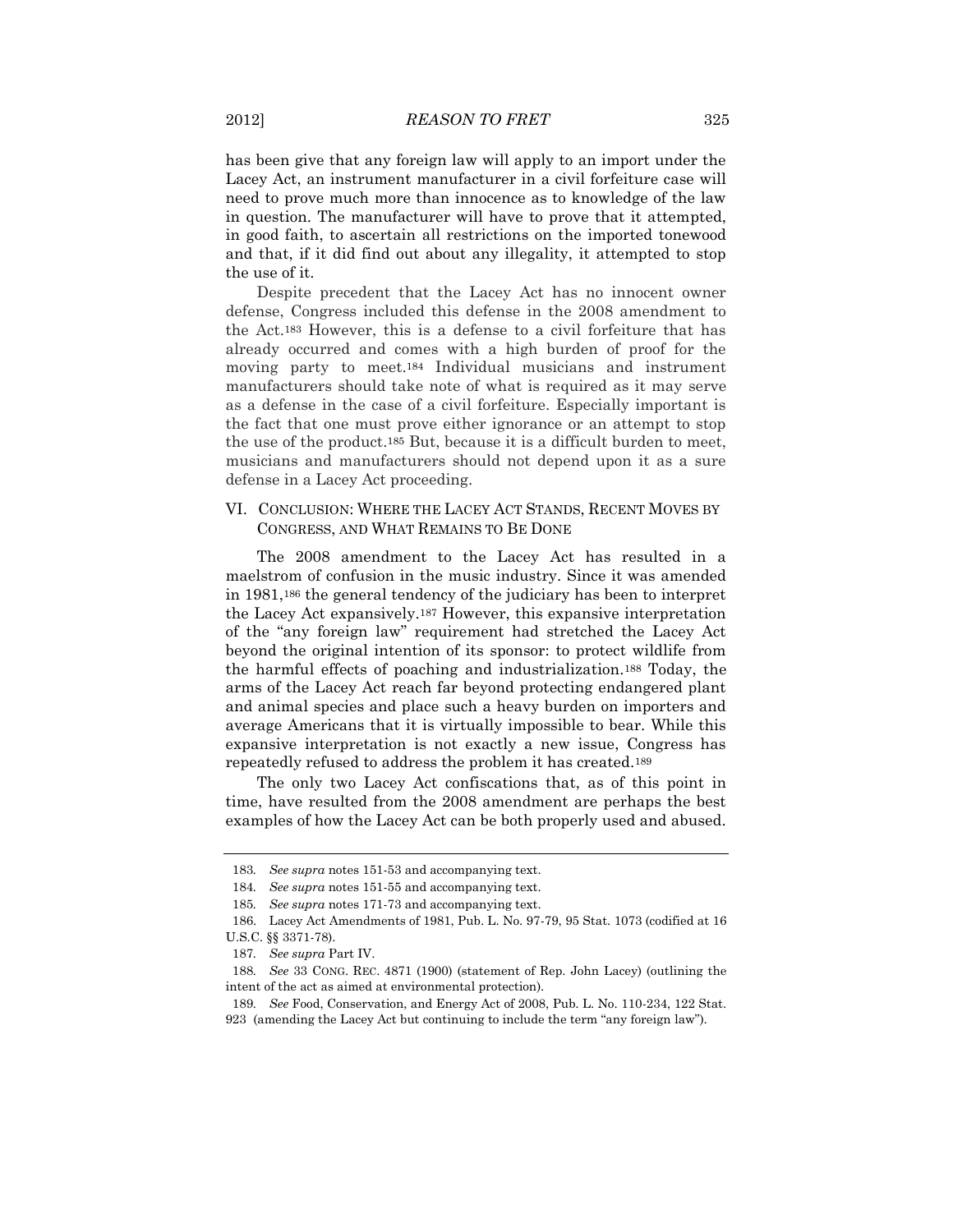In the first case, *United States v. Ebony Wood in Various Forms*, a 2010 shipment of ebony fingerboards and several completed guitars partially made of ebony were seized; the wood in question was imported from Madagascar.<sup>190</sup> Madagascar is an island nation with natural hardwood resources, "an exceptional biodiversity hotspot with desperately little original forest remaining."<sup>191</sup> The foreign law that Gibson allegedly violated was passed by the Madagascan government in 2006 and bans the export of ebony and rosewood with the hope of stemming the illegal logging practices that have decimated the native hardwood populations of Madagascar192—a true environmental issue within the original intent of the Lacey Act.

However, the second case, *United States v. 25 Bundles of Indian Ebony Wood*, is different.<sup>193</sup> The government alleges that the ebony wood confiscated from Gibson in September 2011 was exported from India in contravention of a law that requires wood to be finished in India prior to export. However, Indian ebony, unlike its Madagascan cousin, is legal to export provided it is either a veneer or, if not a veneer, finished in an Indian mill.<sup>194</sup> The trouble with this law is that it does not aim to protect Indian hardwoods, but rather is a derivative of the Indian Foreign Trade Development and Regulation Act of 1992—an act intended to create Indian jobs.<sup>195</sup> The law in question has virtually nothing to do with environmental policy, and its use drives home exactly how far the Lacey Act has been stretched beyond its original parameters. The government has seized over a million dollars worth of hardwoods from an American company under the Act because someone labeled the blanks as unfinished wood, which is an illegal export under a foreign *labor* law.<sup>196</sup>

<sup>190</sup>*. See* Verified Complaint *in Rem* at 1, United States v. Ebony Wood in Various Forms, No. 10-cv-00747 (M.D. Tenn. Aug. 9, 2010); Affidavit of Kevin L. Seiler, *supra* note 81, at 6.

<sup>191.</sup> Erik R. Patel, *Madagascar's Logging Crisis: Separating Myth from Fact*, NAT'L GEOGRAPHIC NEWS WATCH (May 20, 2010), http://newswatch.nationalgeographic.com /2010/05/20/madagascar\_logging\_crisis/.

<sup>192</sup>*. See* Madagascar Inter-Ministerial Order No. 16.030/2006.

<sup>193.</sup> Verified Complaint *in rem*, United States v. 25 Bundles of Indian Ebony Wood, No. 11-cv-00913 (M.D. Tenn. Sept. 27, 2011).

<sup>194</sup>*. See* Foreign Trade Policy, 2010, Gazette of India, section II(3)(ii) (Aug. 23, 2010) (prohibiting the export of wood classified on the Harmonized System as 4407, or unfinished, but allowing the export of wood classified as 4408, or unfinished veneers, to be exported); Affidavit in Support of Appeal for Civil Forfeiture at 5-7, United States v. 25 Bundles of Indian Ebony Wood, No. 11-cv-00913 (M.D. Tenn. Sept. 27, 2011) (explaining the Indian Foreign Trade policy).

<sup>195</sup>*. See* Les Christie, *Gibson Guitar CEO Fights Back*, CNN MONEY (Sept. 2, 2011, 3:55 PM), http://money.cnn.com/2011/09/02/smallbusiness/gibson\_guitar/index.htm ("The latest raid revolves around a trade issue. The wood was allegedly exported illegally because it was unfinished and too thick to be a veneer, the only unfinished wood India allows to be shipped, according to a Justice Department affidavit.").

<sup>196</sup>*. See Gibson, the Lacey Act, and Tropical Hardwoods: Some Facts, supra* note 83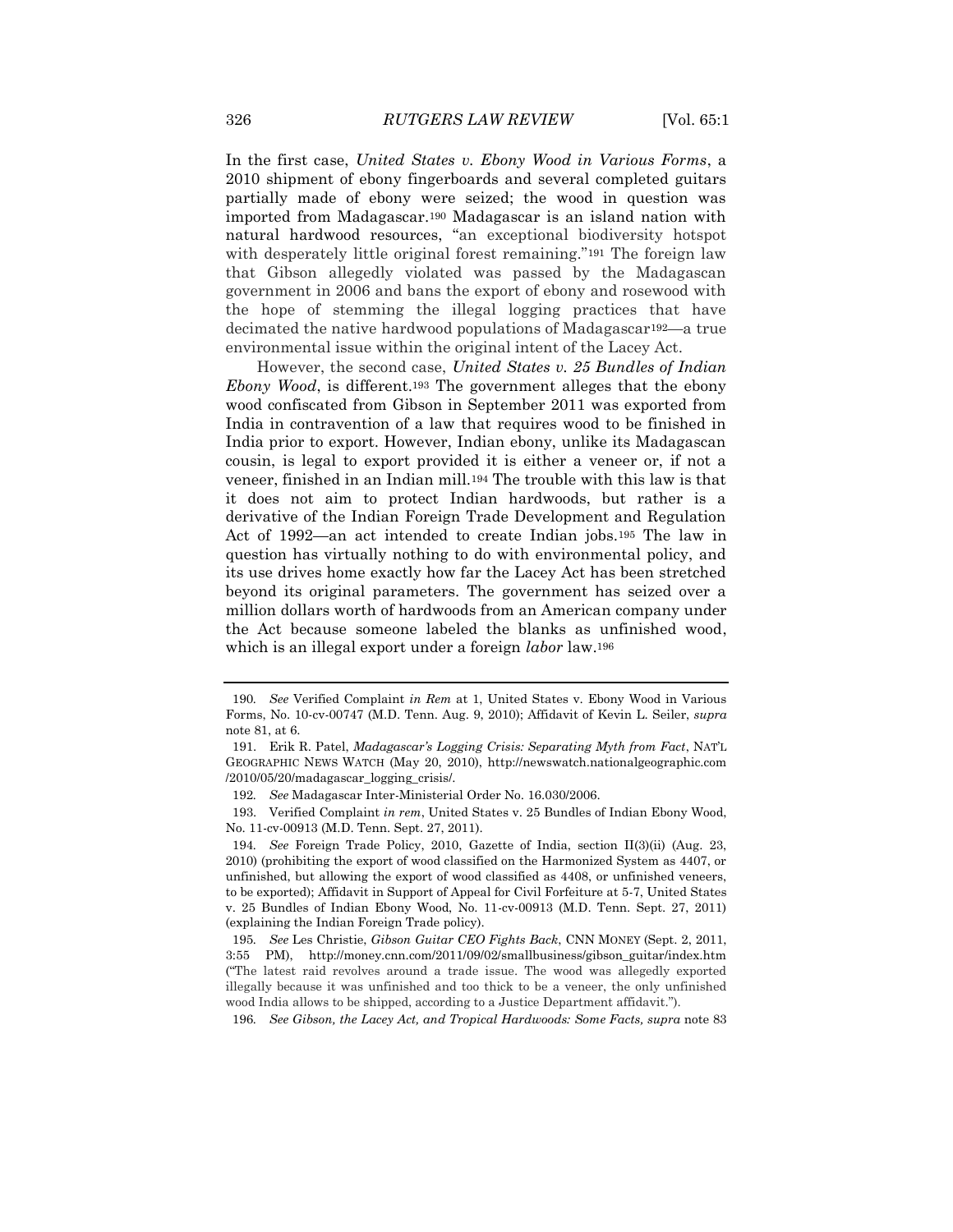The Lacey Act is no longer just an environmental law but something much larger and much scarier than what it was originally intended to be. It now requires that *any* party importing *any* plant or animal species be aware of *any* foreign law that may pertain to the species, and should that party find itself in violation of the Lacey Act, it will be at the great expense of both time and money. While the Madagascan case shows that it is still capable of affecting its intended purpose, the Indian case proves how easily that purpose can be abused.

Further, while Congress did not seek to reign in the breadth of the "any foreign law" requirement in the 2008 amendment, its addition of the "innocent owner" defense in that amendment<sup>197</sup> is of little consolation to the importers that may find themselves on the opposite side of a Lacey Act civil forfeiture. The "innocent owner" defense sets the bar low for the government to confiscate an imported product and, thanks to the "any foreign law" requirement putting importers on notice, sets the due care bar exceptionally high for a party wishing to claim his property back once it is the subject of forfeiture.

But perhaps some hope is on the horizon. With the second raid on the Gibson Guitar factory in September 2011, the Lacey Act came to national attention.<sup>198</sup> This widespread media attention prompted Congress to act, proposing two bills aimed at revising the Lacey Act.<sup>199</sup> The first aims to directly alleviate the pressures put on musicians as a result of the 2008 amendment. The second seeks to reign in the Lacey Act as a whole, addressing the over-broadness of the act as it currently stands. Neither fully addresses the issue of

<sup>(</sup>discussing the mistake in the customs filing that resulted in the forfeiture); Christie, *supra* note 195 ("The wood was allegedly exported illegally because it was unfinished and too thick to be a veneer . . . .").

<sup>197.</sup> 18 U.S.C. § 983(d) (Supp. V 2011).

<sup>198</sup>*. See, e.g.*, Elana Schor, *Logging Law Rocked Hard as Tea Party, Enviros Battle over Gibson Guitar*, N.Y. TIMES (Sept. 27, 2011), http://www.nytimes.com/gwire/ 2011/09/27/27greenwire-logging-law-rocked-hard-as-tea-party-enviros-b-64213.html?

pagewanted=all (detailing how the second Gibson raid "[u]nwittingly turned up . . . a political hornet's nest"); Julie Eilperin, *Gibson Guitar Ignites Debate over Environmental Protections,* WASH. POST (Nov. 13, 2011), http://articles.washington post.com/2011-11-13/national/35281751\_1\_illegal-wood-henry-juszkiewicz-country-

music (discussing the political and publicity firestorm following the September 2011 Gibson raid); Steve Bryant, *Keep Your Hands Off Our Wood – For Gibson Guitars,*  YOUTUBE (Sept. 8, 2011), http://www.youtube.com/watch?v=\_XBf7rTtnPM ("Don't the government have some better things to do? Like getting us out of a war or two. Or fixing the economy, like a good government should. Ebony and rosewood aren't common good. . . . Keep you hands off our wood. Keep your hands off our wood. Even in the morning if we're up to no good, Keep your government hands off our wood.").

<sup>199.</sup> Retailers and Entertainers Lacey Implementation and Enforcement Fairness Act, H.R. 3210, 112th Cong. (2011); Freedom from Over-Criminalization and Unjust Seizures Act, H.R. 4171, 112th Cong. (2012).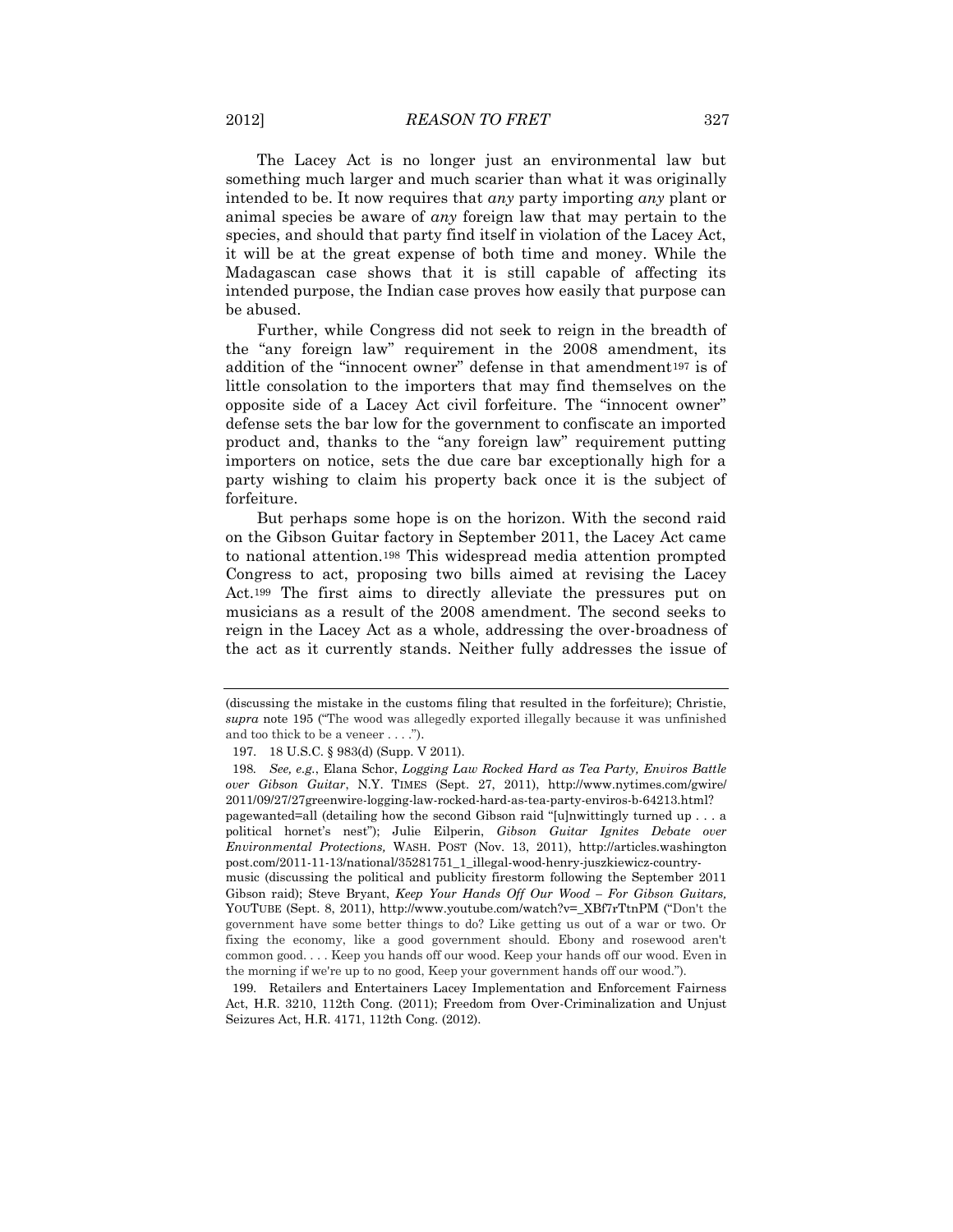over-broadness in a way that fulfills the original intent of the Lacey Act.

The first act, known as The Retailers and Entertainers Lacey Implementation and Enforcement Fairness (RELIEF) Act<sup>200</sup> (the "RELIEF Act"), was proposed in October 2011, barely one month following the second Gibson raid, by Congressman Jim Cooper of Tennessee.<sup>201</sup> It seeks primarily to accomplish three things: grandfather in wood products owned prior to May 22, 2008, the date the 2008 amendment took effect; forbid the government from confiscating wood products that the owner was unaware were illegal; and require the government to compile a database of forbidden wood products to be available on the Internet as fair warning of what is illegal.<sup>202</sup>

While this bill may be of comfort to those associated with the music industry and seeks to remedy many of the issues this Note identifies as problems facing musicians and instrument manufacturers, it falls short of addressing the pervasive broadness issue that reaches far beyond the scope of its application to musical instruments. While it does assert in its findings that "[f]ederal law enforcement officials should not engage in overzealous enforcement action under the 2008 amendments,"<sup>203</sup> in no part of the proposed legislation does it attempt to alleviate the burden of the "any foreign law" requirement.<sup>204</sup> Instead, it seeks to alleviate the punishment for importing in violation of the Lacey Act by limiting the innocent owner defense for those importing plant products and reducing civil and criminal penalties for "certain first offenses."<sup>205</sup> While many individual musicians and music organizations openly support the RELIEF Act,<sup>206</sup> it has been met with some skepticism from some manufacturers.<sup>207</sup> The RELIEF Act addresses many issues voiced in the months following the 2011 Gibson Raid, but it seeks to remedy

<sup>200.</sup> H.R. 3210, 112th Cong. (2011).

<sup>201</sup>*. Id.* The Act is co-sponsored by Representatives Mary Bono Mack of California, the widow of Congressman Sonny Bono—a longtime champion of the music industry and the namesake of the Sonny Bono Copyright Term Extension Act—and Marsha Blackburn of Tennessee.

<sup>202</sup>*. Id.*; *see also Cooper, Blackburn Introduce RELIEF Act*, CONGRESSMAN JIM COOPER (Oct. 20, 2011), http://cooper.house.gov/index.php?option=com\_content& view=article&id=537&Itemid=7 (explaining the rationale behind the Act and what it wishes to accomplish).

<sup>203.</sup> H.R. 3210, 112th Cong. § 2(9) (2011).

<sup>204</sup>*. See generally* H.R. 3210, 112th Cong. (2011).

<sup>205</sup>*. Id.* at §§ 3(c)-(d), 4.

<sup>206</sup>*. See Cooper, Blackburn Introduce RELIEF Act*, *supra* note 202 (listing musicians and organizations that have openly supported the bill, including Vince Gill, Rosanne Cash, the Grand Ole Opry, and the American Federation of Musicians).

<sup>207</sup>*. E.g.*, Oliver, *supra* note 74 (arguing that, of the three intents of the RELIEF Act, "[t]he first two provisions have some merit. The third is ridiculous.").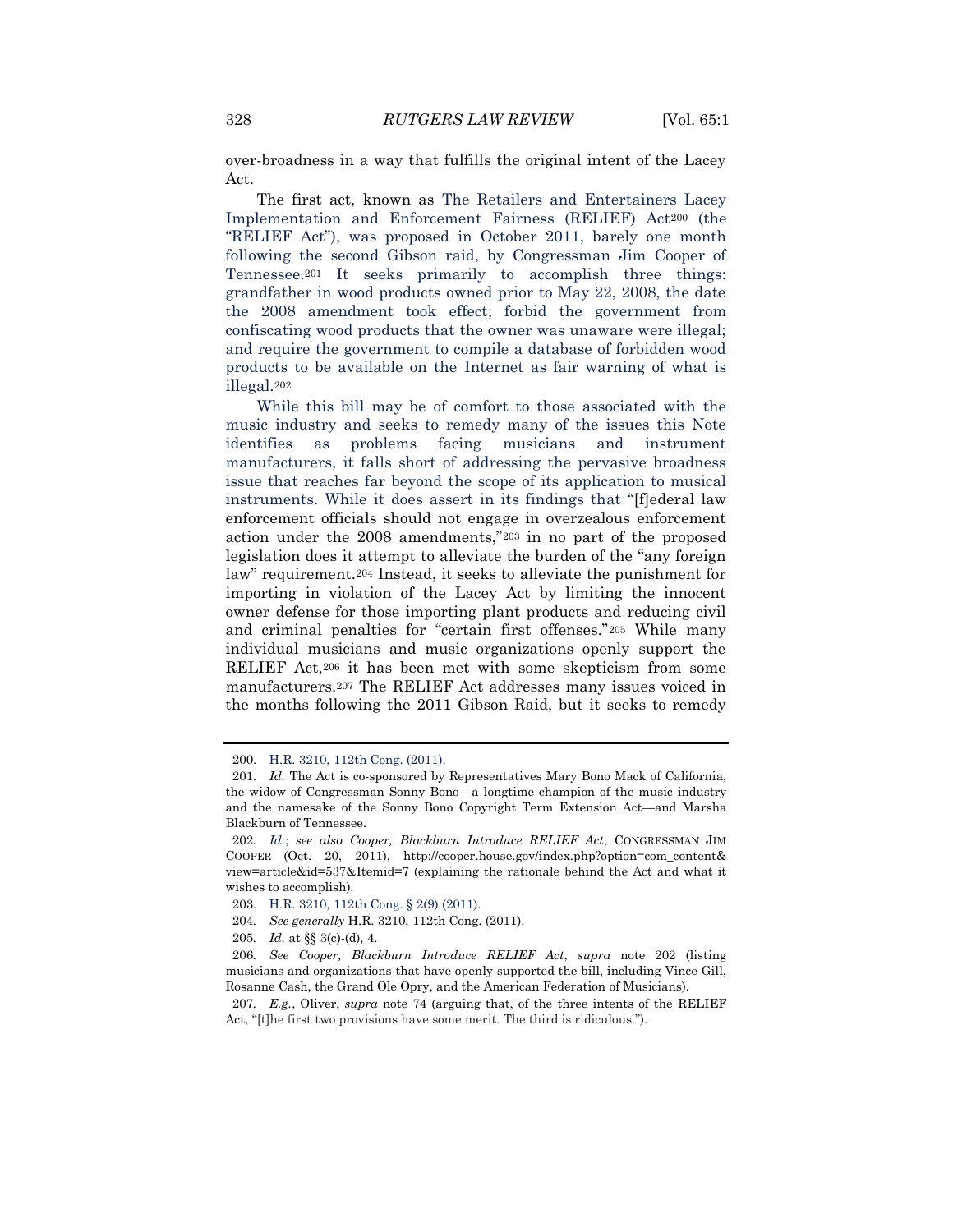only those issues and, in doing so, does not address the underlying problems that the 2008 amendment failed to fix.

Senator Rand Paul of Kentucky introduced the second act, known as the Freedom from Over-Criminalization and Unjust Seizures Act<sup>208</sup> (the "FOCUS Act") in February 2012. Unlike the RELIEF Act, the FOCUS Act makes no mention of the Lacey Act's application to musical instruments,<sup>209</sup> but it aims to address the "damage this extremely broad and vague law has done to American companies."<sup>210</sup> The FOCUS Act would amend the Lacey Act by striking the "any foreign law" requirement from the Lacey Act entirely, in favor of enforcing only international treaties and domestic laws,<sup>211</sup> and eliminating criminal penalties associated with the act, replacing them with civil penalties as low as \$350.<sup>212</sup>

But, in eliminating the "any foreign law" requirement in favor of international treaties and eliminating the criminal penalties in favor of minimal civil penalties, the Lacey Act loses its bite and becomes merely a minor player in the environmental protection playbook. While this move has been met with some applause from the public,  $213$ it misses the point of enacting the Lacey Act and extending its reach to include foreign laws in the first place.<sup>214</sup> By eliminating the "any foreign law" requirement, the United States loses a valuable tool to hold liable those who import a plant species deemed by its local government to be an endangered portion of the local ecosystem.<sup>215</sup>

213*. See, e.g.,* News Release, Nat'l Ass'n of Criminal Def. Lawyers, Sen. Rand Paul Takes on Lacey Act: Nat'l Defense Bar Applauds Important Step in Reigning in Overcriminalization (Feb. 2, 2012), *available at* http://www.nacdl.org/NewsReleases. aspx?id=23532 ("NACDL supports measures such as the FOCUS Act to bring common sense back to criminal lawmaking.").

214*. See* 33 Cong. Rec. 4871 (1900) (statement of Rep. John Lacey) (implying that the Lacey Act is meant to reach beyond the millinery industry, arguably the most visible preservation issue at the time, to the ultimate concern for pervasive environmental protection); *see also* MICHAEL J. BEAN & MELANIE J. ROWLAND, THE EVOLUTION OF NATIONAL WILDLIFE LAW 47-50 (3d ed. 1997) (noting that the 1981 amendment's addition of strict penalties and lower culpability requirement allowed the Lacey Act to become an effective deterrent to crime against wildlife and discussing the general legislative and judicial sentiment that excluding foreign law was too restrictive); *supra* note 90-93 and accompanying text (explaining the intent of the Lacey Act is to protect wildlife).

215*. See* Draper, *supra* note 81 (discussing specifically a ban on exporting rosewood from Madagascar). Some governments have imposed bans on the hunting and

<sup>208.</sup> S. 2062, 112th Cong. (2012).

<sup>209</sup>*. Id.*

<sup>210.</sup> Press Release, Sen. Rand Paul, Sen. Paul Introduces FOCUS Act (Feb. 2, 2012), *available at* http://paul.senate.gov/?p=press\_release&id=443.

<sup>211.</sup> H.R. 4171, 112th Cong. § 2(a) (2012).

<sup>212</sup>*. Id.* § 2(b). Ultimately, this act seeks to incorporate both the pre-1935 inclusion of only domestic law with the pre-1981 lack of criminal and civil sanctions. *See*  Anderson*, supra* note 15, at 36-52 (discussing the historical development of the Lacey Act from its inception in 1901 through the mid-1990s).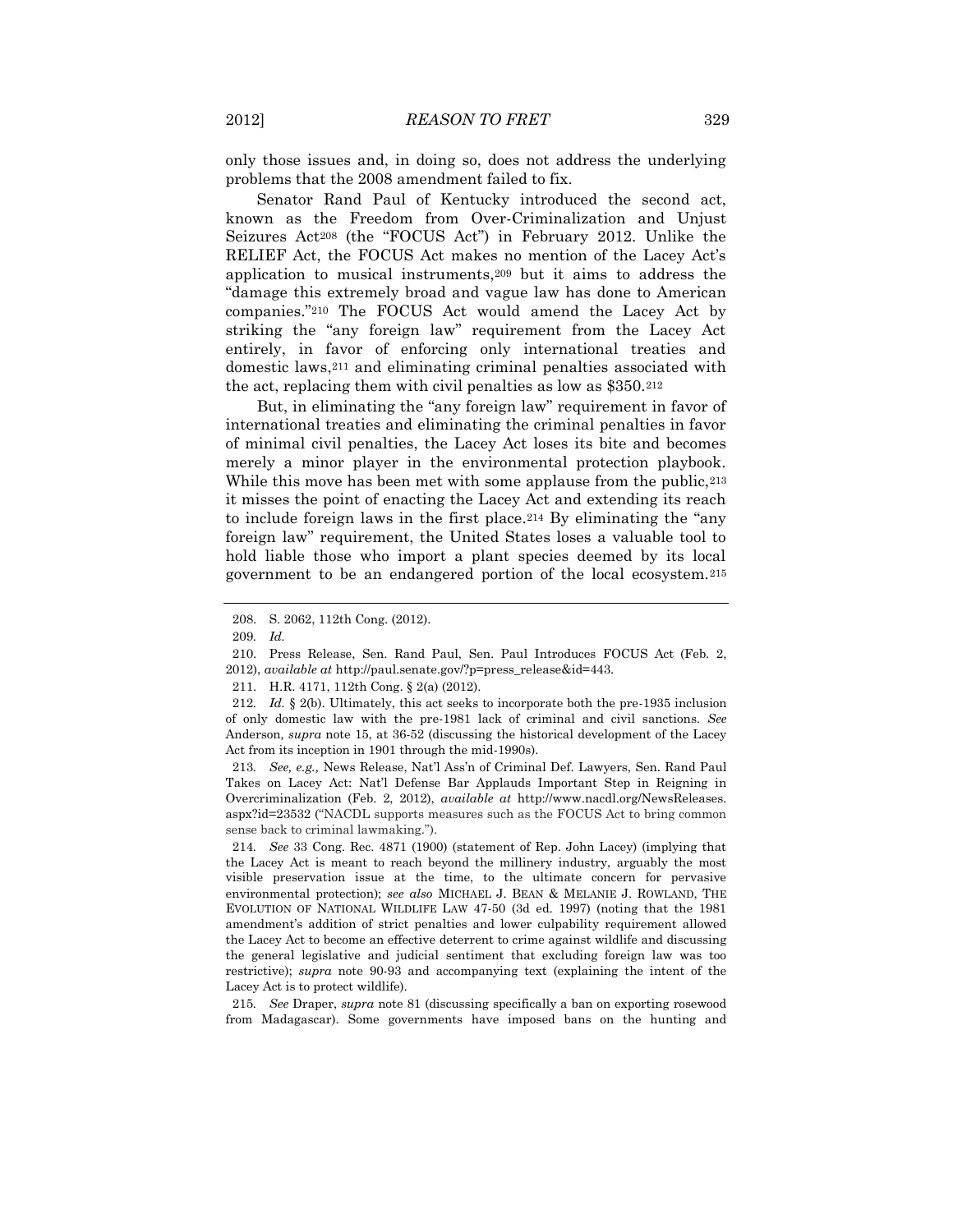The FOCUS Act would reduce the Lacey Act to a shell of its former self and eliminate any real deterrent power it currently yields toward eliminating the import of illegally taken, endangered flora and fauna.<sup>216</sup>

While neither act hits the nail square on the head in terms of remedying the issues caused by the current wording and expansive interpretation of the Lacey Act, both are signs that the U.S. public is frustrated by the potential penalties associated with the Act, and both are moves in the correct direction to solve the problems associated with the current state of the Act. The Lacey Act is a powerful tool in the United States' pocket to combat the illegal and immoral taking of potentially endangered species. By amending it to only reduce the penalties of those in the entertainment industry, the Act would still be too broadly interpreted. If the entire foreign law application were to be eliminated, it would lose its power as a tool for environmental preservation.

Congress would, perhaps, be better served by finding a middle ground—one that grandfathers in previously owned plant products (solving the problems of those who own antique and newer instruments, as well as any hard or tonewood product, obtained

harvesting of local flora and fauna that are not reached by the international treaties to which the FOCUS Act seeks to limit the Lacey Act's enforcement. For example, Madagascar has deemed the slash-and-burn harvesting of rosewood and ebony to be a risk to its natural rainforests, resulting in a ban on its harvest and export. *Id.*

<sup>216.</sup> While the *McNab* case has become somewhat of a rallying cry for those seeking to amend the Lacey Act, it is a perfect example of how it can correctly work to protect foreign wildlife species. In that case, the defendants were convicted, not only of importing lobster tails packed in the wrong type of packaging in violation of Honduras Regulation 0008-93, but also of importing undersized lobster tails and female lobsters with the roe removed in violation of Resolutions 003-80 and 030-95. While the regulation pertaining to the packaging can be viewed as purely procedural, the other two resolutions were passed by the Honduran Government to protect its native lobsters, already experiencing a population decline, from overharvesting. *See* United States v. McNab, 331 F.3d 1228, 1234 n.8 (11th Cir. 2003) ("The Fishing Law is a comprehensive statute regulating the Honduran fishing industry." (citing Decreto No. 154, May 19, 1959, La Gaceta, June 9, 1959)); *see also Spiny Lobster Smuggling from Honduras*, U.S. DEP'T OF JUST., http://www.justice.gov/enrd/3326.htm (last visited Jan. 24, 2013) (providing a background of the *McNab* case, including photos of the smuggled lobster tails); Press Release, U.S. Dep't of Justice, Four Involved in Lobster Harvesting & Distribution Found Guilty in Illegal Import Scheme (Nov. 3, 2000), *available at* http://www.justice.gov/opa/pr/2000/November/647enrd.htm ("[T]he indictment charged that workers on [McNab's] vessels harvested lobster that were under the legal size limit set by Honduras. They also harvested egg-bearing lobsters in violation of Honduran regulations and harvested lobster and shrimp during the closed seasons set by Honduras. To conceal the catch of egg-bearing lobsters, the parts of the lobster tails to which the eggs were attached were clipped off."); *The Spiny Lobster Initiative*, GLOBAL FISH ALLIANCE, http://www.globalfishalliance.org/spiny/about.html (last visited Jan. 24, 2013) (explaining that "[t]hroughout the Caribbean, high demand has led to over fishing and destructive practices" and "[l]obster stocks are reported to be down by at least 35 percent over the last several years").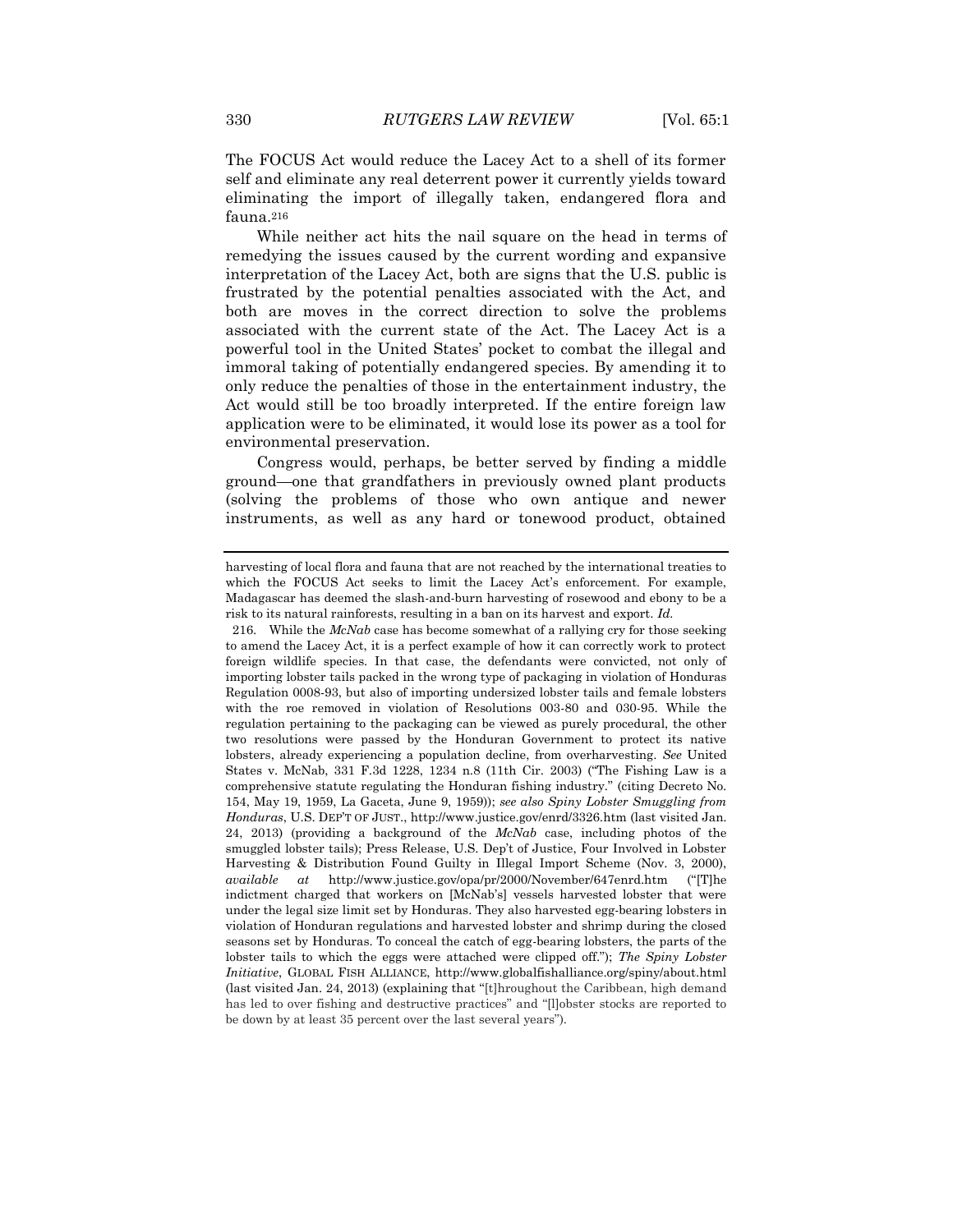legally before implementation of the May 22, 2008 Lacey Act, as proposed by the RELIEF Act)—and eliminating the "any foreign law" requirement in favor of an application of foreign conservation laws (similar to the FOCUS Act, solving the problems voiced by those opposed to the second Gibson raid, but still protecting species deemed endangered by the local government). Further, the DOJ and USFWS should adopt a method of certification, so that those who import such materials are not left in the dark as to the legality of any plant products imported despite a good faith attempt to ascertain foreign laws that may affect an import.<sup>217</sup>

Ultimately, musicians and manufacturers must be aware of the limits placed upon them by the Lacey Act: individual musicians who wish to carry their instruments overseas (or over state lines) should take precautions and attempt to ascertain, to the best of their abilities, the precise species of tonewoods from which their instruments are made. While the government announced that it does not intend to bring charges against individuals at this time,<sup>218</sup> it is still highly advisable that if asked upon return to the United States with a valuable instrument, one is able to show he exercised due care in determining a species, source, and legality of the materials used in the manufacture of the instrument.

Manufacturers of musical instruments must be even more vigilant in complying with the Lacey Act because they depend on the import of tonewoods in their businesses. The "any foreign law" requirement has effectively put importers on notice that due care requires both a thorough investigation of *any* law pertaining to the tonewood imported into the United States or across state lines<sup>219</sup> and also compliance with the import declaration requirements to the best of their ability.<sup>220</sup> Further, importers should be prepared to prove

<sup>217.</sup> For example, Canada allows third party certification of wood products. *See generally* NATURALLY: WOOD, THIRD PARTY FOREST CERTIFICATION IN BRITISH COLUMBIA (2011), *available at* http://www.naturallywood.com/sites/default/files/Third-Party-Certification.pdf (recognizing how three globally recognized certification programs work together to support sustainable forest management, including chain of custody certification). Further, the Forest Stewardship Council provides accreditation to independent groups that seek to issue certificates of compliance with forest management and chain of custody standards. *Who We Are*, FOREST STEWARDSHIP COUNCIL, http://www.fsc.org/who-we-are.176.htm (last visited Jan. 24, 2013).

<sup>218</sup>*. See supra* text accompanying notes 68-69.

<sup>219.</sup> 16 U.S.C. § 3372(a)(1)-(2) (2006 & Sup. V 2011).

<sup>220</sup>*. See* PLANT PRODUCT DECLARATION FORM, *supra* note 79, at 2-3 (outlining specific requested information for importation of plant species); *see also* Chuck Erikson, *CITES, Lacey Act, ESA, USFWS and Customs Regulation of Wood, Shell, Bone, Ivory, Fossil Ivory, and Finished Items (Such as Guitars) Which Contain Any of These or Other Wildlife or Plant Products*, GUILD OF AM. LUTHERIE, http:// www.luth.org/web\_extras/CITES\_Lacey-Act/cites\_lacey-act.html (last visisted Jan. 24, 2013) (providing guidance on filling out declaration forms complying with the Lacey Act).